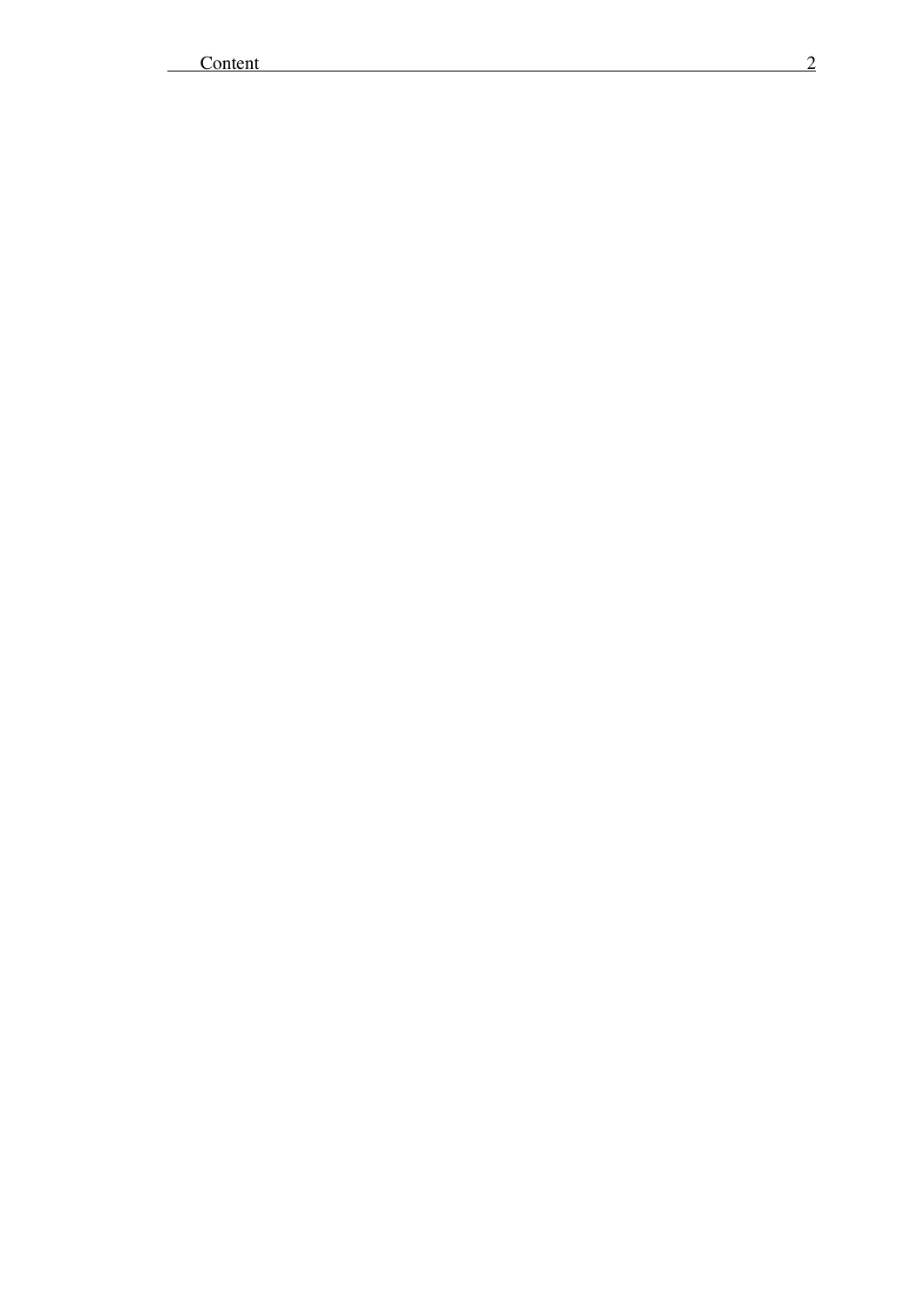# Content

|              | Content            |                                         | 3                                |
|--------------|--------------------|-----------------------------------------|----------------------------------|
|              | Glossary           |                                         | 5                                |
| $\mathbf{1}$ | Introduction       |                                         |                                  |
|              | 1.1                | Thesis Outline                          | 678889                           |
| 2            | General Background |                                         |                                  |
|              | 2.1                | Long duration missions                  |                                  |
|              | 2.1.1              | The Human Factor                        |                                  |
|              | 2.1.2              | <b>MARS-500</b>                         |                                  |
|              | 2.2                | The MECA-project                        | 10                               |
|              | 2.2.1              | Lunar Lander                            | 11                               |
|              | 2.2.2              | <b>Colored Trails</b>                   | 11                               |
|              | 2.2.3              | Collaborative Trainer                   | 11                               |
|              | 2.3                | Learning in Space                       | 12                               |
|              | 2.3.1              | Game-based Learning                     | 12                               |
|              | 2.3.2              | Collaborative Training                  | 12                               |
| 3            |                    | <b>Experimental Background</b>          | 14                               |
|              | 3.1                | Collaborative Trainer                   | 14                               |
|              | 3.1.1              | Cardiopres                              | 16                               |
|              |                    |                                         | 16                               |
|              | 3.2                | Cognitive Task Load                     |                                  |
|              | 3.3                | <b>Emotional State</b>                  | 17                               |
|              | 3.3.1              | Measuring the Emotional State           | 18                               |
|              | 3.4                | Communication                           | 19                               |
|              | 3.4.1              | Support style                           | 19                               |
|              | 3.4.2              | Discourse Analysis                      | 20                               |
|              | 3.5                | Combining the factors                   | 21                               |
| 4            | Method             |                                         |                                  |
|              | Subjects<br>4.1    |                                         |                                  |
|              | 4.2<br>Apparatus   |                                         | 22<br>22<br>22<br>22<br>22<br>23 |
|              | 4.3                | Experiment design                       |                                  |
|              | 4.4                | Structure of the session                |                                  |
|              | 4.4.1              | General introduction                    |                                  |
|              | 4.4.2              | Structure of the COLT-tasks             | 23                               |
|              | 4.4.2.1            | Startup phase                           | 23                               |
|              | 4.4.2.2            | Learning phase                          | 23                               |
|              | 4.4.2.3            | Quiz Phase                              | 24                               |
|              | 4.4.3              | Debriefing                              | 24                               |
|              | 4.5<br>Measures    |                                         | 24                               |
|              | 4.5.1              | Communication                           | 24                               |
|              | 4.5.2              | <b>Cognitive Task Load</b>              | 24                               |
|              | 4.5.3              | <b>Emotional State</b>                  | 25                               |
|              | 4.5.4              | Performance                             | 26                               |
|              | 4.5.4.1            | Performance per task                    | 26                               |
|              | 4.5.4.2            | Performance per session                 | 27                               |
|              | 4.6<br>Analysis    |                                         | 27                               |
|              | 4.6.1              | Support style                           | 27                               |
|              | 4.6.2              | Discourse Categories                    | 28                               |
| 5            | Results            |                                         | 29                               |
|              | 5.1                | Results per support style               | 29                               |
|              | 5.1.1              | Communication                           | 29                               |
|              | 5.1.2              | Performance                             | 29                               |
|              | 5.1.3              | <b>Emotional State</b>                  | 30                               |
|              | 5.1.4              | Cognitive Task Load                     | 30                               |
|              | 5.2                | Results per task and Discourse Analysis | 31                               |
|              | 5.2.1              | <b>Navigation Performance</b>           | 31                               |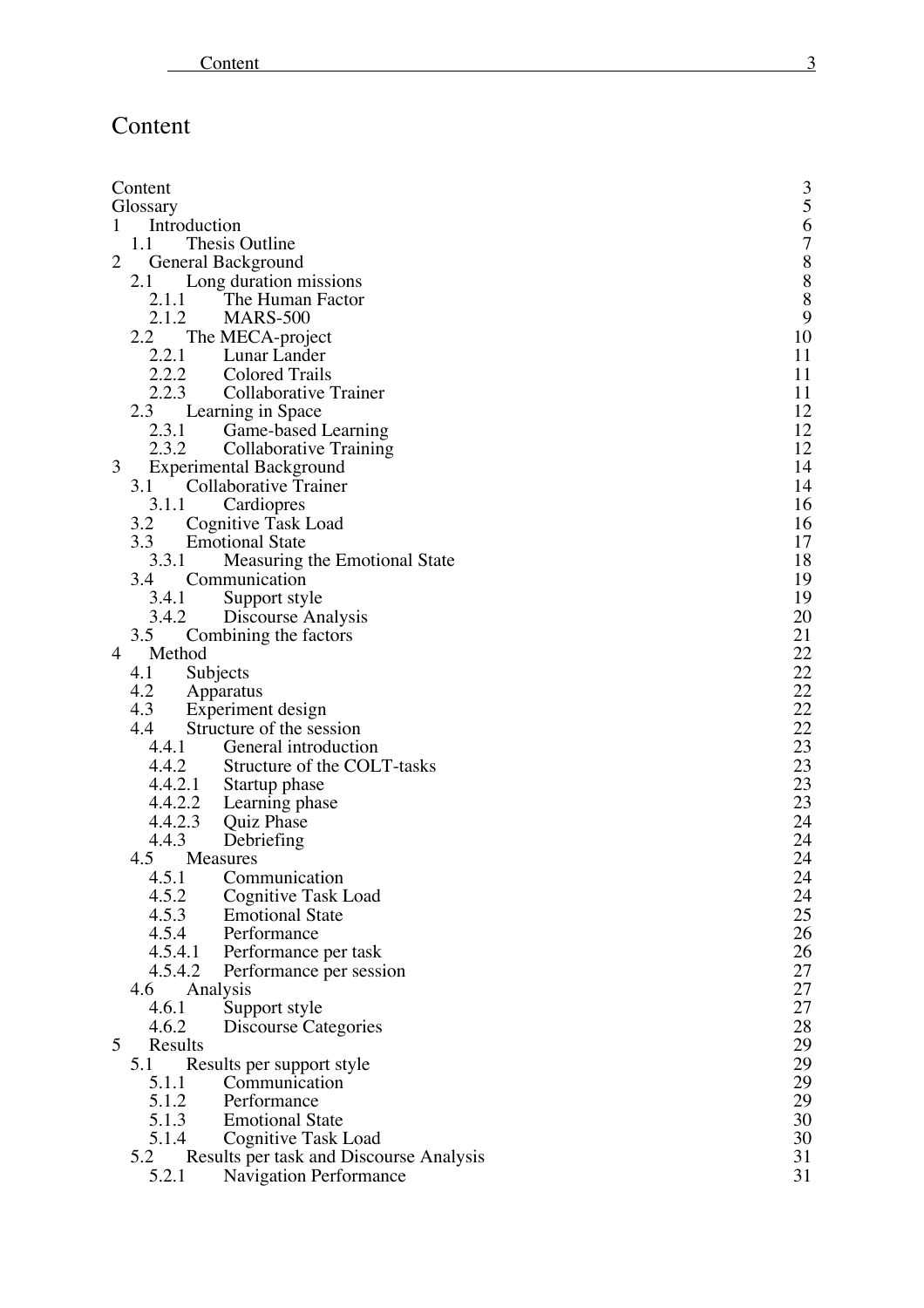| 5.2.2<br><b>Emotional State</b><br><b>Cognitive Task Load</b><br>5.2.3 | 32<br>32<br>33 |
|------------------------------------------------------------------------|----------------|
|                                                                        |                |
| Debriefing Results<br>5.3                                              |                |
| Conclusion & Discussion<br>6                                           | 34             |
| <b>Support Styles</b><br>6.1                                           | 34             |
|                                                                        |                |
| Performance, emotion and workload<br>6.1.1                             | 34             |
| Communication<br>6.1.2                                                 | 35             |
| Discourse Analysis<br>6.2                                              | 35             |
| Performance<br>6.2.1                                                   | 35             |
| 6.2.2<br><b>Emotional State</b>                                        | 35             |
| 6.2.3<br>Cognitive Task Load                                           | 36             |
| Generalizability<br>6.3                                                | 36             |
| 6.4<br>Measurements                                                    | 36             |
| 6.5 Future Research                                                    | 36             |
| 6.5.1<br><b>Personal Effects</b>                                       | 36             |
| High performance<br>6.5.2                                              | 37             |
| References                                                             | 38             |
| Appendix A.<br>Java Programs                                           | 41             |
| Appendix B.<br>Instruction documents                                   | 47             |
| B.1.<br>Feedback                                                       | 47             |
| B.2. Feedforward                                                       | 47             |
| <b>B.3.</b><br>Natural                                                 | 47             |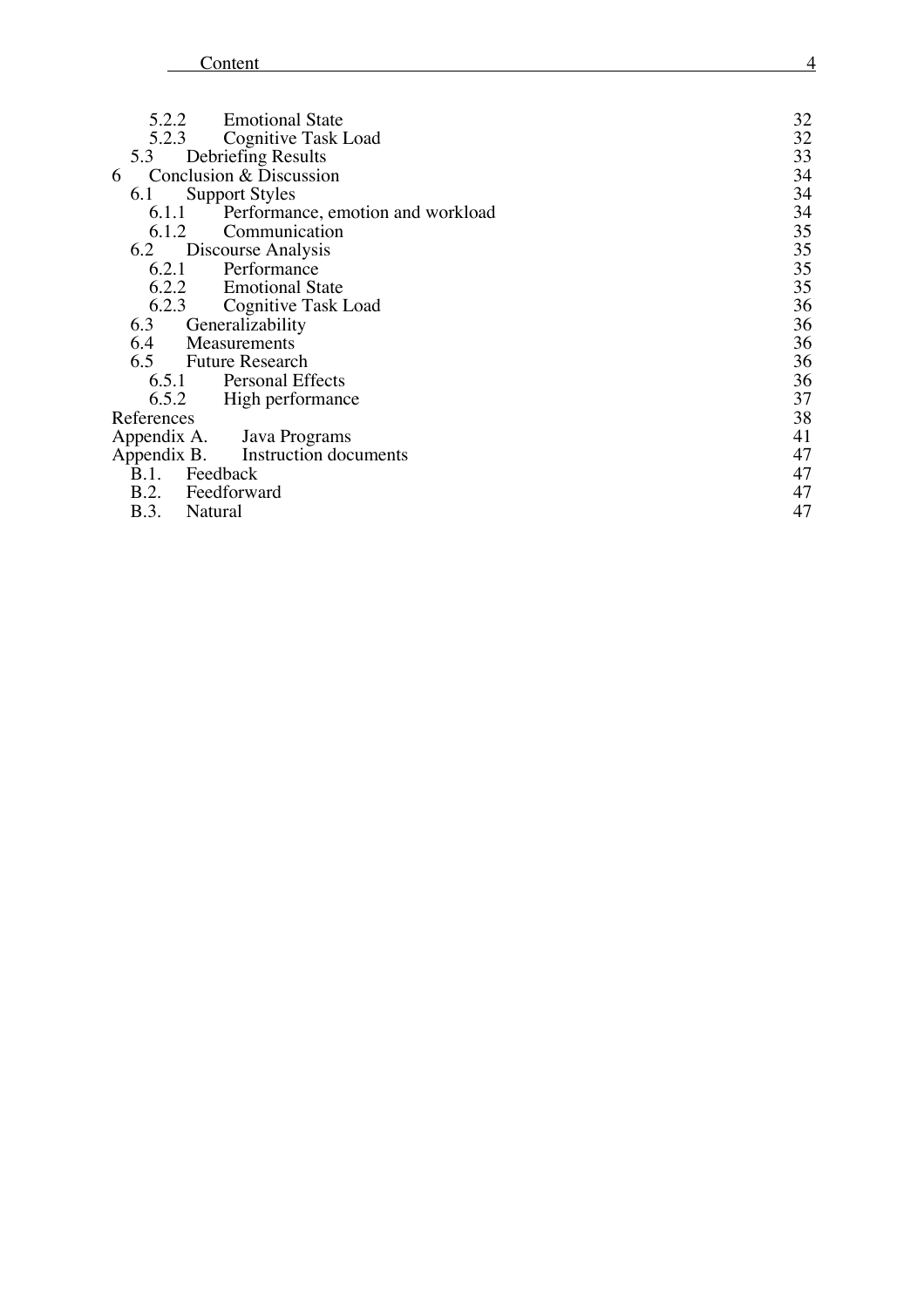# Glossary

**CAI** Cognitive Artificial Intelligence **COLT** COLlaborative Trainer **CT** Colored Trails **CTL** Cognitive Task Load<br>**ePartner** electronic partner **e-Learning** electronic learning **EP** Essential pages **ES** Emotional State **ES A** European Space Agency **GEC** Ground -based Experiment Complex **IBMP** Institute of Biomedical Problem s **IS S** International Space Station **LIP** Level of Information Processing **LL** Lunar Lander<br>**MECA** Mission Execution Crew Assistant **MECA** Mission Execution Crew Assistant **SAM** Self-Assessment-Manikin **SCOPE** Supporting Crew OPErations **TOC** Time OCcupied **TS S** Task Set Switches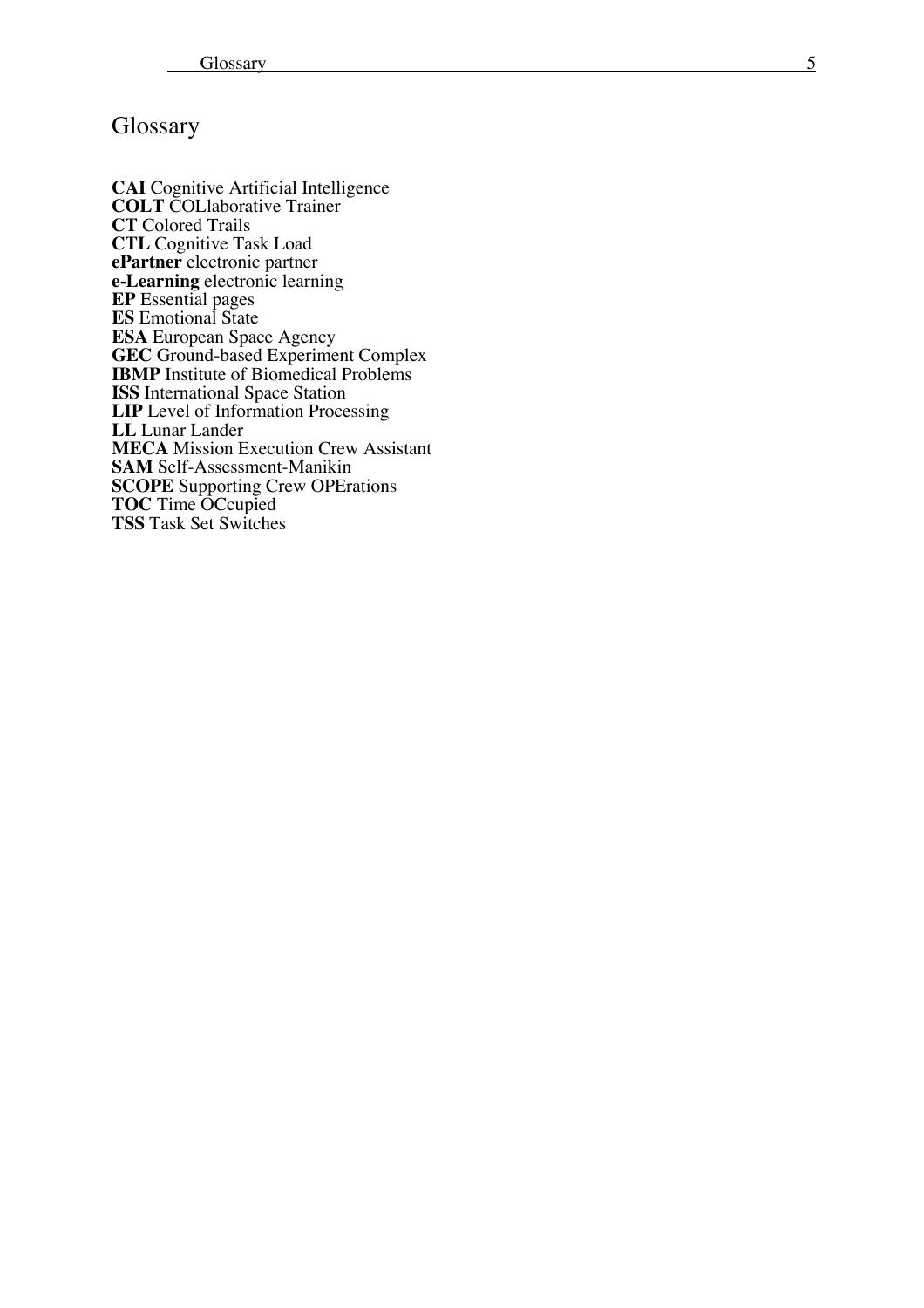### 1 Introduction

For future manned long-duration missions to Mars and beyond new support methods for astronauts are required. Due to the distance between the astronauts and Earth there are fewer possibilities to get direct support from ground control on earth and therefore more autonomy is needed. The crew needs to be able to solve the problems by themselves without the help of ground control. Astronauts are in a dangerous and isolated environment for a long period. Therefore during long-duration missions there will be more and stronger stressors that can lead to personal problems and group problems during the mission (Kanas & Manzey, 2003). For these reasons improving the autonomy and resilience of astronauts in longduration missions is an important research area.

A possible solution to improving the autonomy of astronauts is to equip astronauts with autonomous intelligent machines to support them during space missions (Flynn, 2005; Neerincx et al., 2008). Neerincx et al. (2008) suggest the Mission Execution Crew Assistant (MECA) to support the astronauts during future missions. MECA can be described as a network of intelligent systems that support astronauts during the mission. These intelligent systems are called electronic partners (ePartners). MECA supports collaboration between the ePartners and the future astronauts. MECA's goal is empowering the cognitive capabilities of astronauts by supporting automatic information sharing, facilitating communication between the different parties and improving the planning and execution of tasks.

MECA provides support for instant procedure training and refreshment training (i.e. training to keep the procedure knowledge of the astronauts on a high level during a longduration mission) on board to improve the autonomy of astronauts. MECA uses the SCOPE (Bos, Breebaart, Neerincx & Wolff, 2004) learning environment to support astronauts with executing tasks. An extension of this program, called Collaborative Trainer (COLT), can be used for (supporting) learning new procedures and refreshment training. To improve the learning support (i.e. improve the performance of the astronauts on learning task) more knowledge about human learning and the factors influencing human performance in space is needed.

Several factors can be distinguished that influence learning and performance in general. The MECA support is focused on keeping these factors optimal for good performance. Furthermore the goal of the MECA support is to give the astronaut more insight in his performance and the factors influencing performance and to analyze and monitor the influence of these factors and performance.

One of the factors influencing performance is the workload of an astronaut. The workload is how occupied the astronaut is with his work and with how much intensity the astronaut is working on his task. These factors influence the performance of the execution of tasks and the learning of new tasks. Cognitive Task Load (Neerincx, 2003) (CTL) is a measure of the workload of a person. CTL uses three variables to capture the workload of a subject: the level of information processing during a task, the time-occupied with a task and the number of task-set-switches during the task. Kennedie (2009) showed that these values can be used to predict the performance of people on (learning) tasks.

A second factor influencing performance is the emotional state (ES) of an astronaut. A more positive mindset can help improve performance. For an astronaut, who is under stress and in a complex group dynamic during a space mission; it is crucial to stay in a positive mindset and not succumb to a psychological stressor (Kanas & Manzey, 2003). Trying to improve and predict the emotional state of an astronaut is therefore an important domain in human space research. Kennedie (2009) also showed that when ES and CTL variables are known an even better prediction of performance can be made than when using either the ES or CTL variables alone.

A third factor that can influence astronauts in space is the amount of communication and what kind of communication is used during space flights. The discourse of an astronaut can be a clear indication of his emotional state, but also of his performance (Kanas, Gushin  $\&$ Yusupova, 2008). During a learning task the amount of communication can be an indication of the performance on the learning task. The number of communicative acts directly relates to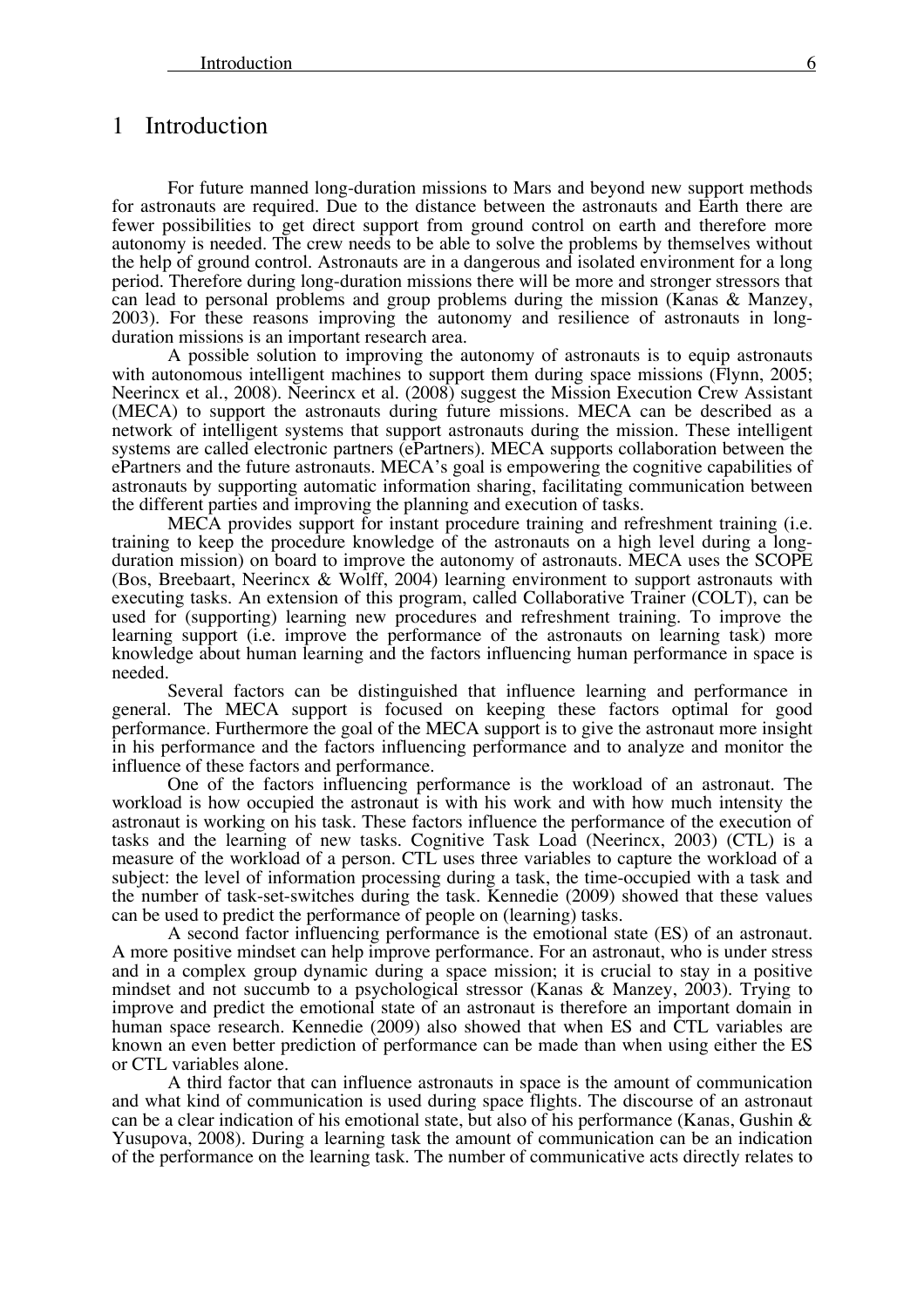performance. Thus the person who is communicating the most is expected to have the best performance (Levine, Resnick & Higgens, 1993). In general during a learning task CTL, ES and performance can be influenced by the

use of specific support from an instructor. A distinction can be made between a structured support style and a natural support style. The structured support style makes use of triggers for performing an action. A trigger defines when the instructor should perform an action. When a student performs an action, this triggers the instructor to perform a support action. The instructor follows structured rules to decide what kind of support he will give the student. Bowers, Jentsch, Salas and Braun (1998) show that assigning structured support rules to the instructor can improve the group performance on a learning task. The style in which no structured triggers are given to the instructor is the natural style. In the natural style the instructor himself decides when to tell a student something (Arnold, Clark, Collier & Leech, 2006).

Not only the assigned support style is influential (Bowers et al., 1998), students can request more information from an instructor or can act more sociable and therefore the amount of received sentences can differ within a support style. For this reason the amount of information communicated is also worth investigating. The information communicated can be found by discourse analysis. The discourse categories used and received by a student influences the amount of errors and emotional state of the student. When someone is frequently communicating this might indicate someone might need more information or support to perform his actions and this might be an indication of low performance (Bluemink, Hämäläinen, Manninen & Järvelä, 2009). Communicating is also another act the subject has to give his attention to; therefore the amount of communication might influence the workload of the subject. Communicating with other people can also influence the emotional state of the subject. People who act more sociable are likely to have a more positive emotional state than people who are less sociable (Kanas, Gushin &Yusupova, 2008).

This thesis focuses on the influence of the assigned support style and the influence of the actual support (i.e. the discourse categories used) on the performance and state of people. The assigned support style can be seen as the instructions given to the teacher (i.e. Feedforward, Feedback and Natural). The actual support will be investigated via discourse analysis. The influence on performance and the different personal factors influencing performance (i.e. CTL and ES) will be analyzed. New in this approach is the combination with these personal factors and the applicability of this approach in this environment.

### 1.1 Thesis Outline

This thesis is structured as follows. Chapter 2 describes the general background of the environment in which the learning environment should be used and which factors are relevant for this research. Chapter 3 describes the influence of and relation between CTL, ES and communication. Chapter 4 describes the experiment conducted in Soesterberg. Chapter 5 describes the results found in the experiment. The final chapter describes the conclusion, discussion and gives an indication for future research.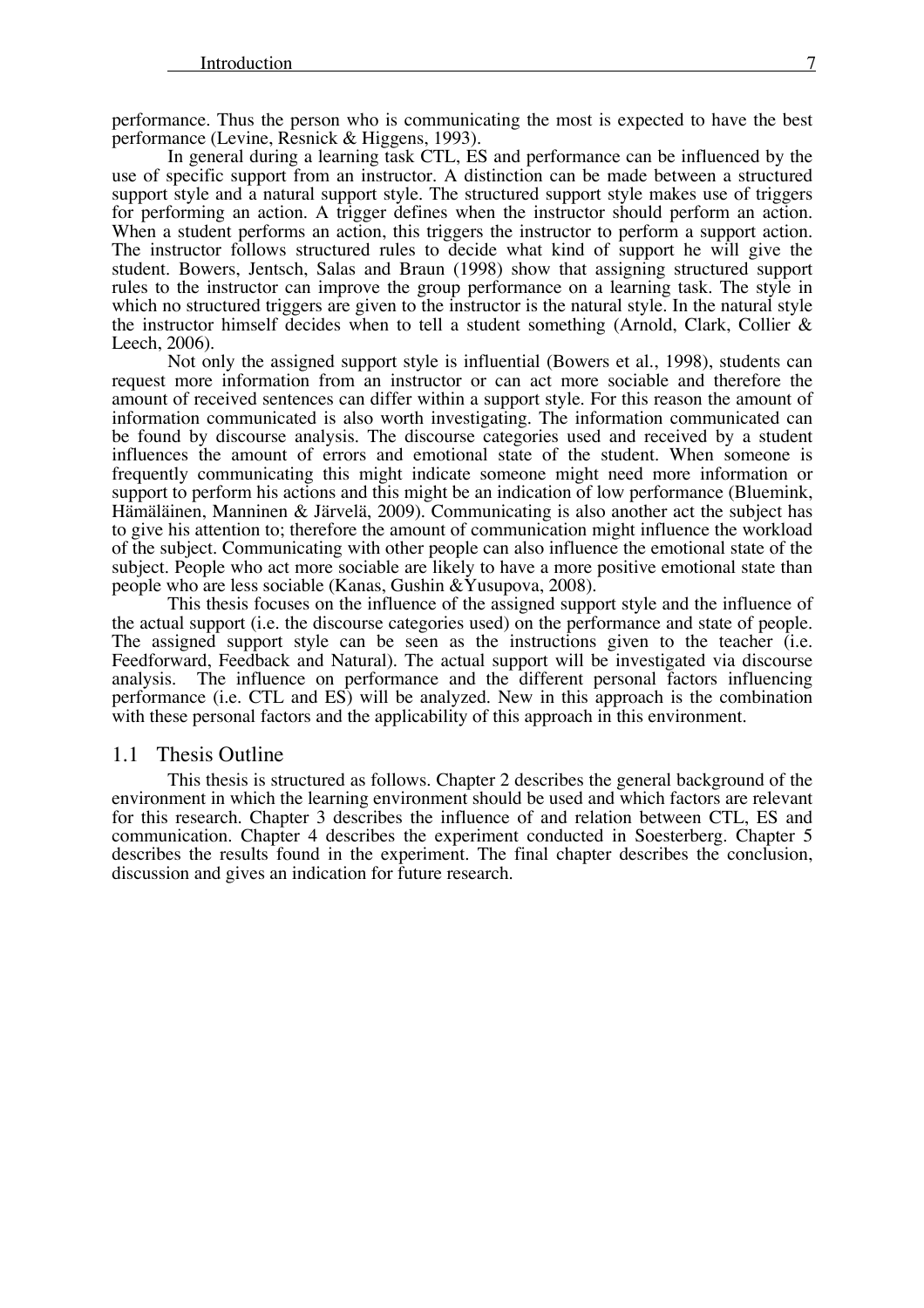# 2 General Background

### 2.1 Long duration missions

Long-duration spaceflights occur in an extreme environment and have new challenges for humans traveling in space. The next logical step in human space exploration is beyond the International Space Station (ISS), perhaps even to Mars. These voyages require not only new technologies, but also research on humans in space. Long duration missions have different circumstances in which humans must perform, thereby creating new challenges for future astronauts. Manzey (2004) describes the relevant psychological features of orbital space missions (Table 2-1).

|                                            | <b>Orbital ISS Missions</b> | Mars Missions   | Winter-Over in Antarctic<br><b>Missions</b> |
|--------------------------------------------|-----------------------------|-----------------|---------------------------------------------|
| Duration (in months)                       | $4 - 6$                     | 36              | $10 - 14$                                   |
| Distance to Earth (in km)                  | $300 - 400$                 | 60-400 million  |                                             |
| Transfer times to/from<br>destination      | $1-2$ days                  | 200-300 days    | $2-3$ days                                  |
| Crew size                                  | $3 - 6$                     | 6               | $15 - 100$                                  |
| Degree of isolation and<br>social monotony | Low to high                 | Extremely high  | Medium to high                              |
| Crew autonomy                              | Low                         | Extremely high  | High                                        |
| Evacuation in case of<br>emergency         | Yes                         | N <sub>0</sub>  | N <sub>0</sub>                              |
| Availability of mission support measures:  |                             |                 |                                             |
| Ground-based monitoring                    | Yes                         | Very restricted | Yes                                         |
| 2-way communication                        | Yes                         | Very restricted | Yes                                         |
| E-mail up-/downlink                        | Yes                         | Yes             | Yes                                         |
| Internet access                            | <b>Yes</b>                  | N <sub>0</sub>  | Yes                                         |
| Onboard entertainment                      | <b>Yes</b>                  | Yes             | Yes                                         |
| Re-supply Flights                          | Yes                         | N <sub>o</sub>  | N <sub>o</sub>                              |
| Visual link to Earth                       | Yes                         | N <sub>0</sub>  | Yes                                         |

**Table 2-1 Comparison of psychologically relevant features of orbital space missions, exploratory missions to Mars and winter-over in Antarctica; adopted from Manzey (2004)**

As appears from Table 2-1 Mars-missions have such different properties that ordinary analogue environments (e.g. Antarctic missions) are not comparable to a Mars-mission. Due to the lack of communication and lack of monitoring, combined with the high degree of autonomy and a small crew size Mars missions will need more automatic support during the mission.

The most crucial factor in manned long-duration space missions is the human astronaut (Davis, Fogarty & Richard, 2008). The astronaut is responsible for the management of all the devices on board during a long duration mission. However, during regular missions most tasks are planned by ground control and an astronaut performs procedural steps one-byone. Whether an astronaut can perform these task is influenced by different factors which are described in the following section.

### *2.1.1 The Human Factor*

As mentioned in the previous section, astronauts traveling to Mars are in a completely new environment with new circumstances. First we will have a look at the different influences on human performance; Kanas and Manzey (2003) describe different influences on humans. These stressors (see Table 2-2) are caused by the environment the astronaut is in and will make it harder for astronauts to work. Furthermore they mention that these stressors probably have a stronger effect on humans over time, in which case a Mars mission will have to deal with these problems.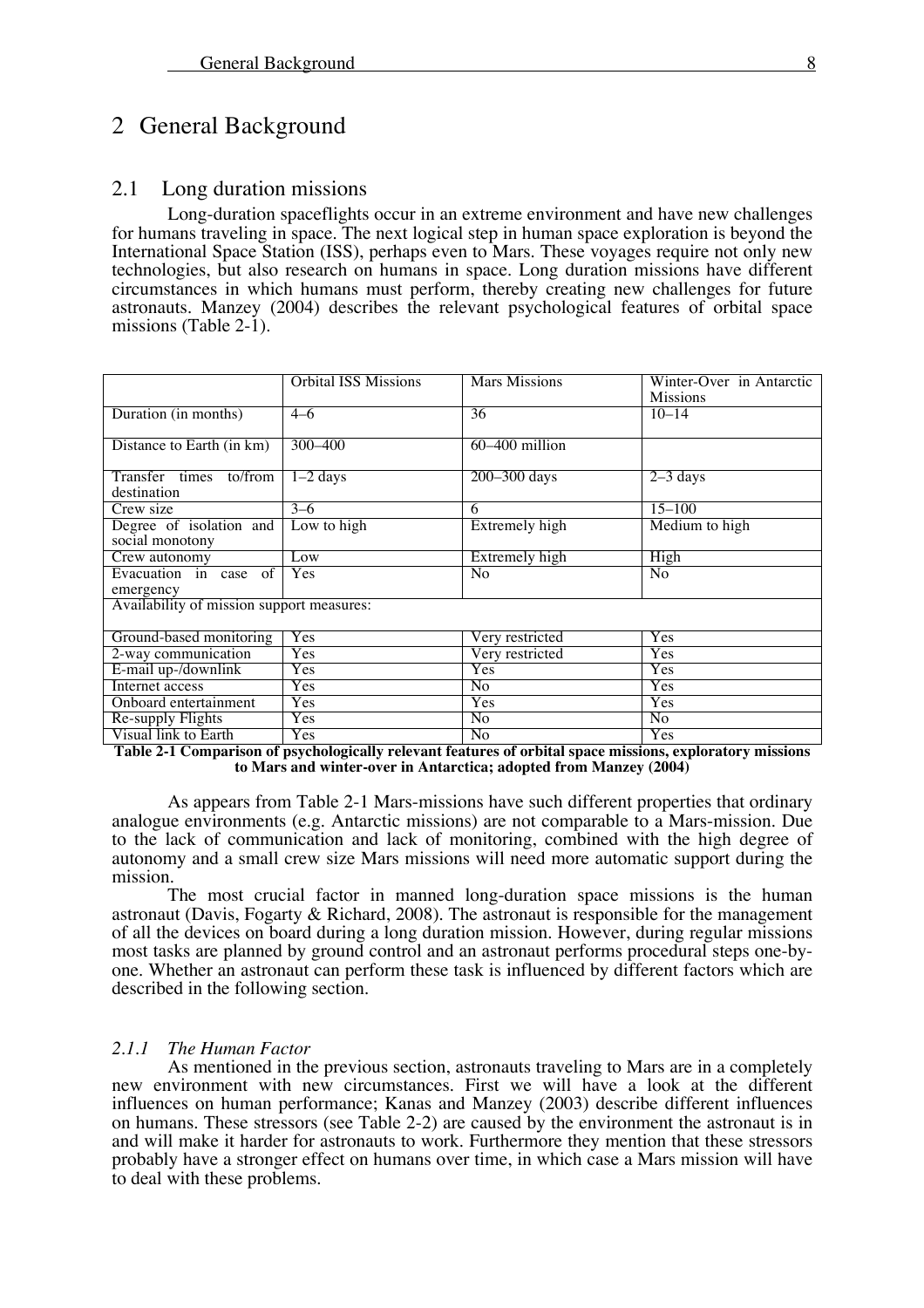| <b>Physical</b>    | <b>Habitability</b>  | Psychological    | Interpersonal                |
|--------------------|----------------------|------------------|------------------------------|
| Acceleration       | Vibration            | <i>Isolation</i> | <b>Gender Issues</b>         |
| Microgravity       | <b>Ambient Noise</b> | Confinement      | Cultural effects             |
| Ionizing radiation | Temperature          | Danger           | <b>Personality Conflicts</b> |
| Meteoroid Impacts  | Lighting             | Monotony         | Crew size                    |
| Light/dark cycles  | Air quality          | Workload         | Leadership issues            |

**Table 2-2 Examples of stressors for humans in space missions. Taken from Kanas and Manzey (2003).**

| <b>Physiological</b>              | Performance          | <b>Interpersonal</b>   | Psychiatric          |
|-----------------------------------|----------------------|------------------------|----------------------|
| Space sickness                    | Disorientation       | Tension                | Adjustment disorders |
| Vestibular Problems               | Visual Illusions     | Withdrawal/territorial | Somatoform disorders |
|                                   |                      | behavior               |                      |
| Sleep disturbances                | Attention deficits   | Lack of privacy        | Depression           |
| Bodily fluid shifts               | Error proneness      | Scapegoating           | Suicidal thoughts    |
| <b>Bone</b><br><b>loss</b><br>and | Psychomotor problems | Affect displacement    | Asthenia             |
| hypercalcemia                     |                      |                        |                      |

**Table 2-3 Examples of stresses for humans in space missions. Taken from Kanas and Manzey (2003).**

The stressors mentioned in Table 2-2 can lead to different personal problems for astronauts. Table 2-3 shows the problems (stresses) the stressors can lead to. These stresses for humans are the manifestation of the problems a human might have during space missions. One of the main aspects in aerospace research is to counter these stressors (Flynn, 2005; Kanas & Manzey, 2003; Kanas et al., 2006, 2007; Ilyin, Kholin, Gushin & Ivanovsky, 1992)

There are several methods to counter these stresses. For instance, physiological stresses are countered/controlled by physical exercises to keep the body in shape. This conclusion is based on studies on the ISS and in bed-rest studies, in which the lack of gravity is simulated by keeping the participants in bed for longer periods of time. Participants whom were given certain physical exercises lacked some of the stresses that other participants did feel (Greenleaf, Bulbulian, Bernauer, Haskell & Moore, 1989).

Research on people working in isolated, confined environments (e.g. Polar missions) showed that interpersonal and psychiatric issues do emerge due to the long times of isolation. However, Kanas et al. (2006) show that there were no significant changes in group dynamics and behavior in both the Mir and the ISS studies. They refer to the fact that in these missions the astronauts were well prepared for the psychological conflicts that might emerge during a space mission. Furthermore, these astronauts had continuous support of psychologists that provided them with counter measurements that helped them cope with boredom, stress and monotony of space missions (Kanas & Manzey, 2003).

The same support is not possible during long-duration missions due to the long delays in communication and the high level of autonomy (Ilyin et al., 1992). Therefore it is expected that these issues will arise in a mission to Mars.

Kanas and Manzey (2003) also describe the following factors that might have a stronger influence on group dynamics over time: crew heterogeneity and cultural differences. Different backgrounds, genders or motivations can also have stronger influence during prolonged isolation. Cultural difference in nationality, professionalism and organization style also can have a stronger influence during prolonged isolation. For a successful Mars-mission a study on the effects of isolation, confinement and

their countermeasures on performance in a human long-duration mission is needed. For this reason the Institute of Biomedical Problems (IBMP) in cooperation with the European Space Agency started the Mars-500<sup>1</sup> project in Moscow, which is a simulated mission to Mars.

#### *2.1.2 MARS-500*

Mars-500 is a test ground for the measures helping crews stay autonomous for the voyage to Mars. The experiment will be conducted in the Ground-based Experiment Complex (GEC) of SCC RF-IBMP RAS. The compound consists of 5 modules, one of the modules is meant for the imitation of a "Martian Surface", the remaining modules simulate the spaceship traveling to Mars. A crew of six will be locked in the modules and will stay

 <sup>1</sup> www.idmp.ru/M500 and www.esa.int/esaMI/Mars500/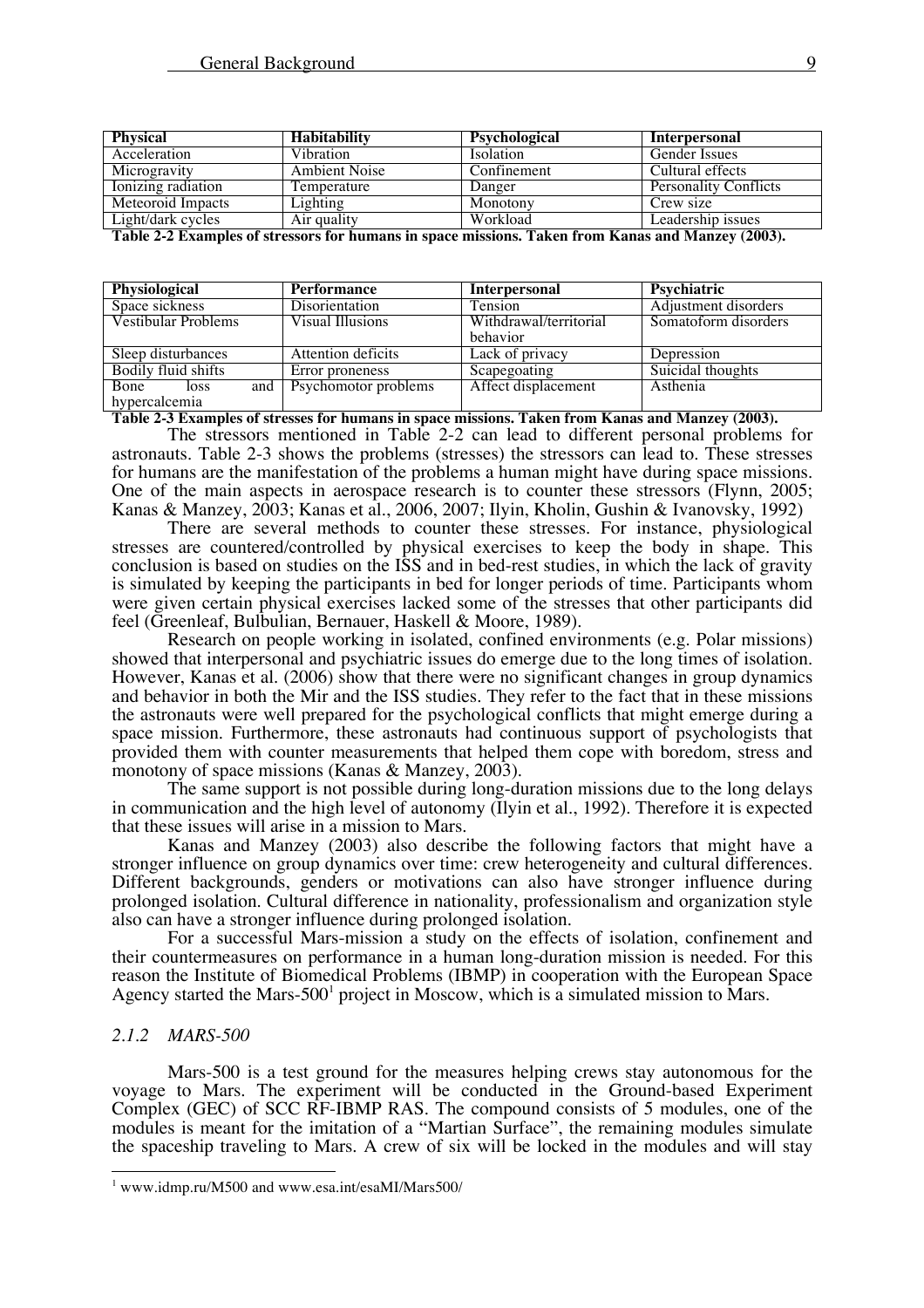there for 520 days. The crew will stay in conditions of artificial atmospheric environment (i.e. normal gravity) at normal barometrical pressure. The main differences with this simulation compared to other simulations (e.g. Antartica, ISS, Deepsea Simulations) is the combination of long term autonomy of the crew, lack of communication with earth and prolonged isolation. Since these are specific requirements for a Mars voyage, this experiment is one of the best ways to test the psychological effects of a voyage to Mars.

This experiment has already gone through two phases: a 15 and a 105-days trial experiment in which logistical and technical issues of the compound were identified and fixed. In the third phase a 520 days experiment is conducted. In the 520 days experiment all problems encountered will have to be solved by the astronauts themselves. The 520 days consists of a 250 days trip to Mars, in which Earth will appear out of view. Followed by a 30 days period on Mars, in which three members of the crew are simulating a landing on Mars and are performing different tests. This is followed by a 240 days return trip to Earth. Most facets of a real Mars mission are simulated, for example ground control-crew communication delays will be simulated and the participants will have high autonomy on board.

The 520 days experiment has started the third of June 2010 when 6 crew members (3 Russian, 2 European and 1 Chinese) were locked in the GEC. With this experiment valuable data on psychology and physiology will be obtained. During this experiment new technologies and support functions are tested; the astronauts will also perform biweekly experiments of the MECA consortium.

#### 2.2 The MECA-project

The research in the MECA-project is done by a consortium funded by the European Space Agency (ESA). The partners in this consortium are TNO Human Factors, and Science and Technology from the Netherlands, Ok-Systems from Spain, and EADS-Astrium from Germany. They are trying to create a prototype of an artificial support system during longduration space missions. The objective of the MECA-project is "to empower the cognitive capacities of human-machine teams during planetary exploration missions in order to cope autonomously with unexpected, complex and potentially hazardous situations" (Neerincx, 2006).

This support system, MECA, will be a distributed system of intelligent systems (ePartners). These ePartners will help the crew to assess situations, determine a suitable course of action to solve problems and will safeguard the astronauts from failure (Neerincx et al., 2008). Table 2-4 shows the processes in which MECA should fulfil a support function. These processes and functional requirements are based on a work domain and support analysis and an expert review.

| <b>Process</b>                                                                                        | <b>MECA</b> function                                         |  |
|-------------------------------------------------------------------------------------------------------|--------------------------------------------------------------|--|
| <b>Information Gathering</b>                                                                          | detect needs for operations and training                     |  |
| <b>Goal Setting</b>                                                                                   | select and prioritize goals for operations and training      |  |
| <b>Plan Generation or Selection</b>                                                                   | generate plans, or select pre-generated plans<br>and         |  |
|                                                                                                       | procedures, for operations and training                      |  |
| evaluate operational and training plans<br><b>Plan Evaluation</b>                                     |                                                              |  |
| <b>Prepare for Execution</b>                                                                          | prepare the resources for executing operational and training |  |
|                                                                                                       | plans.                                                       |  |
| Execution                                                                                             | execute operational and training plans                       |  |
| evaluate execution results for operational and/or training<br><b>Processing Evaluation of Results</b> |                                                              |  |
|                                                                                                       | purposes                                                     |  |

**Table 2-4 Outline of functional requirements. Adopted from Neerincx et al. (2008)**

MECA supports human performance by helping during execution and countering the degradation of the performance by training. MECA will try to signal when stressors influence the performance of astronauts. The MECA-project is researching measures that can be used to determine the personal state of an astronaut. Furthermore they are investigating the relation between the personal state, time effects and human performance. The MECA-project is also researching appropriate ways to give astronauts feedback on these factors and the influence of these factors.

In Mars-500 MECA will give the astronauts feedback on their personal state (CTL and ES, see section 3.2 and 3.3) and performance. These factors are recorded during gaming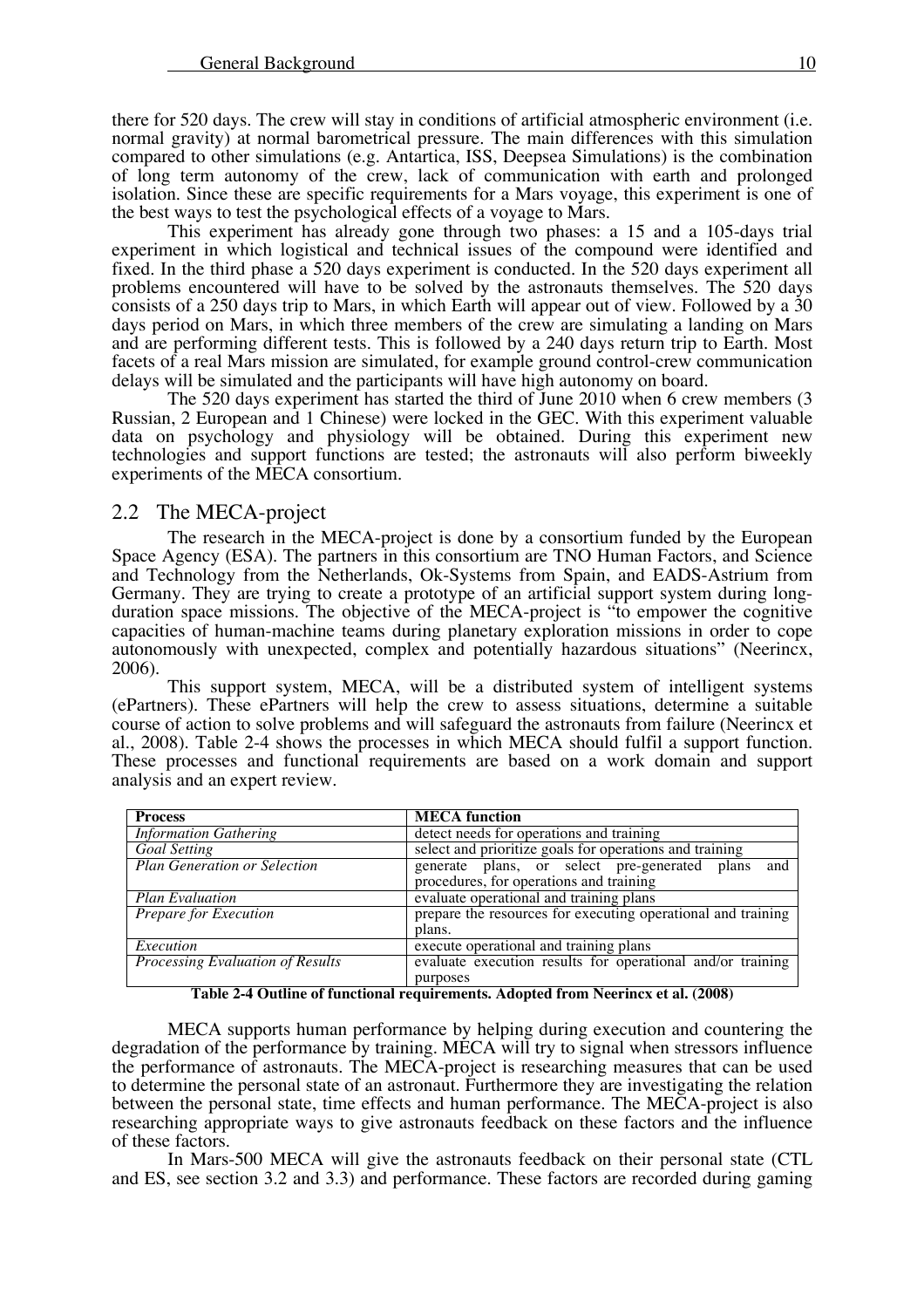sessions and after each game feedback will be given about their state and performance. The MECA experiments in Mars-500 are performed in two groups of three astronauts, which each will have their own gaming session. They will perform a session every two weeks. During the sessions they usually perform three different games. These games are Lunar Lander, Colored Trails and Collaborative Trainer (see the next sections). To get different information on the state of the astronauts, during these game sessions the faces of the astronauts are recorded and will be analyzed using Noldus' FaceReader<sup>2</sup>. Improving the feedback to the astronauts and the recording and analyzing of the astronaut's state during these tasks is one of the major research areas in this project.

#### *2.2.1 Lunar Lander*

Lunar Lander is a single player arcade game; the objective of the game is to land the Lunar Lander on landing spots as many times as possible without crashing. The Mars-500 crew plays a Java version of the game (see Figure 2-1). The goal of this task is entertainment (Rauterberg, Neerincx, Tuyls & Loon, 2008; Kennedie, 2009).



**Figure 2-1 The MECA version of Lunar Lander and Colored Trails.**

#### *2.2.2 Colored Trails*

The game Colored Trails is designed to investigate group behavior and collaboration (Liviatan, Trope & Liberman, 2008). Colored Trails is a three-player negotiation game, which is played on a board of 4 by 4 squares. Each player possesses a piece located on the board and a set of colored chips. The colored chips can be used to move the player's piece to an adjacent square of the same color. The general goal of the game is to move as close as possible to the goal location (i.e. the flag in Figure 2-1).

Colored Trails has three roles Proposer 1 (P1), Proposer 2 (P2) and Responder (R). Each proposer can propose a chip exchange to the responder. The responder can accept one, or no proposal. All players are aware of the board state. The proposers only have information about their own chip set and the one of the responder, while the responder can see all chip sets.

During a single game the proposers can only make one proposal and the responder can only accept one or reject both proposals. Once the responder has reacted to the proposals, the chips are exchanged according to the chosen proposal or if the responder rejected both proposals no chips are exchanged. Then, the best possible sequence of moves is computed and each player receives a personal score.

### *2.2.3 Collaborative Trainer*

Collaborative Trainer (COLT) is a three person tasks in which an instructor helps two students learn and execute different procedures. COLT combines game-based learning and collaborative learning techniques (see sections 2.3.1 and 2.3.2).

The instructor tries to support the students during learning by making sure they learn the correct things and learn all the objectives. Furthermore the instructor tests the students by giving a quiz and different assignments during learning.

 <sup>2</sup> www.Noldus.com/FaceReader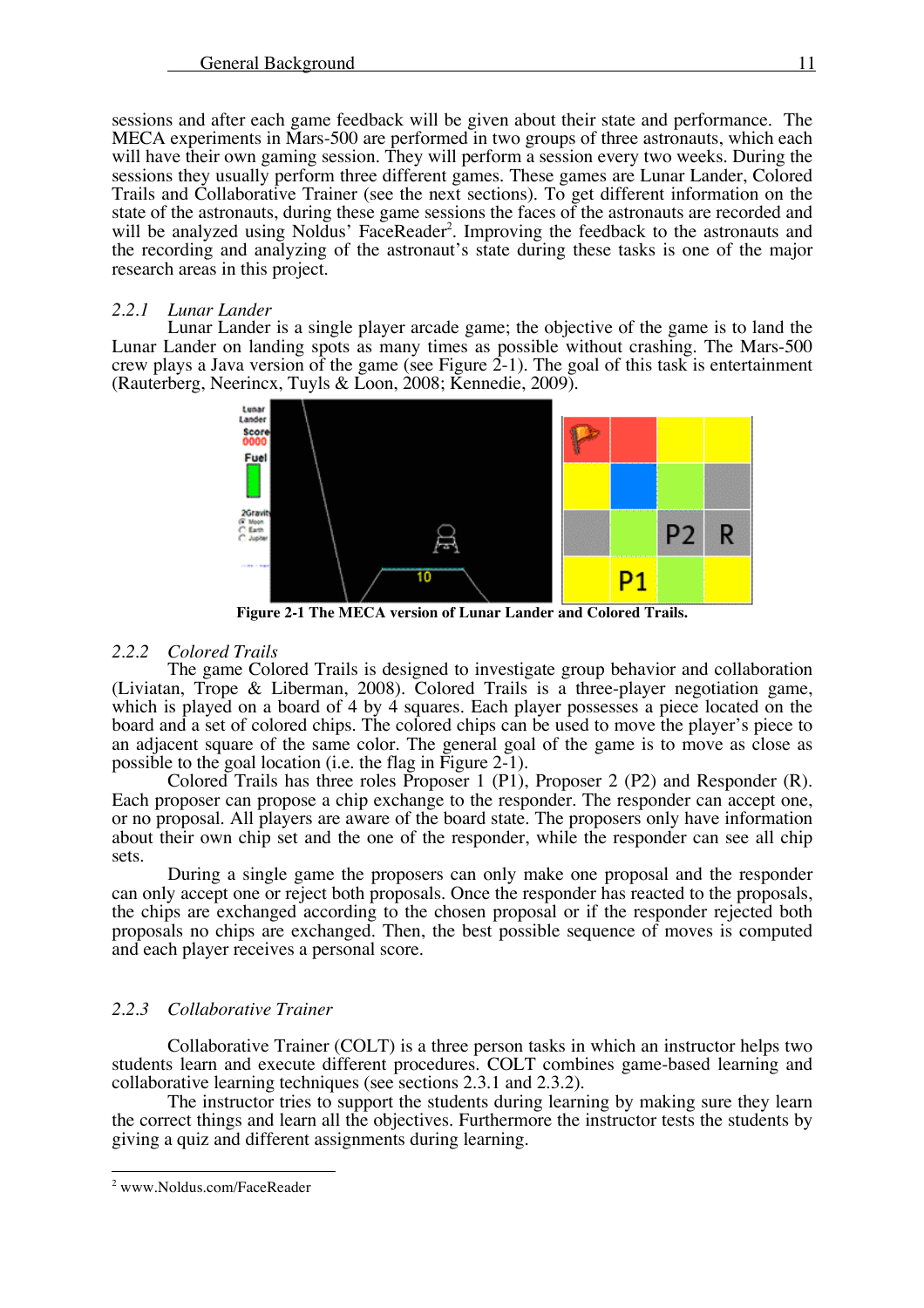The students use the learning environment SCOPE (Bos et al., 2004; Bos et al., 2006), which is an astronaut procedure support tool. They use the learning environment to learn the procedures they should perform and why they should perform the different procedures.

This setup has been used in the previous Mars-500 experiment and has been used in different experiments concerning performance prediction. In total 35 new COLT exercises were created for Mars-500.

### 2.3 Learning in Space

Current training for space mission takes about three times more than the actual mission. Hughes (2004) indicates the need for new training methods, especially for longduration mission. Long-duration missions require a whole new set of skills from the astronauts (e.g. psychological skills, interpersonal skills and procedural skills). Furthermore the different stages of spaceflight require different engineering and flight skills. To learn these skills the astronauts will have to learn to perform many highly procedural tasks. Training for a mission to the ISS takes many times more than the length of the mission. The complete training and learning of the skills needed for a long-duration mission would take even longer than the training for an ISS mission. For this reason Hughes (2004) mentions the need for on-board training and simulations.

Konoske and Ellis (1986) define procedural tasks as an ordered sequence of steps or operations performed on a single object or in a specific situation. They involve few decisions, are generally performed the same way every time. Most tasks performed by astronauts are procedural tasks. They show that learning the procedures is relatively easy, the remembrance of these acquired skills, retention, however proves to be more difficult. Van den Bosch (1999) argues for several ways to improve skill retention even after long periods of no practice. By giving the student a more thorough understanding of the system and task the retention of learned skills should improve significantly, however how a more thorough understanding should be achieved van den Bosch does not specify.

In the following section two different learning methods are described: Collaborative Training and game based learning. Both these methods are behind the Collaborative Trainer of the MECA M520 experiment and can be seen as implementations of so called electronic learning (e-Learning). e-Learning makes knowledge and information available to students without time restrictions or geographic restrictions. In the aerospace domain these are favorable circumstances, since astronauts do need immediate access to information even if they are far away from Earth. Since direct communication is not available game-based learning and collaborative learning are still valid options.

### *2.3.1 Game-based Learning*

In Game-based learning users can perform different scenarios in a simulated environment (Pivic, Dziabenka  $\&$  Schinnerl, 2004). Users are directly confronted with the consequences of their actions and are able to perform several trials. Furthermore it is possible to support the user by informing them about correct decisions and directly showing them different outcomes to stimulate the learning effect. Game-based learning gives the student, via the interaction it provides, deeper understanding of the matter. This makes it especially Since the consequences can be directly seen by the students the results over time improve.

It is also shown that support by an emotional agent in a game-based learning environment can improve the performance of students. The emotional agent tried to get each participant in an optimal learning state (Chaffar, 2004). The use of this emotional agent significantly improved performance.

#### *2.3.2 Collaborative Training*

Collaborative training methods entail that two or more persons together solve a problem. This collaborative learning improves performance compared to solving the problem alone. This can be explained in two different ways: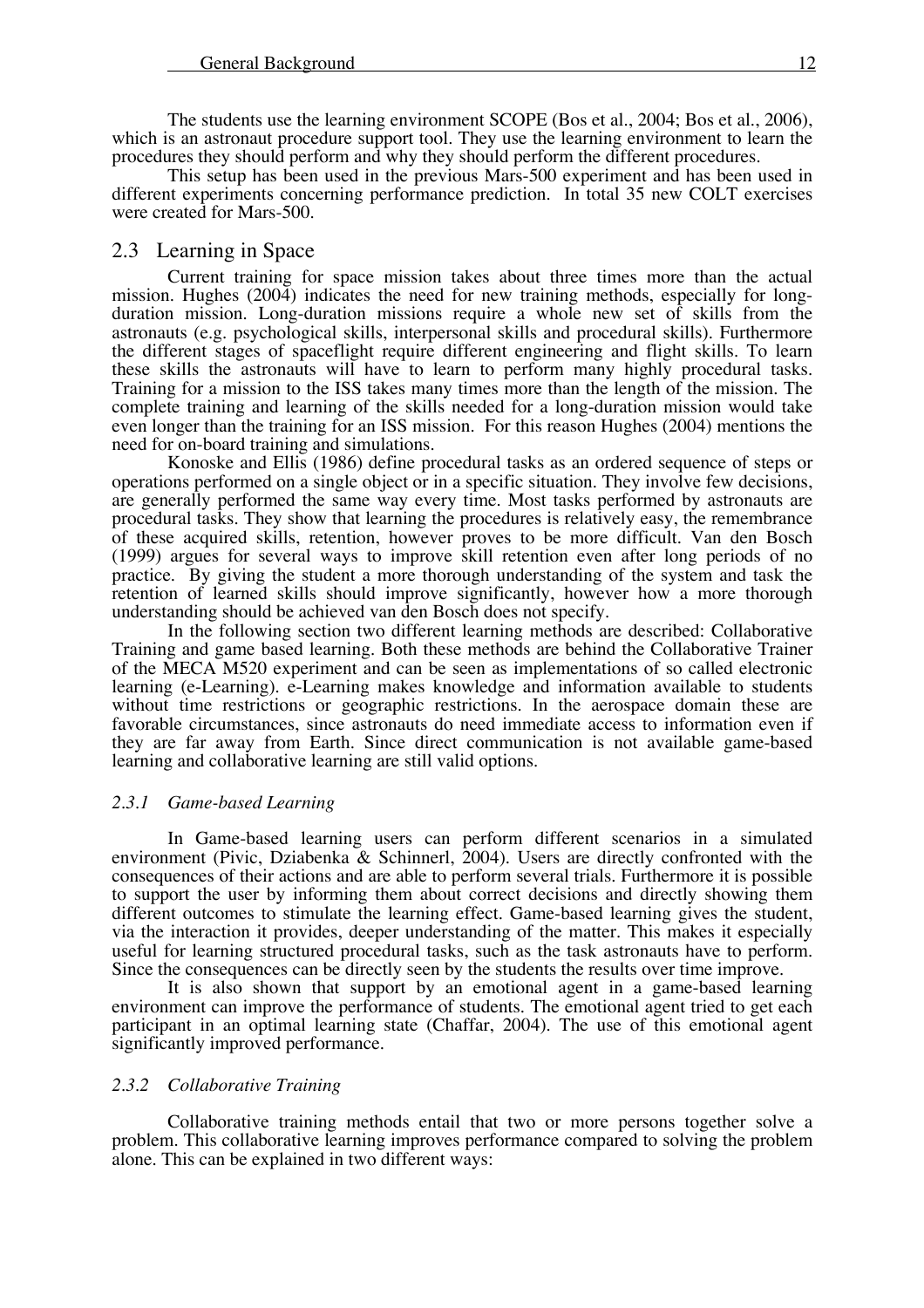- The students can subdivide the problem and each try to solve part of the problem (Aronson et al., 1978). This improves performance and social contacts between group members.
- The competition between the students improves performance and social contact between group members (Johnson & Johnson, 1989).

Since there are indications that interpersonal issues will arise in long-duration missions it is important to keep the group in positive contact with each other (Kanas & Manzey, 2003). It is shown that group dynamics and individual performance and attitude can be improved by using collaborative training methods (Aronson, Blaney, Stephen, Sikes, & Snapp, 1978; Johnson, Johnson & Smith, 1991a, 1991b; Johnson & Johnson, 1989 and Cavalier, Klein & Cavalier, 1995). Ishizaki, Fukuoka, Ishizaki, Tanaka. & Ishitobi (2004) also indicate this in a bed rest study. They show that participant who played a collaborative game had an improved mental state and were in more positive contact with each other during other activities.

Curtis and Lawson (2001) show that online cooperation can have the same effects on group behavior and individual performance as personal cooperation as long as the interaction stays effective. This means a chat-room or discussion board can have the same effect as personal interaction and there is no specific need for face-to-face communication within collaborative learning tasks. Three key types of learning interactions are distinguished as important by Moore (1993): interaction with the teacher, interaction with the peers and interaction with the information. Curtis and Lawson (2001) show that effective collaborative learning can be done in an electronic learning environment (e.g. Blackboard) and Moore's three interactions can be used in this environment. These factors show the importance of communication in a collaborative learning task.

Bluemink et al. (2009) combine a game-based environment with Collaborative training/learning. The participants to this study performed a collaboration task within a virtual environment. The participants played a multiplayer adventure game in this virtual environment. They tried to finish the adventure together. It was found that the amount of communication and what sort of communication was used was an indication of the performance of each group. Furthermore Bluemink et al. indicate that playing such a game can be used to promote team cohesion and development.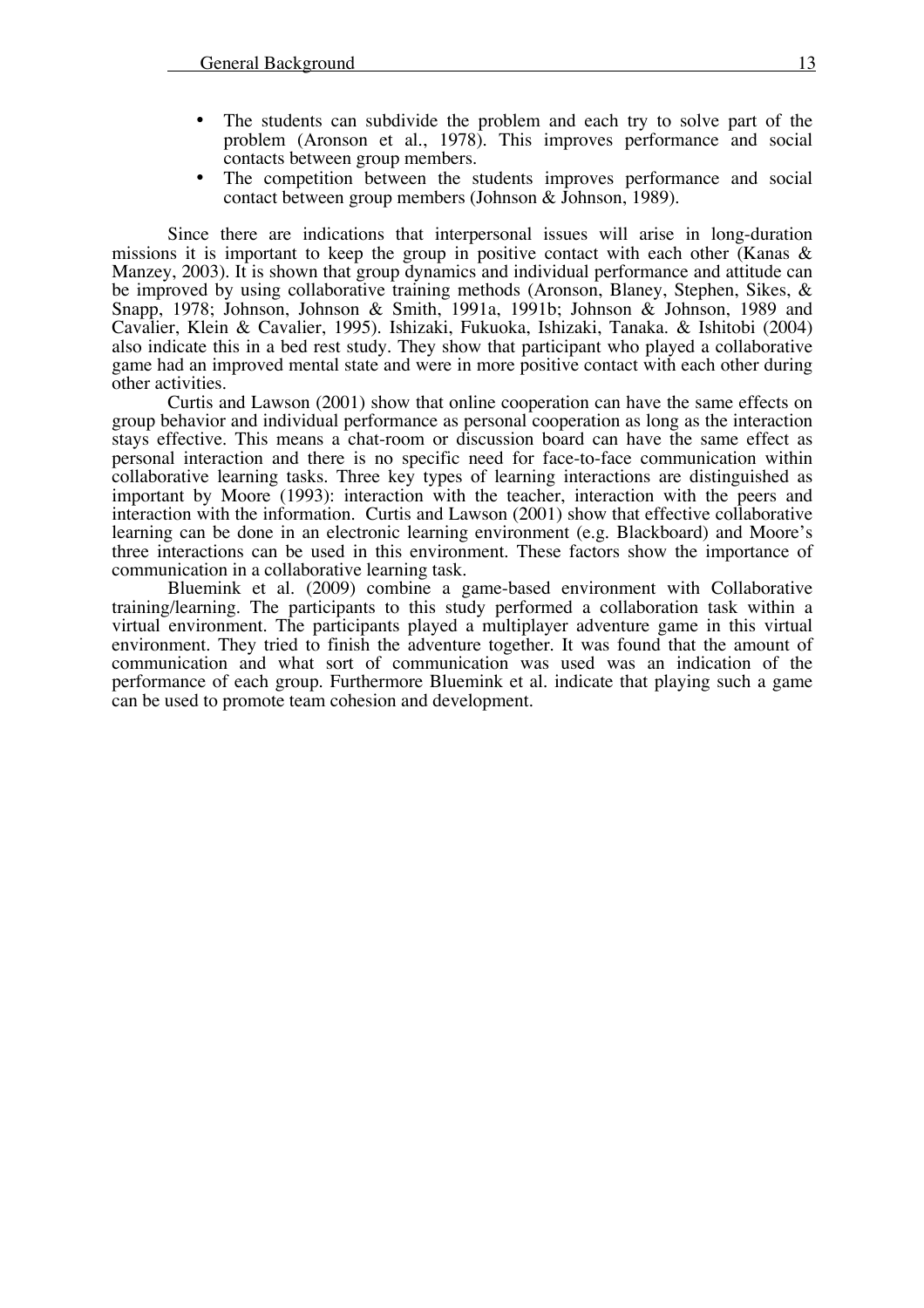# 3 Experimental Background

This chapter explains the different factors researched in this thesis. The Collaborative Trainer and what it entails is explained, furthermore the measures ES, CTL and communication are explained. These factors are considered important for learning and execution of tasks. Since in normal environments these are less critical for the group process and mission success, especially astronauts have to make sure these factors stay stable and positive (Kanas & Manzey, 2003).

In this thesis the role of communication is investigated, thus what kind of influence does different communication styles and acts have on the performance in a COLT-task. Performance in the COLT-task has been previously researched. The workload and emotional state that have been found during this task influence the performance on the task (Kennedie, 2009; Neerincx, et al., 2009). Communication between the student and instructor might also influence the performance, workload and emotional state during COLT. Therefore we are researching the influence of communication between the instructor and students on the performance, workload and emotional state in a learning task. These are important factors during long-duration missions and should be monitored/controlled during tasks. One of tasks astronauts perform is the COLT-task.

### 3.1 Collaborative Trainer

The objective of COLT is to learn new procedures or make sure students are able to perform certain procedures. An instructor is assigned to students to help them learn new procedures.

COLT is a combination of a remote-desktop viewer for the instructor and the SCOPE (Bos et al., 2004; Bos et al., 2006) learning environment for the students. The instructor is only able to communicate to the students via chat. In the latest version the chat client is integrated within the MECA software (Figure 3-1), which allowed for easy synchronization of the actual steps in COLT and the chat communication between the instructor and students.

Performance on the COLT-task has been previously researched. The workload and emotional state that have been found during this task can predict performance on the task using a Bayesian network (Kennedie, 2009; Neerincx et al., 2009). Three performance groups were created: high, medium and low performance. The Bayesian network created predicted 67% correct when using the CTL and ES variables.

 $Commonization$  between the student and instructor might also influence the performance, workload and emotional state during COLT. Therefore we are researching the influence of communication between the instructor and students to find more information about the performance on a learning task. Furthermore we are looking for the best way to give support during this task. Thus what should the instructor say and at what points should the instructor say something. Structuring this support can influence the performance, workload and emotion of the students performing the task.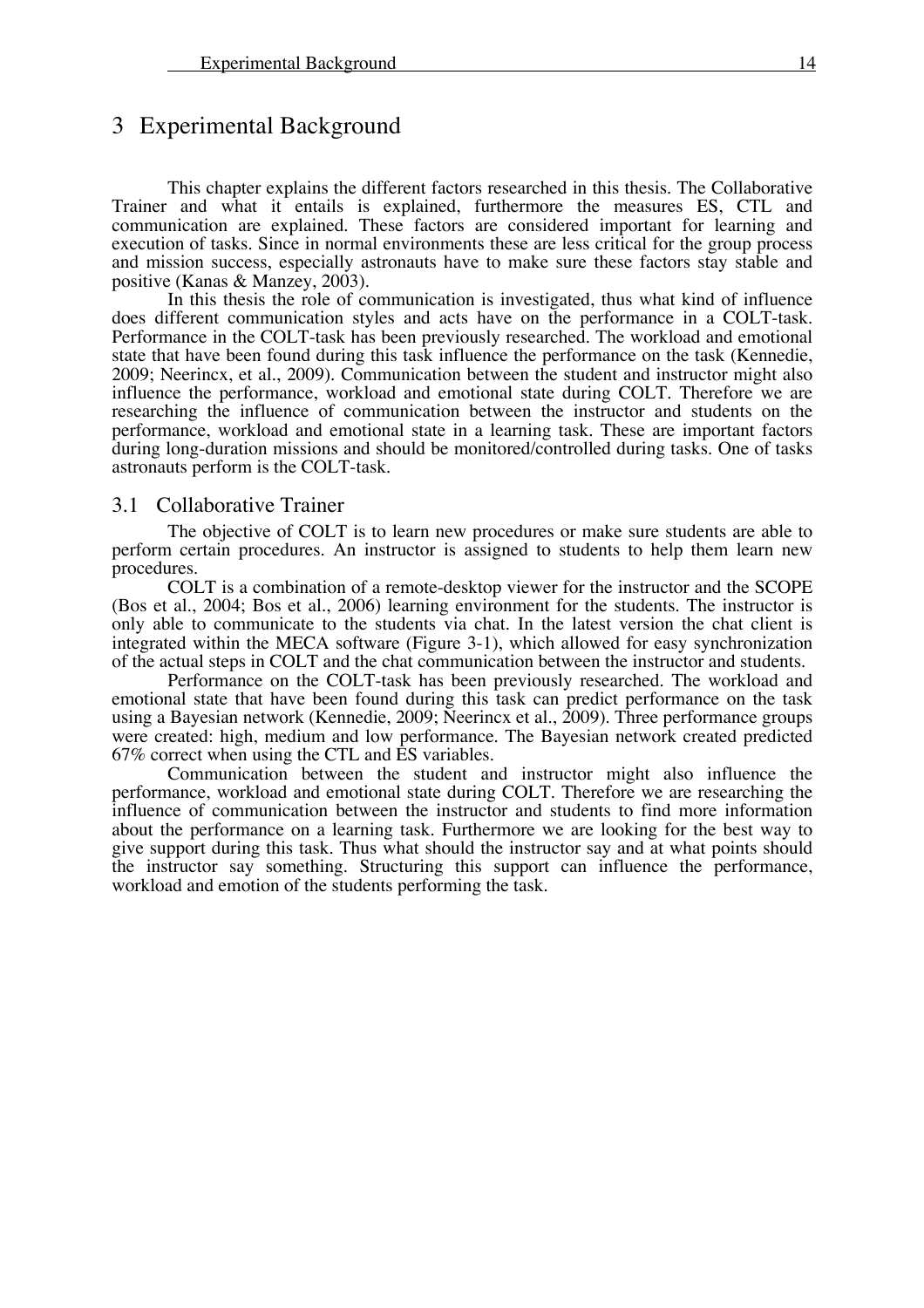

**Figure 3-1 The MECA Chat client.**

The students can learn about the procedures from the Cardiopres, this is called a payload. A payload consists of procedures and documentation. The procedures (e.g. Figure 3-2) showed how to use a certain application or tool (the payload). The background documentation became available when the student pressed the green link in the procedure steps (see Figure 3-2). The documentation provided background information on why you should perform certain procedures and for more difficult procedures it also provided a more detailed explanation. Furthermore the payload holds a virtual simulation of the tool (e.g. the Cardiopres) the students are learning about. The simulation is a game-based learning element in which the students could perform the learned procedures.

| Unstow main unit                                                                                                                                                     |  |
|----------------------------------------------------------------------------------------------------------------------------------------------------------------------|--|
| Unstow main unit.                                                                                                                                                    |  |
|                                                                                                                                                                      |  |
| Unstow pump unit                                                                                                                                                     |  |
| Unstow pump unit.                                                                                                                                                    |  |
|                                                                                                                                                                      |  |
| Unstow battery pack                                                                                                                                                  |  |
| <b><i>WARNING</i></b>                                                                                                                                                |  |
| Cardiopres shall only be powered by means of a<br>Cardiopres Battery pack, a CNES Battery pack<br>intended for use with Cardiopres, or the Cardiopres<br>AC Adapter. |  |
| Unstow battery pack.                                                                                                                                                 |  |

**Figure 3-2 The procedure steps in the COLT learning environment.**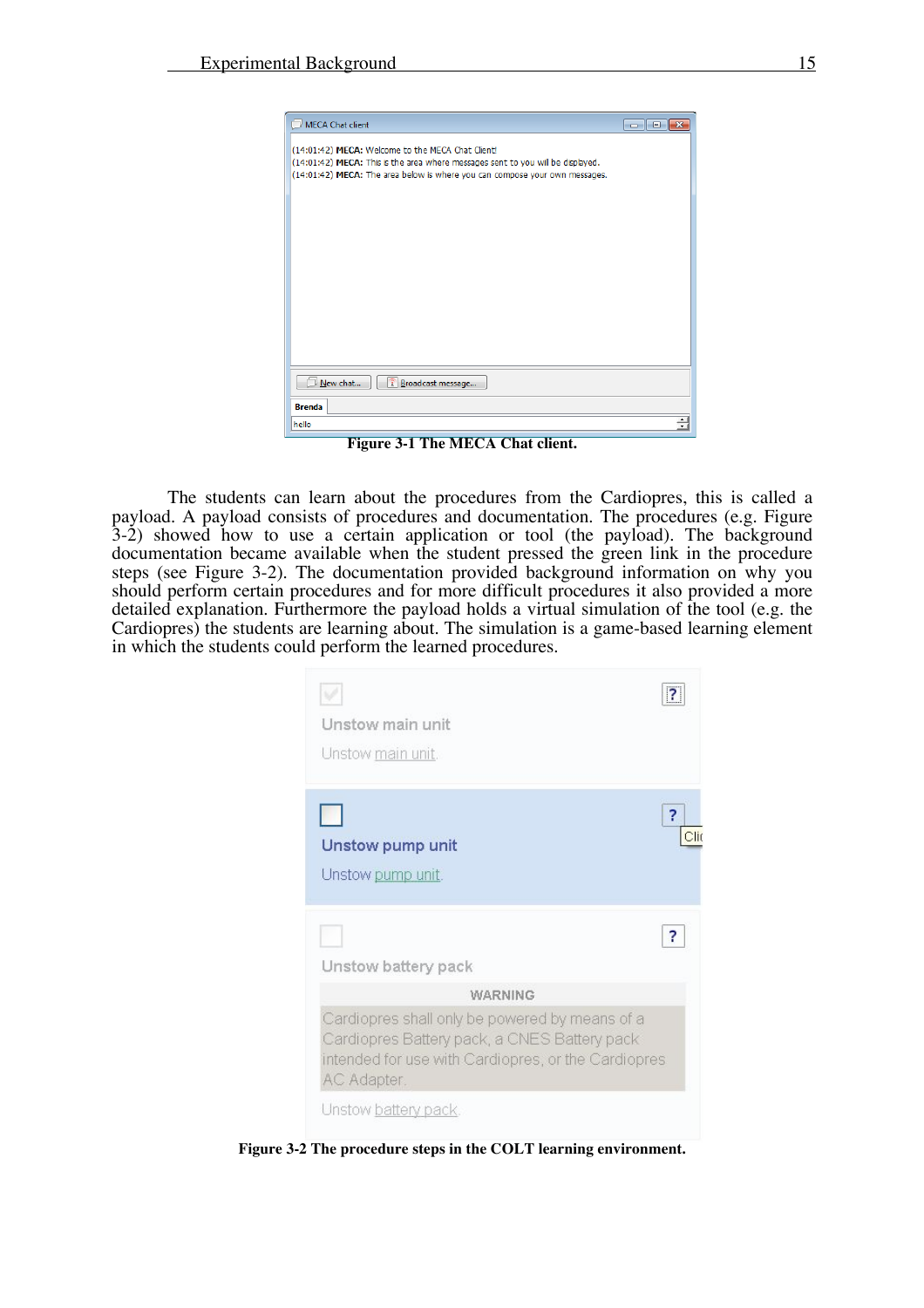#### *3.1.1 Cardiopres*

Cardiopres is a medical device astronauts use to check blood pressure, heart rate and respiration. This payload describes how to perform the actions with the Cardiopres to get an adequate reading. The simulated Cardiopres allowed the user to fill in data about a hypothetical subject and perform small measurements on the hypothetical subject. Figure 3-3 shows the Cardiopres payload and learning environment.



**Figure 3-3 The Cardiopres Learning Environment**

### 3.2 Cognitive Task Load

The cognitive task load (CTL) theory (Kennedy, 2009; Neerincx, 2003; Neerincx, Veltman, Grootjen & Veenendaal, 2003; Neerincx, Grootjen, & Veltman, 2004) is a measure of workload. CTL distinguishes three dimensions that have significant influence on task performance:

- *Time Occupied (TOC):* This is the percentage of time a human operator uses for a certain task. TOC is high when the operator has to work with maximum cognitive processing speed to search and compare known visual symbols or patterns, to perform simple (decision-making) tasks, and to manipulate and deal with numbers in a fast and accurate way.
- *Level of Information Processing (LIP)*: This dimension is low when information is processed automatically. This results into actions that are hardly cognitively demanding. This is also called the skill-based level. LIP is medium for routine procedures, such as applying simple if-else- then rules (rule-based level). These actions involve rather efficient information processing. At the knowledge-based level, LIP is high. This occurs for problem solving and action planning in relatively new situations and involves a heavy load on the limited capacity of working memory. LIP is adopted from Rasmussen (1986).
- *Task-Set Switches (TSS):* Complex tasks situations consist of different tasks, with different goals. They rely on different sources of human knowledge and capacities, and may refer to different objects in the environment. This third load dimension addresses the demands of attention shifts or divergences in which different sources of human task knowledge have to be activated.

These values can be self assessed by a person via questionnaires (e.g. answering questions such as: "How much time were you occupied with your task?") or exercises can be created that have different values for the variables itself (e.g. a boring task, many switches required during task) (Kennedie, 2009; Neerincx et al., 2009).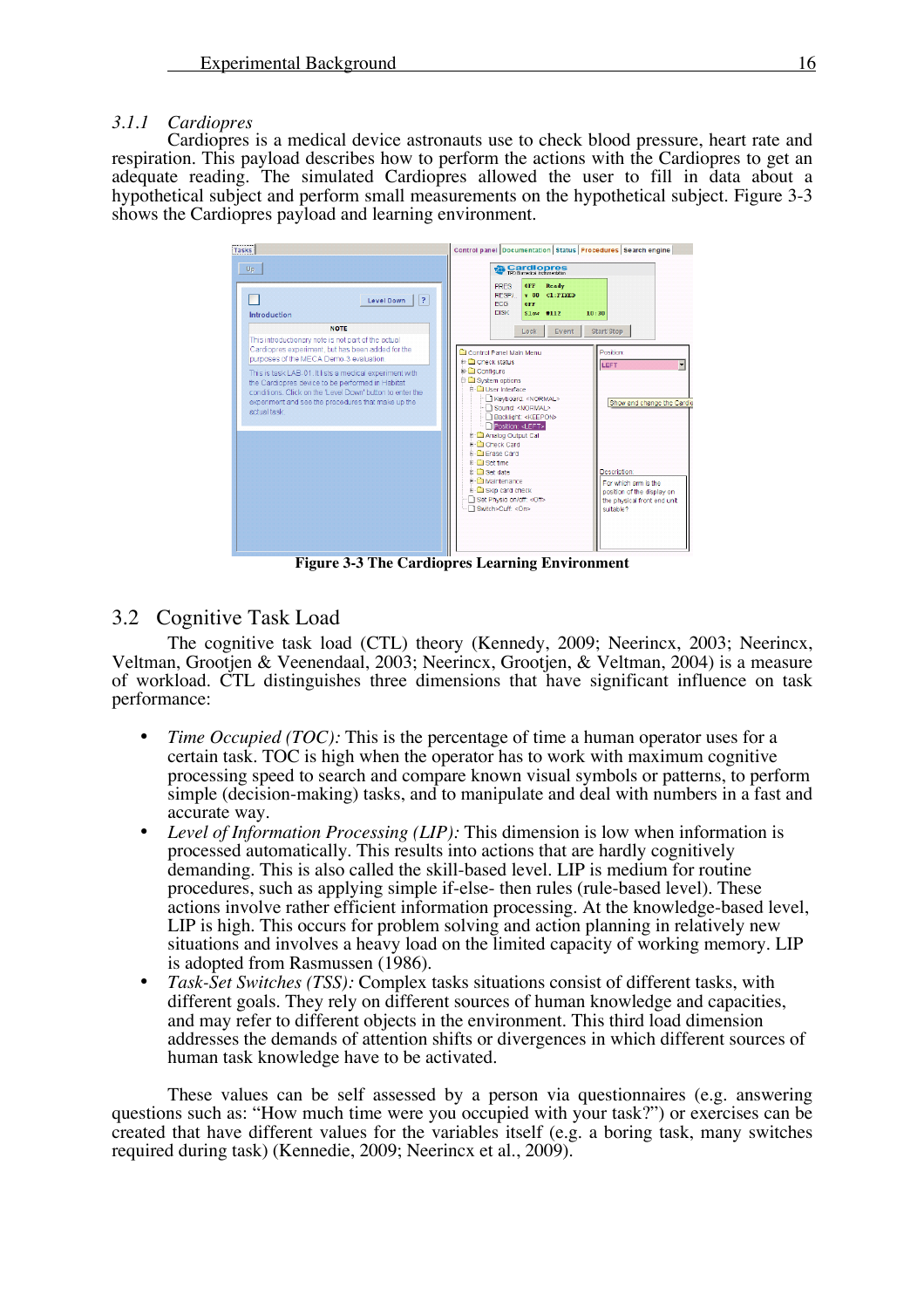

**Figure 3-4 The dimensions of CTL and the expected workload. Adopted from Grootjen, Bierman, Neerincx (2006).**

Figure 3-4 shows the dimensions of CTL. The green area describes the workload of a person that leads to the optimal performance; when the TOC, LIP and TSS are average. When all dimensions are high (the red area in Figure 3-4) an overload will occur, the person will not be able to perform his task because the task is too demanding. The person will experience an underload when all the dimensions are low. When experiencing an underload, more mistakes are made due to the monotony of the task.

While overload problems can occur any time, underload problems will only occur after a longer work period (Neerincx, 2003). Performing a certain task for a longer period of time will increase the changes of performance errors during a task (see Table 3-1 for more details)

|            | <b>Task Performance Period</b> |        |           |  |
|------------|--------------------------------|--------|-----------|--|
|            | Short                          | Medium | Long      |  |
| TOC: low   |                                |        |           |  |
| $LIP:$ low | No Problem                     |        | Underload |  |
| TSS: low   |                                |        |           |  |
| TOC: high  | No problem                     |        |           |  |
| LIP: low   |                                |        | Vigilance |  |
| TSS: high  |                                |        |           |  |
| TOC: high  |                                |        |           |  |
| LIP: all   | Cognitive lock-up              |        |           |  |
| TSS: high  |                                |        |           |  |
| TOC: high  |                                |        |           |  |
| LIP: high  | Overload<br>TSS: high          |        |           |  |
|            |                                |        |           |  |

. Table 3-1 The effects of the task period and the different area's of CTL. Adopted from Neerincx (2003)

CTL has been previously used in the field of naval operators (Grootien, Neerincx  $\&$ Weerd, 2006) and been used to predict performance of naval operators, a multi-player First-Person-Shooter and the MECA COLT-Task. (Neerincx, Kennedie, Grootjen, Grootjen, 2009; Kennedie, 2009) In these experiments the CTL dimensions were combined with the ES of a person to predict performance.

#### 3.3 Emotional State

The relationship between the ES and the performance on a task has been researched often. In sports for example, it is shown that a positive emotional state of an athlete improves the performance of teams and individuals. Furthermore in the correct emotional state there is a lack of error and a lack of injury during performance (e.g. Devonport, Lane & Hanin, 2005;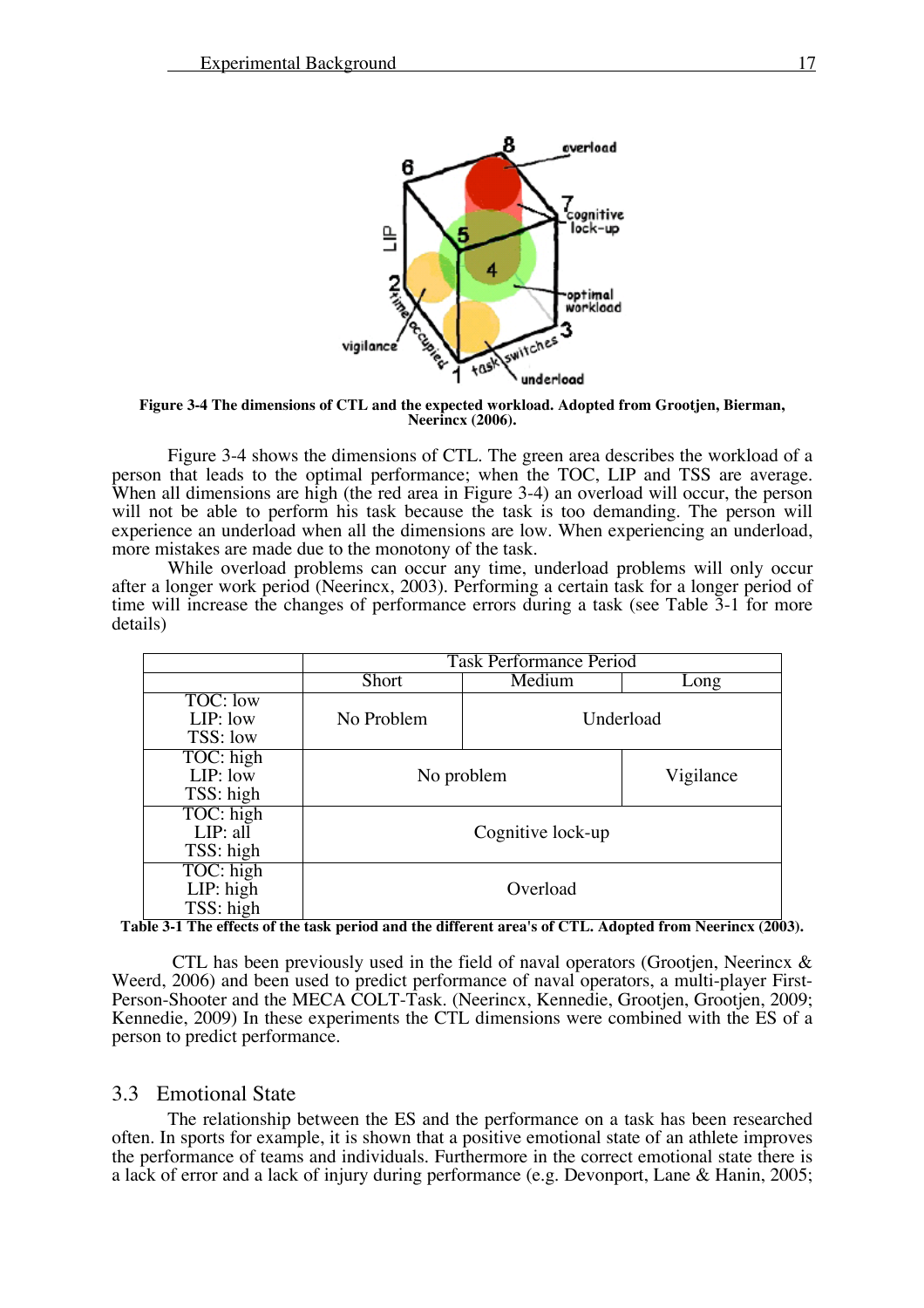Hanin, 2003; Jones, Mace & Williams, 2000). Astronauts also appear to have similar relations between emotional state and performance. However, astronauts on long-duration missions have more outside influences on their emotional state and are therefore more vulnerable to changes in mood (see Section 2.1.1). To improve the emotional state during learning Chaffar (2004) combines an

intelligent tutoring system with an emotion inducer to get better performance from the students. This program tried to get each student in the correct mindset, before and during the learning. The use of this program resulted in a significant improvement of the learning. It has to be noted that for different types of persons different types of emotions were needed.

#### *3.3.1 Measuring the Emotional State*

There are different methods to measure the emotional state of a subject. Kanas, Gushin and Yusupova (2008) use a long questionnaire called Profile of Mood State (POMS) which the astronauts have to fill in. The POMS-questionnaire takes a long time to fill in and it is not directly clear to the participant what his state is. A quicker and more easily used method in which a person quickly fills in his current ES is the Self-Assessment-Manikin (SAM) of Bradley and Lang (1994). This manikin consists of three variables: valence, arousal and dominance. Valence can be considered the amount of happiness the subject feels; arousal how excited the subject feels and dominance how much in control the subject feels. The participants has to chose a picture which resembles his emotion at that time (see Figure 3-5)



**Figure 3-5 The SAM questionnaire as used by Bradley and Lang (1994)**

As mentioned in section 3.2 CTL and ES relate, for specific load conditions specific emotional reactions are expected. For example, when the task-load increases, the arousal value is expected to increase as well (i.e. the subject will increase his effort to maintain the task performance). This is visualized in Figure 3-6.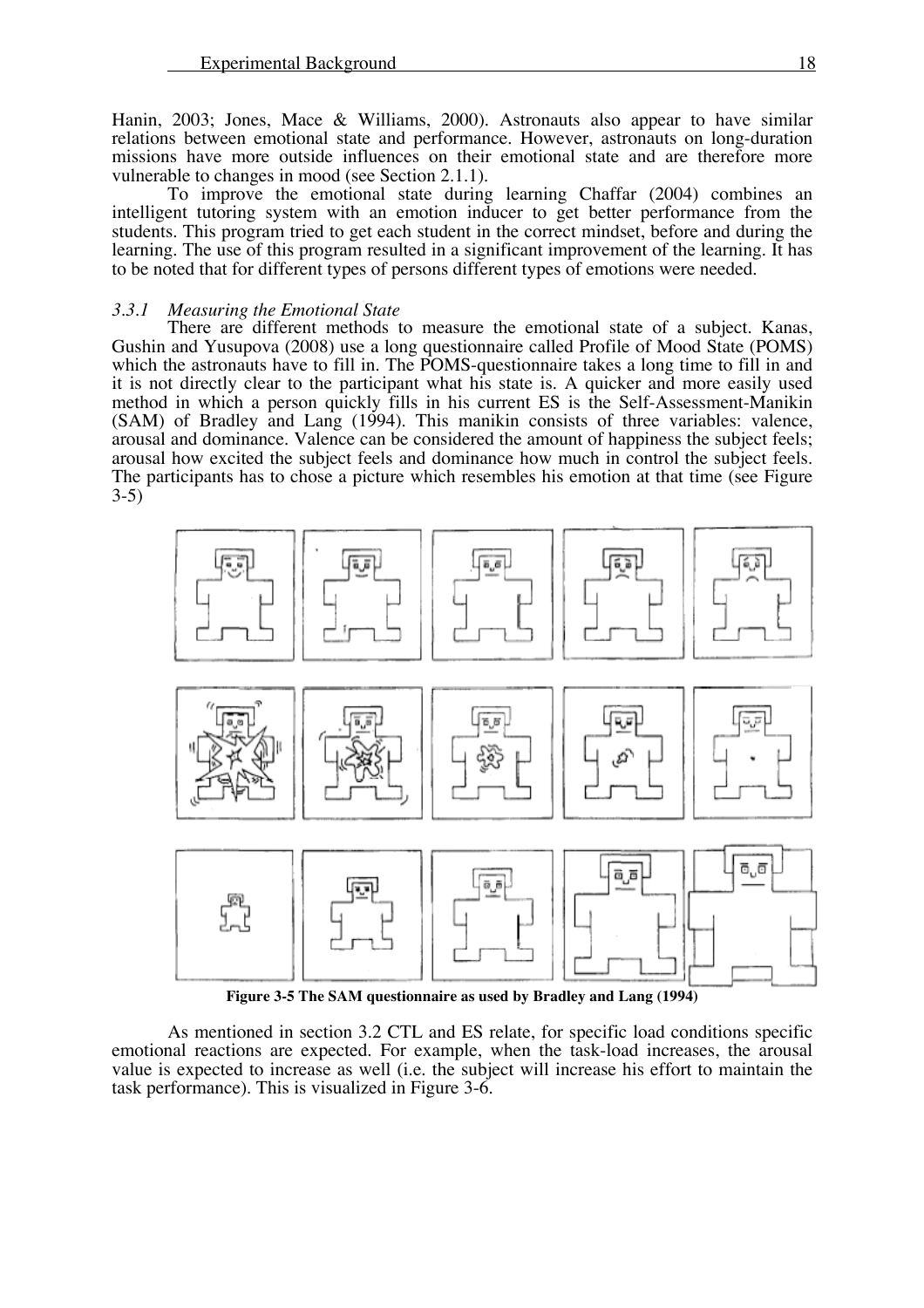

**Figure 3-6 Cognitive Task Load and Emotional State relate (Neerincx, 2003).**

### 3.4 Communication

In this thesis we are interested in the role of communication within the COLT-task. Astronauts need a stable ES, workload (CTL) and good performance (Kanas & Manzey, 2003). Therefore in this thesis the influence of support style of the instructor and the discourse categories used in the COLT-task on these factors is investigated. Furthermore the discourse analysis can be used as indication for weak performance or changes in ES and CTL within the COLT-task.

The general influence of communication is extensive. Three participants in the communication can be distinguished when analyzing the communication of astronauts during space missions: the crewmembers, ground control and relatives on earth. Kanas, Gushin and Yusupova (2008) show a correlation between the sentences used during crew – ground control communication and the mood of an astronaut. They distinguished three main communication categories (i.e. Discourse Categories): informative, regulatory and emotional statements. These categories were subdivided in more specific discourse categories (e.g. for emotional statements: Emotional Consents, Emotional Discords and Jokes) and then correlated to the mood of the astronaut. The astronaut's mood and changes in mood were measured via a questionnaire which the astronauts filled in on a weekly basis. The authors show that there is a relation between the emotional state of an astronaut and their communication with ground control.

During long-term isolation the communication patterns follow the same pattern as the emotional effects on astronauts. During the first period of isolation lots of communication takes place. Despite the fact that space crews rely heavily on ground support and the lack of communication might decrease mission success, in the second period (during the halfway point to the end of the mission) less communication between crew and ground-control took place (Gushin, 2003; Morukov, Gushin, Vinokhodova & Shved, 2009; Kanas et al., 2006). This is probably because less support was needed during the second period. The astronauts had acquired a steady workflow and knew how they had to perform the actions and therefore did not need the support. In the third period there are new procedures and new actions to be performed by the astronauts and therefore they needed more support.

#### *3.4.1 Support style*

From Table 2-1 it is clear that the communication from ground control to the crew is restricted during Mars missions. Therefore further research is needed on what kind of support is required during what kind of task.

In different studies concerning team work and communication it is shown that not only the amount of communication and what exactly is said is important for mission success, but especially the sequence and timing of the support actions is important (Bowers et al., 1998; Vortac, Edwards & Manning, 1994). There is a distinction between structured and nonstructured/natural support. The structured support can be subdivided in 2 categories: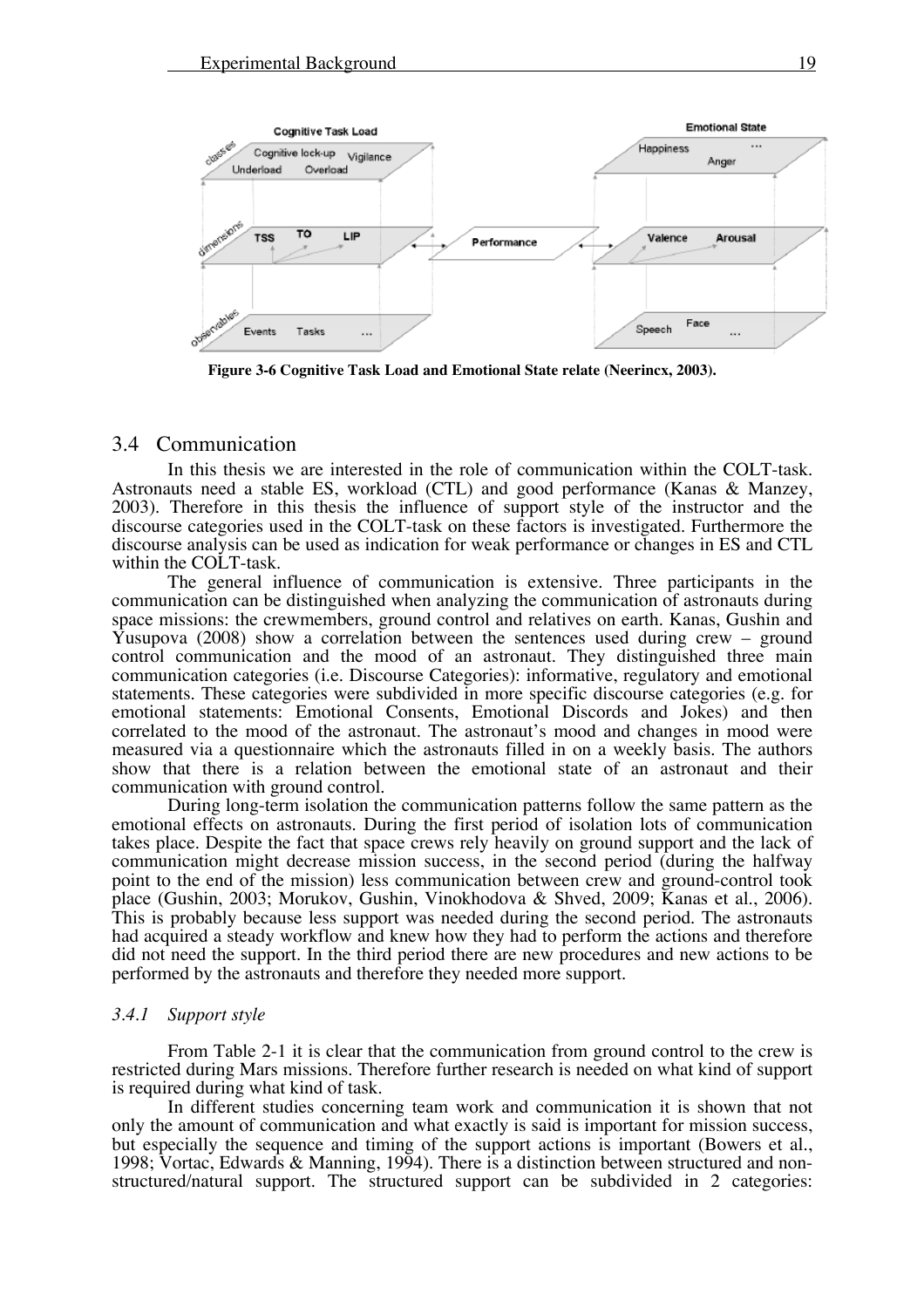feedforward and feedback (Nakatsu, 2004; Dhaliwal & Benbasat, 1996; Beun, Baker & Reiner, 1995). Non-structured support is support which is not predefined and can take any

form. In the structured support styles there are three important properties that define the support style: Temporal order, Cue and Case Specificity. The temporal order defines the point at which the support is given. The cue defines what kind of advise the instructor should give to the student. When the student has performed an action in the feedback group the advice would be about the action just performed and how to correct mistakes made (i.e. advice based on the outcome of the student's actions). In the feedforward group the instructor will give advice prior to the action and the advice will consist of what to do next.

The case specificity is how specific the support of the instructor is. In general the feedback support gives very specific support (e.g. specific on what went wrong) and feedforward support is more general. The feedforward instructor is giving more general pointers on what the student should do next. Table 3-2 shows the basic properties of the different support styles as described in the different articles.

|                         | <b>Feedforward</b> | <b>Feedback</b> | <b>Natural</b>            |
|-------------------------|--------------------|-----------------|---------------------------|
|                         |                    |                 |                           |
| <b>Temporal order</b>   | Prior task         | Post task       | No predefined order       |
|                         |                    |                 |                           |
| <b>Cue</b>              | Input cues         | Output cues     | No predefined cue         |
|                         |                    |                 |                           |
| <b>Case Specificity</b> | Generic            | Specific        | No predefined specificity |
|                         |                    |                 |                           |

**Table 3-2 Basic properties of the different styles of supportive communication.**

Some different aspects need to be taken into consideration while using such support strategies. Horii, Jin and Levitt (2005), for example, show that performance deteriorates by changes in leadership style during the performance of tasks. When the manager, or instructor, changes the leadership style this leads to confusion and loss of performance during tasks caused by the expectancy of the users. This is especially the case in cross-cultural teams in which different management style have more influence.

Arnold et al. (2006) show that feedback and feedforward strategies are used differently between experts and novices. In their experiment on support styles 40 participants per group used a learning environment and performed several tasks. It was found that novice users prefer more feedforward support due to their lack of knowledge. Experts however prefer more feedback support to overcome problems during their task performance. Gonzalez (2004) tested different support functions within a dynamic decision making task. Such a task is characterized by the need to make multiple and interdependent decisions in an environment that changes and interacts with the decisions the user makes. It is shown that within such a task feedforward strategies in the form of an experienced individual can help improve performance (Sengupta & Abdel-Hamid, 1993). Furthermore it is shown that more frequent and specific feedback improves performance. This kind of feedback is best given by an expert user.

In this thesis the role of the support style is analyzed. The distinction between 3 support styles is made: Feedforward, Feedback and Natural. The influence of these three styles on the workload, emotional state and performance is analyzed.

#### *3.4.2 Discourse Analysis*

All communication patterns in previous mentioned research have been categorized by discourse analysis. Discourse analysis entails giving each sentence used a specific category which describes the sentence. Table 3-3 shows the commonly used discourse analysis categories.

| $\mathcal{L}$ ategor $\mathbf{v}$    | Example                                   |
|--------------------------------------|-------------------------------------------|
| $\sim$<br>-<br>Social<br>' Statement | റാ<br>$"Y_{\rm PV}$<br>How<br>vou.<br>are |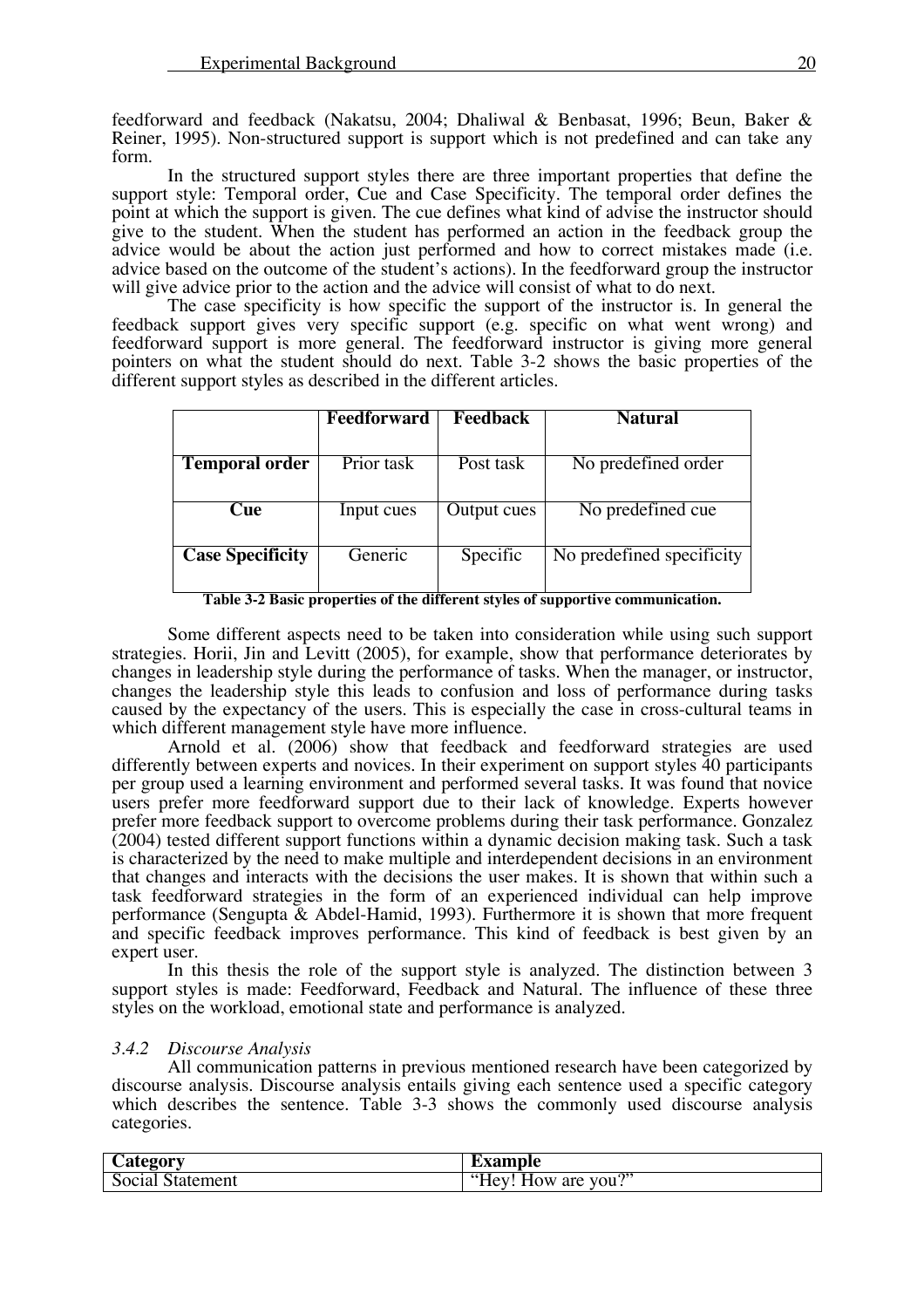| <b>Content Statement</b> | "I am now learning the Unstow Component-   |  |
|--------------------------|--------------------------------------------|--|
|                          | procedure"                                 |  |
| Responds                 | "You should be in the Water Tank-payload." |  |
| Acknowledgement          | $\Omega$ <sup>*</sup>                      |  |
| <b>Question</b>          | "Am I following the correct Procedure?"    |  |
|                          |                                            |  |

**Table 3-3 Commonly used discourse analysis categories. Based on Bluemink et al. (2004).**

Different research on the discourse categories and performance has been conducted. For individual success during learning it is shown that students that respond more in an electronic chat discussion generally perform better on quizzes (Wang, Newlin & Tucker, 2003). Students that perform better also make use of different discourse categories. This is also indicated by Bluemink et al. (2004); they analyzed the discourse during a multiplayer collaboration game. They, however, found that the group that performed best used the least discourse. Although it should be noted that performance was measured in time and the best group had the fastest time and therefore also the least time to communicate. Furthermore they found that informative statements (e.g. Content Statements) were needed and most used during the collaboration games. This confirms the findings of Levine, Resnick & Higgins (1993) that content statements are crucial in collaboration.

Bowers et al. (1998) found that the use of content statements and acknowledgments significantly improves the performance of teams of airplane pilots. The pilots that performed better communicated more observations and made more leadership statements. They also found that not only what was said, but also in which sequence the actions were performed.

 The discourse analysis in the previously described research is all done by hand and is done afterwards. A different possibility for categorizing the communication is to let a computer automatically categorize the used statements. Martin and Foltz (2004) used a Latent Semantic Algorithm to assign tags to different communication acts. This algorithm got comparable results on the annotations as human annotators. When they used their results on the prediction of performance of airplane pilots they found similar results as Bower et al. (1998); the use of acknowledgements and informative statements significantly improved performance of the teams. In this thesis the usage of discourse analysis within the COLT-task is analyzed. The question is whether the usage of certain discourse categories leads to changes in workload, emotional state or performance?

### 3.5 Combining the factors

In this research we are analyzing two factors in a Collaborative Training task: the support style and the discourse. A collaborative task is executed with one instructor and two students. The instructor has an assigned support style (Feedback, Feedforward or Natural) and will support the students during the task.

The support style is expected to influence the performance, cognitive task load and emotional state of students. The feedforward style is expected to have a positive influence on performance and should make the task easier for the astronauts thus having a lower cognitive task load (Sengupta & Abdel-Hamid, 1993). In the Natural support style it is expected that more social statements are sent and thereby improve the emotional state of the student.

Furthermore the communication between participants is analyzed via discourse analysis. These discourse categories might be used to monitor astronauts during their mission. It is expected that the number of sentences used of a specific category can influence the other factors (i.e. cognitive task load, emotional state and performance). This can be used to find changes in performance, workload and emotional state. The usage of content statements and questions can be an indication of performance (Bowers et al., 1998). Furthermore the number of social statements can be an indication of the emotional state (Kanas, Gushin & Yusupova, 2008). The number of questions can also be an indication of a high cognitive task load, because the student probably has difficulty with the task. In the following experiment all these factors are addressed.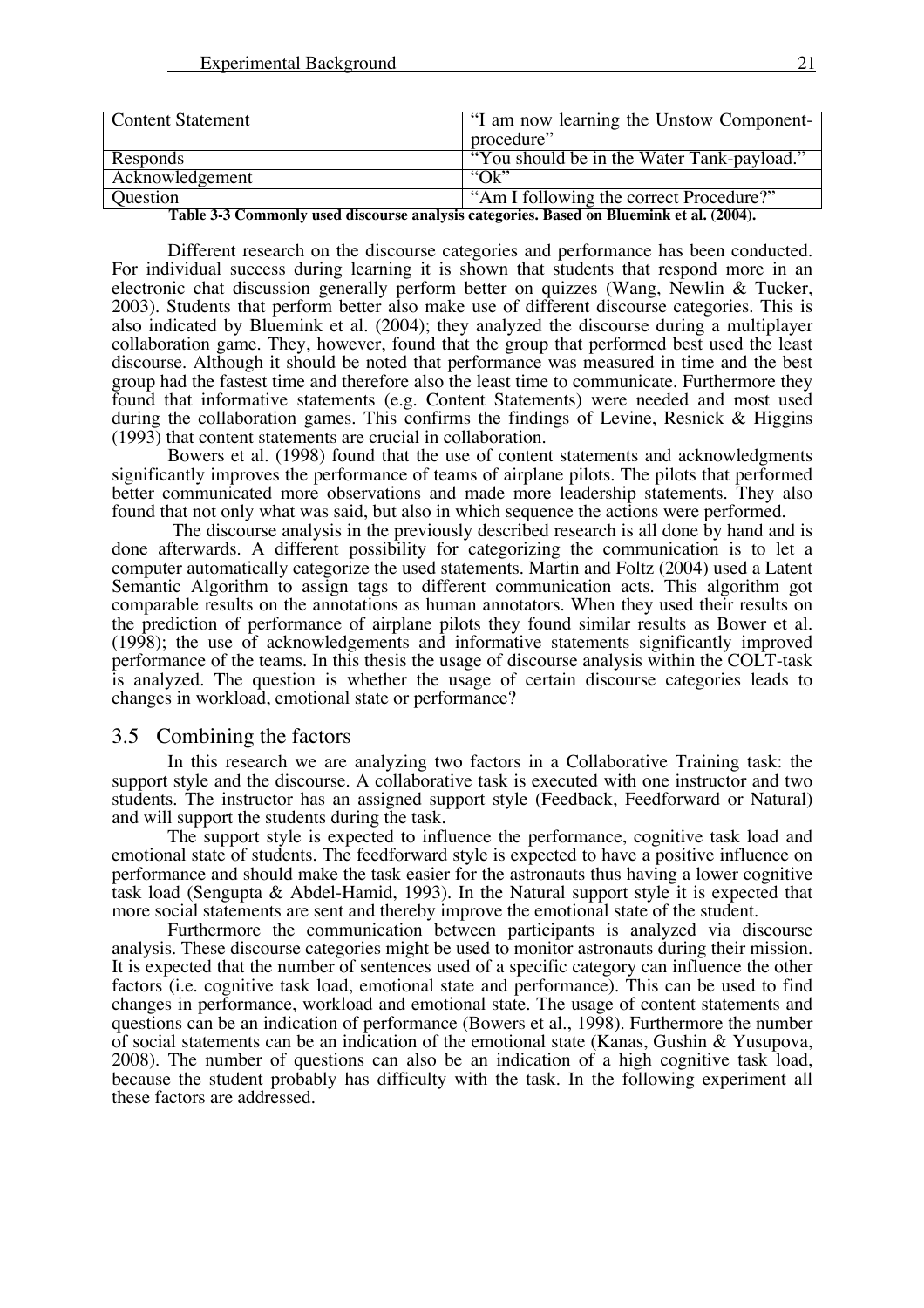# 4 Method

### 4.1 Subjects

The participants were students or graduated students with good knowledge of the English language. Twenty two males and nine women with the average age of 22.6 years and a standard deviation of 2.5 years took part in the experiment. The experiment took place from the  $26<sup>th</sup>$  of April to  $12<sup>th</sup>$  of May 2010 at TNO Defense, Security and Safety, Soesterberg.

### 4.2 Apparatus

Each student had a Dell Pentium 4 computer with 2,80 GHz and 1,00 GB of RAM. The computers ran Microsoft Windows XP Professional Version 2002 with Service Pack 3 installed. The students had one iiyan 17" inch flat screen with a resolution of 1280 by 1024 pixels. The computer for the teacher and the computer in the control room had identical computers only with two iiyan 17" inch flat screens connected to it. The computers were connected via LAN.

Since the participants were not allowed to talk to each other screens were placed between the participants workplaces. A conference call to the teacher was made using Skype to make sure the participants were not talking to each other.

BonjourSDK was installed on all computers as prerequisite for the MECA Software; it was used as a network tool. UltraVNC<sup>3</sup> 1.0.8.2 was installed for remote desktop viewing. The teacher had Cool Timer<sup>4</sup> installed, which was used as a timer for the teacher. The MECA-t2-mars520-1.0.0b1 version of the MECA software was used for groups two to twelve. The MECA-t2-mars520-1.0.0a7 was used for the pilot and the first group.

### 4.3 Experiment design

The performance of students in COLT Learning Environment was recorded during this experiment. The experiment featured a between subject design and tested the communication style. The communication style was the only categorical independent variable and consisted of three levels. The different communication styles were Feedback, Feedforward and a Natural style in which no deliberate instruction was given. The differences between the styles are described in the previous section. The communication styles are tested in the Cardiopres payload of the COLT learning environment. There are twelve groups of three (two students and one teacher). For each group there were two students who performed the tasks.

### 4.4 Structure of the session

Each group performed a 3 hour session in which a total of 9 tasks are performed. The schedule of each session is provided below.

|                      | <b>Activity</b>            | Time (in minutes) |
|----------------------|----------------------------|-------------------|
| General Introduction | <b>Start Questionnaire</b> | 10                |
|                      | Introduction               | 20                |
|                      | <b>Practice COLT Task</b>  | 10                |
|                      | Questions                  | 5                 |
| <b>COLT Tasks</b>    | <b>COLT Task 1</b>         | 13                |
|                      | <b>COLT Task 2</b>         | 13                |
|                      | <b>COLT Task 3</b>         | 13                |
|                      | <b>COLT Task 4</b>         | 13                |
|                      | <b>Break</b>               | 15                |
|                      | <b>COLT Task 5</b>         | 13                |
|                      | <b>COLT Task 6</b>         | 13                |

 $3 \text{ http://www.ultravnc.com}$ <br> $4 \text{ http://www.harmonyhollow.net/cool_timer.shtml}$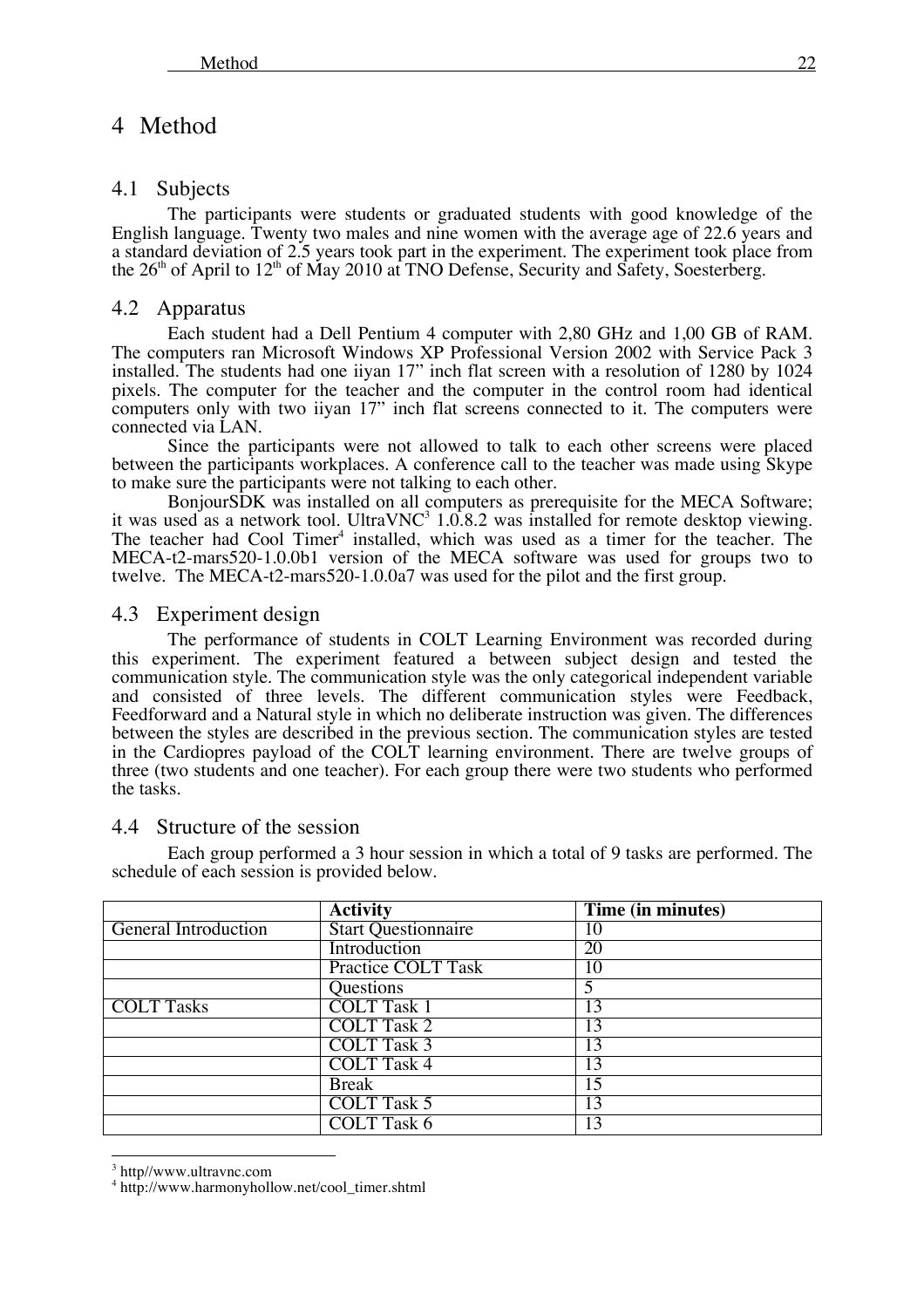|            | <b>COLT Task 7</b>                                                |                  |
|------------|-------------------------------------------------------------------|------------------|
|            | Final Quiz                                                        |                  |
| Debriefing | Debriefing                                                        |                  |
|            | Total Time<br>$\mathbf{m}$ $\mathbf{v}$ $\mathbf{u}$ $\mathbf{v}$ | $171(2h\,51min)$ |

**Table 4-1 Session schedule.**

### *4.4.1 General introduction*

During the general introduction the participant filled in the introduction questionnaire with demographic questions and questions related to working in a computer-based learning environment.

After this the general goal and how to use the learning environment was explained. Furthermore the instructor received instructions in private how to perform his support-task: at what times the instructor should perform a support act and what kind of support act (for more details see Appendix B). Furthermore a more detailed description of the tasks was given to the instructor. After this a practice COLT task was performed after which all participants could ask questions. Furthermore it was checked whether the instructor understood the instructions.

### *4.4.2 Structure of the COLT-tasks*

The students were supposed to learn some part of the Cardiopres procedures. Sometimes they also had to execute some of the procedures on the virtual Cardiopres in the Learning Environment. Every COLT-task has three phases, the startup phase, the learning phase and the quiz phase. The phases are described now.

### *4.4.2.1 Startup phase*

The students and teacher read the assignment in the User Manual. The students read their objectives for the task. The teacher read what actions the students are supposed to perform in the learning environment. The students started COLT by clicking the appropriate link in the timeline. The task is started and the participants are asked to fill in their current emotional state (arousal, valence and dominance) on a SAM-scale (Bradley & Lang, 1994), see Figure 4-2. After this a performance screen is shown in which the participants can see their own performance and state on the previous tasks. The instructor started the remote desktop viewer and the timer. After this the instructor communicated to the students that they had to start learning.

### *4.4.2.2 Learning phase*

In the learning phase the learning environment SCOPE would become available for the students. The students had to learn according to the Student's Assignment in the Manual. The teacher guided the students through the learning environment and tried to make sure the students learned the correct things and followed the correct path. The teacher had to use the provided communication style as his guideline.

During the learning phase several questionnaires appeared for the students. After 1 and 3 minutes an emotional state and a cognitive task load questionnaire appears (Figure 4-2). After 8 minutes the timer made a sound and the teacher would indicate that the learning phase was over and the students closed the learning environment and filled in two more questionnaires, the cognitive task load questionnaire (Figure 4-2) and the game specific questionnaire (Figure  $\overline{4}$ -1) in which they grade the teacher and their own performance. After this the quiz phase is initiated.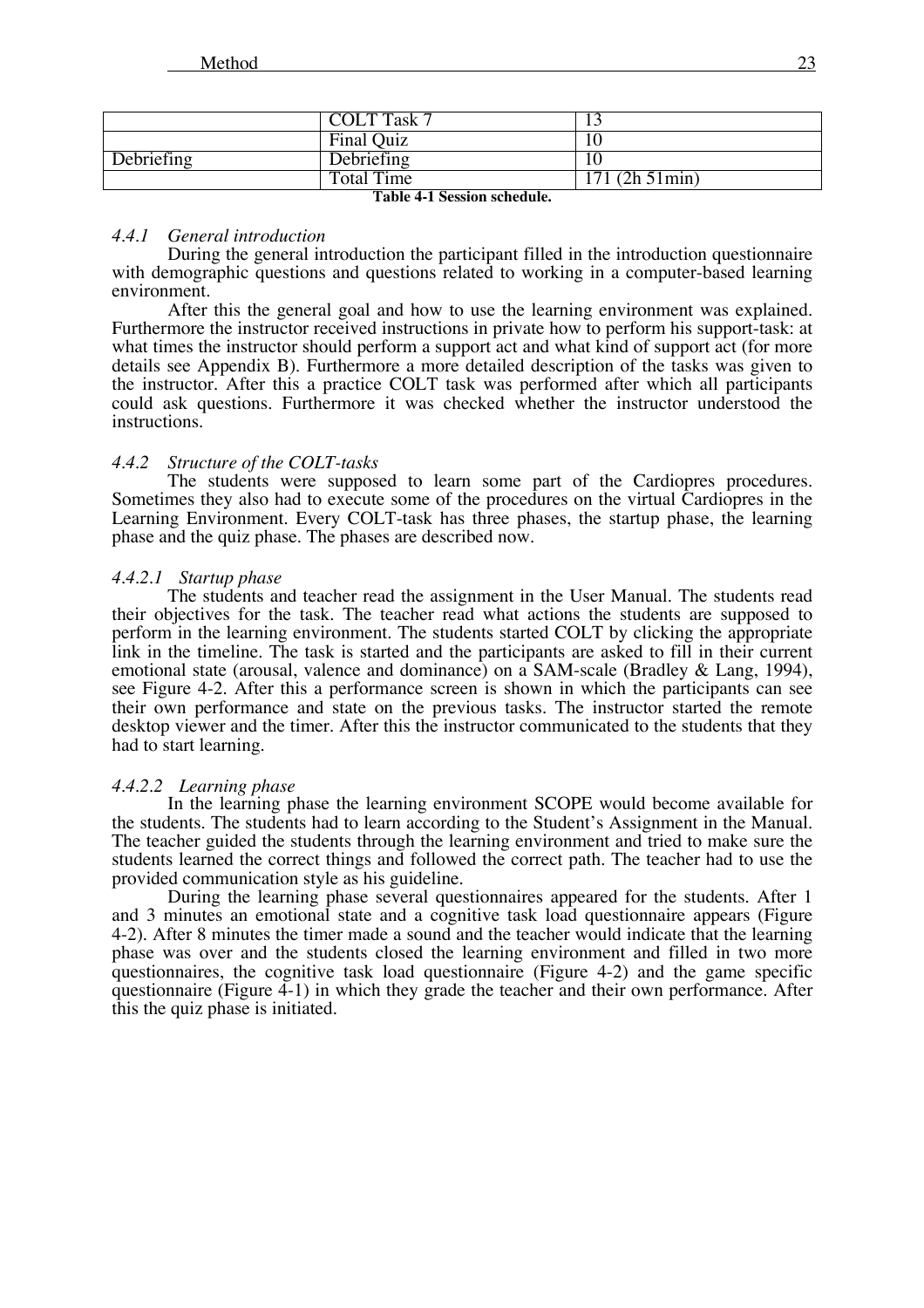| Please fill in this questionnaire as accurately as you can.<br>The questions must be answered on a scale from 1 to 5. |                    |  |  |                          |
|-----------------------------------------------------------------------------------------------------------------------|--------------------|--|--|--------------------------|
| How hard were you working on this task?                                                                               | Not hard           |  |  | <b>Extremely hard</b>    |
| How well did you perform on this task? Extremely poor                                                                 |                    |  |  | <b>Extremely well</b>    |
| How complex was this task?                                                                                            | <b>Not complex</b> |  |  | <b>Extremely complex</b> |
| How well did the trainer help you to perform your task? Extremely poor                                                |                    |  |  | <b>Extremely well</b>    |

**Figure 4-1 COLT Game specific questionnaire**

### *4.4.2.3 Quiz Phase*

During the quiz phase the students had to answer the questions from the teacher via chat. The teacher started asking the questions provided in the manual using the chat. When the students had answered the questions the teacher gave feedback on the correct answers. After this the next task was started.

### *4.4.3 Debriefing*

The debriefing is used to evaluate the session and to explore any problems during the execution of the tasks. Furthermore, during the debriefing the students discussed the teacher's performance based on the communication. The teacher was asked about his performance during the session.

### 4.5 Measures

### *4.5.1 Communication*

The chat was logged in combination with the procedure steps every student takes. The chat communication was manually processed and divided in several categories. When a message could be categorized in multiple categories, the context of the sentence was used to assign a discourse category. The different discourse categories are described in Table 4-2.

| Category                       | <b>Example</b>                              |
|--------------------------------|---------------------------------------------|
| Social Statement (SS)          | "Hey! How are you?"                         |
| Content Statement (CS)         | "I am now learning the Unstow Component-    |
|                                | procedure"                                  |
| Technical Issue (TI)           | "My chat is not working?"                   |
| Responds $(R)$                 | "You should be in the Water Tank-payload."  |
| Acknowledgement (A)            | " $Ok$ "                                    |
| Feedforward (FF)               | "You should now<br>Unstow<br>open the       |
|                                | Components"                                 |
| Feedback (FB)                  | "You are in the wrong procedure, you should |
|                                | open the "Unstow Components" procedure."    |
| Learning Related Question (LR) | "Am I in the correct Procedure?"            |
| Quiz Question (QQ)             | "What is the main unit?"                    |
| Quiz Answer $(QA)$             | $A^{\prime\prime}$                          |

**Table 4-2 Discourse analysis categories (and their abbreviations) and Examples used in the experiment. Combination of Wang et al. (2001) and Bluemink et al. (2004), added with necessary COLT procedure categories.**

### *4.5.2 Cognitive Task Load*

CTL was measured via the CTL-questionnaire that appeared multiple times during each session (i.e. at the start, after three minutes and at the end of the session). The students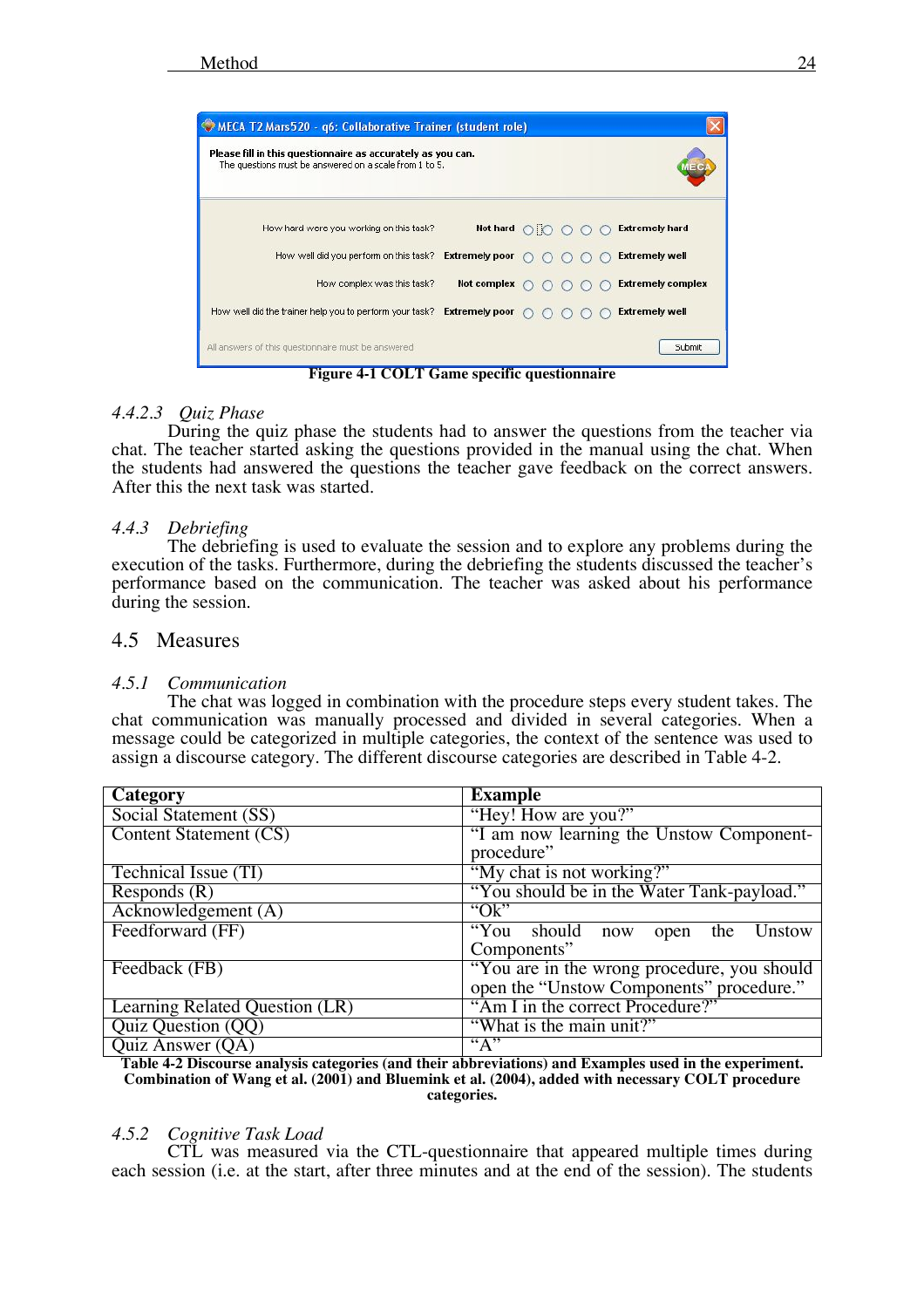were asked to judge their experienced Level of Information Processing (LIP), Time Occupied (TOC) and Task Set Switches (TSS). The different variables were explained during the introduction. The difference in these scores (between pre and post) indicates a change (negative or positive) in CTL due to the task. The absolute difference indicates whether the CTL variables are changing.



**Figure 4-2 The Cognitive Task Load questionnaire used during the MECA experiment.**

#### *4.5.3 Emotional State*

The ES of the students was measured using the Self-Assessment-Manikin (Bradley & Lang, 1994). The students had to fill in their Arousal, Valence and Dominance values at the start of the session, after three minutes and at the end of the session. Each variable receives a score (1-5). The difference in these scores (between pre and post) indicates a change (negative or positive) in emotion due to the task. The absolute difference only indicates whether the emotions are changing.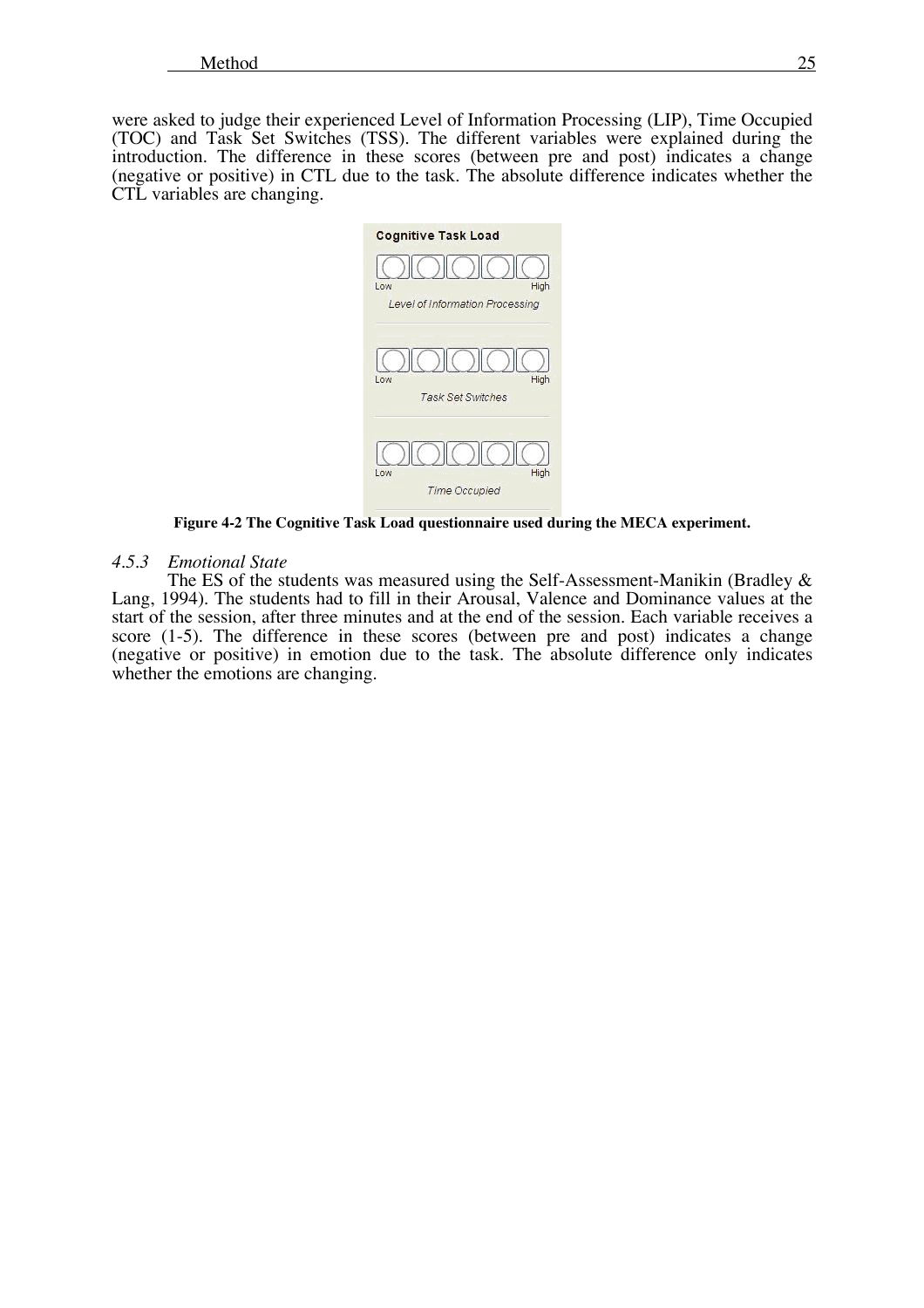

**Figure 4-3 The Emotional State questionnaire used during the MECA Experiment. Based on Bradley and Lang (1994)**

### *4.5.4 Performance*

The performance score is either per task or over the complete session.

#### *4.5.4.1 Performance per task*

The performance was based on task quizzes and the efficiency of learning. The number of questions answered correctly in the task quiz was the task quiz score.

The efficiency of the student per task is based on the navigation in the COLT learning environment. Three variables were distinguished per task: the number of essential pages navigated to (EPN), the number of missed essential pages (EPM) and the number of nonessential pages navigated to (ExP). The number of missed essential pages and the number of essential pages complement each other.

Efficiency per task = 
$$
\frac{\text{(\#PN - \#Exp)}}{\text{(\#CPN + \#FPM)}}
$$

Two programs were created to test whether a student had navigated to the essential pages for that task. These programs compared the navigation of the student during the task to a reference file. The first program created new files for each user and task, containing the useful information, the second file compared the created file to the reference file. The reference file contained all actions to be made by the student during a task. These programs are described in Appendix A.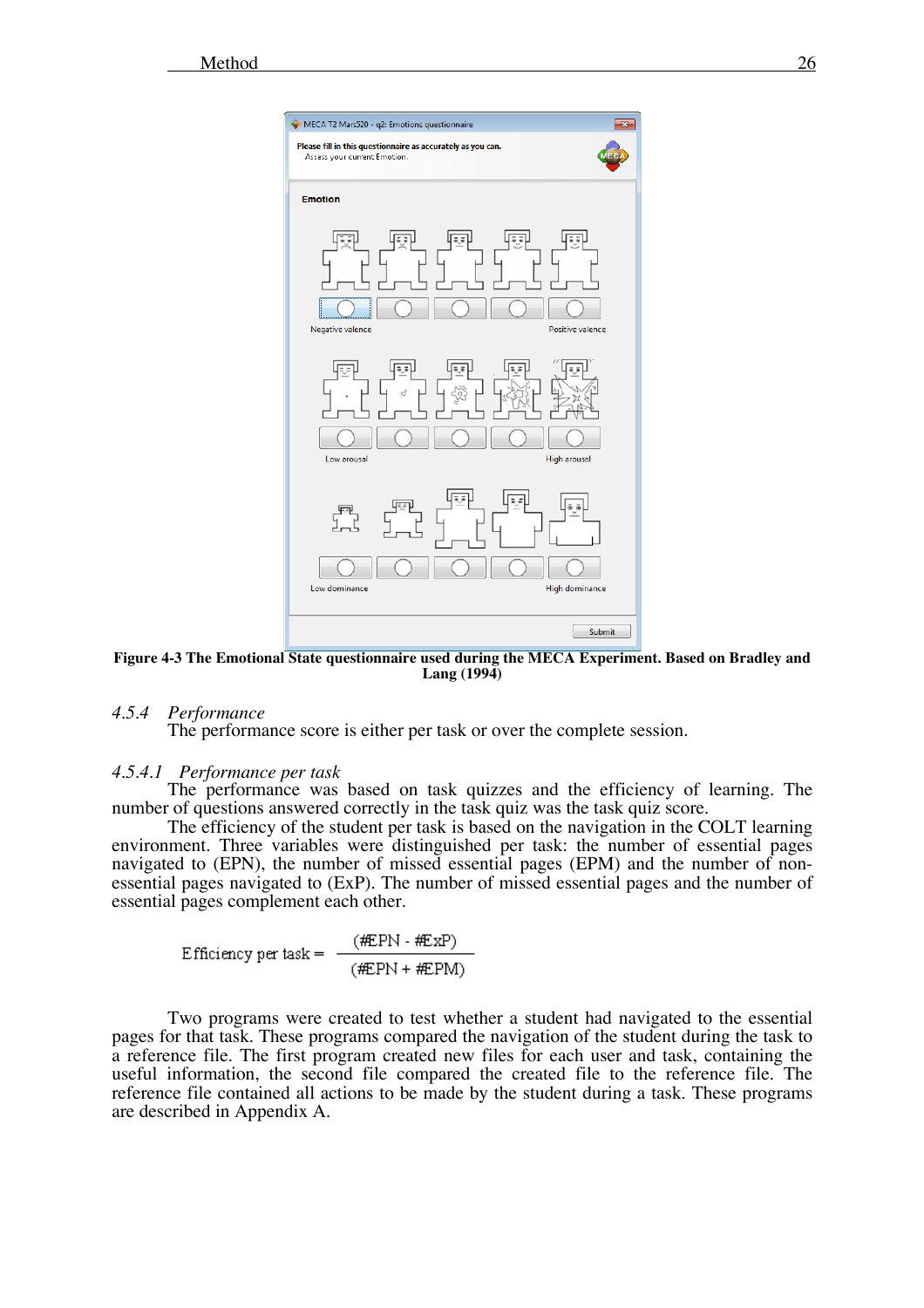#### *4.5.4.2 Performance per session*

At the end of a session the overall effectiveness of the learning was measured by a final quiz. The session performance can be subdivided in three variables: the overall results of the task quizzes, the overall Efficiency of the tasks and the results on the Final Quiz.

### 4.6 Analysis

#### *4.6.1 Support style*

One-way between groups analyses of variance (ANOVAs) were conducted to explore the impact of style (Natural: n=7; Feedback: n=8; Feedforward: n=8) on several outcome measures. These outcome measures (Performance, Communication, ES and CTL) were compared across the three groups based on style. Post-hoc t- tests were performed to determine whether the Feedback group, the Feedforward group and the Natural group differed from each other.

The compared measures in the performance category were:

- o Final Quiz results
- o Sum of all Task Quizzes
- o Navigation Performance

The compared measures in communication category were:

- o Total number of sentences sent by the student
- o Total number of sentences sent by the student to the teacher
- o Total number of sentences sent by the student to the student o Total number of sentences received by the student
- Total number of sentences received by the student
- o Total number of sentences received by the student from the teacher

For the following outcome measures the average difference between start and final CTL and ES state questionnaires per subject during a task were compared across groups. The start was considered the baseline and the final questionnaire was the end result of task. Any changes between the values of both questionnaires are caused by performing the task. The difference and absolute difference between the values was computed. The absolute difference indicates changing emotions or workload (no difference between positive or negative) during the task. The difference indicates what the change is during the task.

The compared measures in the workload category were:

- o Difference in the sum of CTL variables.
	- The sum of the post task TSS, LIP and TOC values minus the sum of the pre task TSS, LIP and TOC values.
	- o Absolute difference in the sum of CTL variables.
	- The absolute value of [the sum of the post task TSS, LIP and TOC values minus the sum of the pre task TSS, LIP and TOC values].<br>
	o Difference in Task Set Switches
	- - The post task TSS value minus the pre task TSS value.
	- o Absolute difference in Task Set Switches
		- The absolute value of [the post task TSS value minus the pre task TSS value].
	- o Difference in Level of Information Processing
		- The post task LIP value minus the pre task LIP value.
	- o Absolute difference in Level of Information Processing
		- The absolute value of [the post task LIP value minus the pre task LIP value].
	- o Difference in Time Occupied
		- The post task TOC value minus the pre task TOC value.
	- o Absolute difference in Time Occupied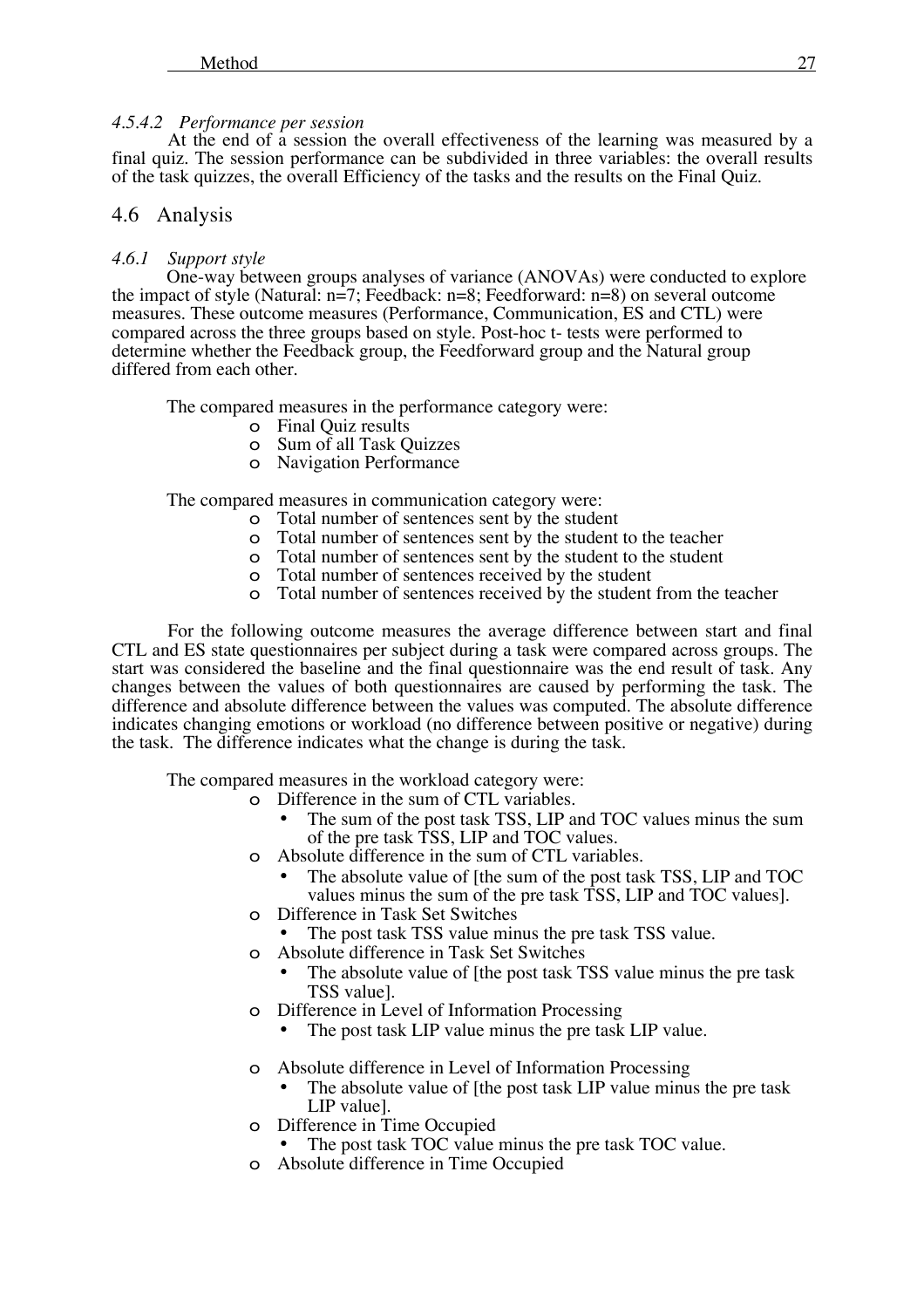The absolute value of [the post task TOC value minus the pre task TOC value].

The compared measures in the emotional state category were:

- o Difference in the sum of ES variables (pre/post)
	- The sum of the post task Arousal, Valence and Dominance values minus the sum of the pre task Arousal, Valence and Dominance values.
- o Absolute difference in the sum of ES variables (pre/post)
- The absolute value of [the sum of the post task Arousal, Valence] and Dominance values minus the sum of the pre task Arousal, Valence and Dominance values]. <sup>o</sup> Difference in Arousal
- - The post task Arousal value minus the pre task Arousal value.
- o Absolute difference in Arousal
	- The absolute value of [the post task Arousal value minus the pre task Arousal value].
- o Difference in Valence
	- The post task Valence value minus the pre task Valence value.
- o Absolute difference in Valence
	- The absolute value of [the post task Valence value minus the pre task Valence value].
- o Difference in Dominance
	- The post task Dominance value minus the pre task Dominance value.
- o Absolute difference in Dominance
	- The absolute value of [the post task Dominance value minus the pre task Dominance value].

### *4.6.2 Discourse Categories*

Linear regression analysis was conducted to explore the impact of the discourse categories (e.g. number of Social Statements) received and sent during a task  $(n=184)$  on several outcome measures.

The outcome measures were:

- o Navigation performance
- o Changes in the sum of the ES variables during the task
	- The sum of the post task Arousal, Valence and Dominance values minus the sum of the pre task Arousal, Valence and Dominance values.
- o Changes in the sum of the CTL variables during the task
	- The sum of the post task TSS, LIP and TOC values minus the sum of the pre task TSS, LIP and TOC values.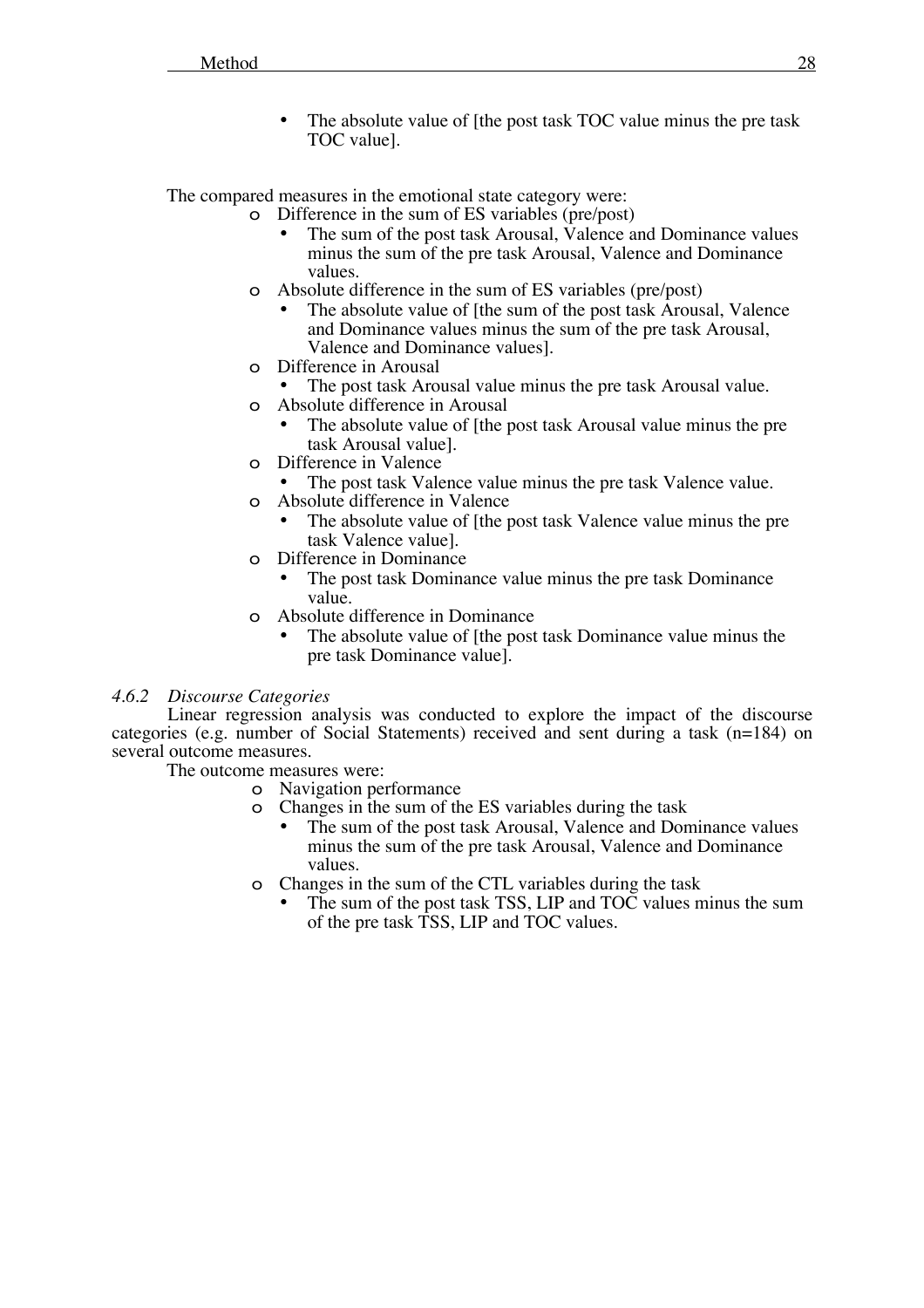# 5 Results

First the results per support style are described; the second part describes the individual task results.

# 5.1 Results per support style

### *5.1.1 Communication*

| Table 5-1 shows the results of the analysis of communication between support styles. |  |  |  |  |  |  |  |  |  |  |  |  |  |  |  |
|--------------------------------------------------------------------------------------|--|--|--|--|--|--|--|--|--|--|--|--|--|--|--|
|--------------------------------------------------------------------------------------|--|--|--|--|--|--|--|--|--|--|--|--|--|--|--|

| Variable                                 |                 | Natural                              |                        | Feedback                          |                         | Feedforward       | <b>ANOVA</b>                      |                                                             |
|------------------------------------------|-----------------|--------------------------------------|------------------------|-----------------------------------|-------------------------|-------------------|-----------------------------------|-------------------------------------------------------------|
|                                          | Mean            | Std.<br>Deviation                    | Mean                   | Std.<br>Deviation                 | Mean                    | Std.<br>Deviation | F(2,20)                           | p-value                                                     |
| Total<br>Messages<br>Sent                | 73.7            | 50.9                                 | 42.1                   | 10.8                              | 68.8                    | 41.0              | 1.586                             | 0.230                                                       |
| Total<br>Messages<br>Received            | 128.4           | 78.1                                 | 99.6                   | 26.9                              | 147.7                   | 17.7              | 2.105                             | 0.148                                                       |
| Student<br>to<br>Student                 | 29.7            | 33.8                                 | 0.13                   | 0.4                               | 12.1                    | 16.2              | 3.627                             | $0.045*$                                                    |
| Teacher<br>to<br>Student                 | 184.9           | 102.3                                | 141.5                  | 35.1                              | 191.9                   | 36.4              | 1.456                             | 0.257                                                       |
| Student<br>to<br>Teacher<br><del>.</del> | 65.0<br>- - - - | 41.5<br>$\overline{\mathbf{a}}$<br>T | 42.0<br><del>.</del> . | 10.7<br>$\mathbf{a}$ $\mathbf{r}$ | 56.6<br>$\cdot$ $\cdot$ | 28.7<br>$\sim$    | 1.218<br>$\overline{\phantom{a}}$ | 0.317<br>$\overline{1}$<br>$\overline{\mathbf{1}^{\prime}}$ |

**Table 5-1 Mean and Standard deviation of the communication acts per support style and the ANOVA results. \* indicates significance at the p<0.05 level.**

The difference in the total number of messages sent by the students to the other for the three groups based on style was significant [F  $(2,20) = 3.627$ , p=0.045]. Post-hoc tests showed that the Feedback group significantly differed from the Natural group (p=0.014). The Feedback group did not significantly differ from the Feedforward group (p=0.112) and the Feedback and Natural group did not significantly differ from each other (p=0.832). This indicates that in the Feedback group the students communicated less to the each other than in the Natural group.

### *5.1.2 Performance*

Table 5-2 shows the results of the analysis of performance between support styles.

| Variable                           |       | Natural                   |       | Feedback                                                                                                                                                                                                                                                                                                                                                                                     |                       | Feedforward                     | . .<br><b>ANOVA</b> |         |
|------------------------------------|-------|---------------------------|-------|----------------------------------------------------------------------------------------------------------------------------------------------------------------------------------------------------------------------------------------------------------------------------------------------------------------------------------------------------------------------------------------------|-----------------------|---------------------------------|---------------------|---------|
|                                    | Mean  | Std.<br>Deviation         | Mean  | Std.<br>Deviation                                                                                                                                                                                                                                                                                                                                                                            | Mean                  | Std.<br>Deviation               | F(2,20)             | p-value |
| Final Quiz                         | 22.3  | 4.4                       | 24.4  | 3.2                                                                                                                                                                                                                                                                                                                                                                                          | 23.9                  | 3.4                             | 0.647               | 0.534   |
| Total Task<br>Quiz                 | 21.3  | 5.0                       | 18.7  | 3.9                                                                                                                                                                                                                                                                                                                                                                                          | 19.8                  | 2.9                             | 0.858               | 0.439   |
| Navigation<br>Performance<br>Score | 0.45  | 0.15                      | 0.48  | 0.07                                                                                                                                                                                                                                                                                                                                                                                         | 0.44                  | 0.14                            | 0.180               | 0.836   |
| Missed<br>Essential<br>Pages       | 128.8 | 25.4                      | 139.3 | 33.3                                                                                                                                                                                                                                                                                                                                                                                         | 135.8                 | 36.2                            | 0.199               | 0.821   |
| <b>Extra Pages</b>                 | 53.3  | 38.0                      | 33.9  | 20.0                                                                                                                                                                                                                                                                                                                                                                                         | 49.2                  | 30.9                            | 0.89                | 0.426   |
| Positives                          | 199.9 | 26.9<br>$m + 1 + A n + C$ | 190.7 | 33.3<br>$\overline{1}$ $\overline{1}$ $\overline{1}$ $\overline{1}$ $\overline{1}$ $\overline{1}$ $\overline{1}$ $\overline{1}$ $\overline{1}$ $\overline{1}$ $\overline{1}$ $\overline{1}$ $\overline{1}$ $\overline{1}$ $\overline{1}$ $\overline{1}$ $\overline{1}$ $\overline{1}$ $\overline{1}$ $\overline{1}$ $\overline{1}$ $\overline{1}$ $\overline{1}$ $\overline{1}$ $\overline{$ | 194.3<br>$\mathbf{L}$ | 36.2<br>$\lambda = \lambda = 1$ | 0.147               | 0.864   |

**Table 5-2 Performance and ANOVA results per support style.**

No significant changes were found between the different assigned support styles and the performance measures.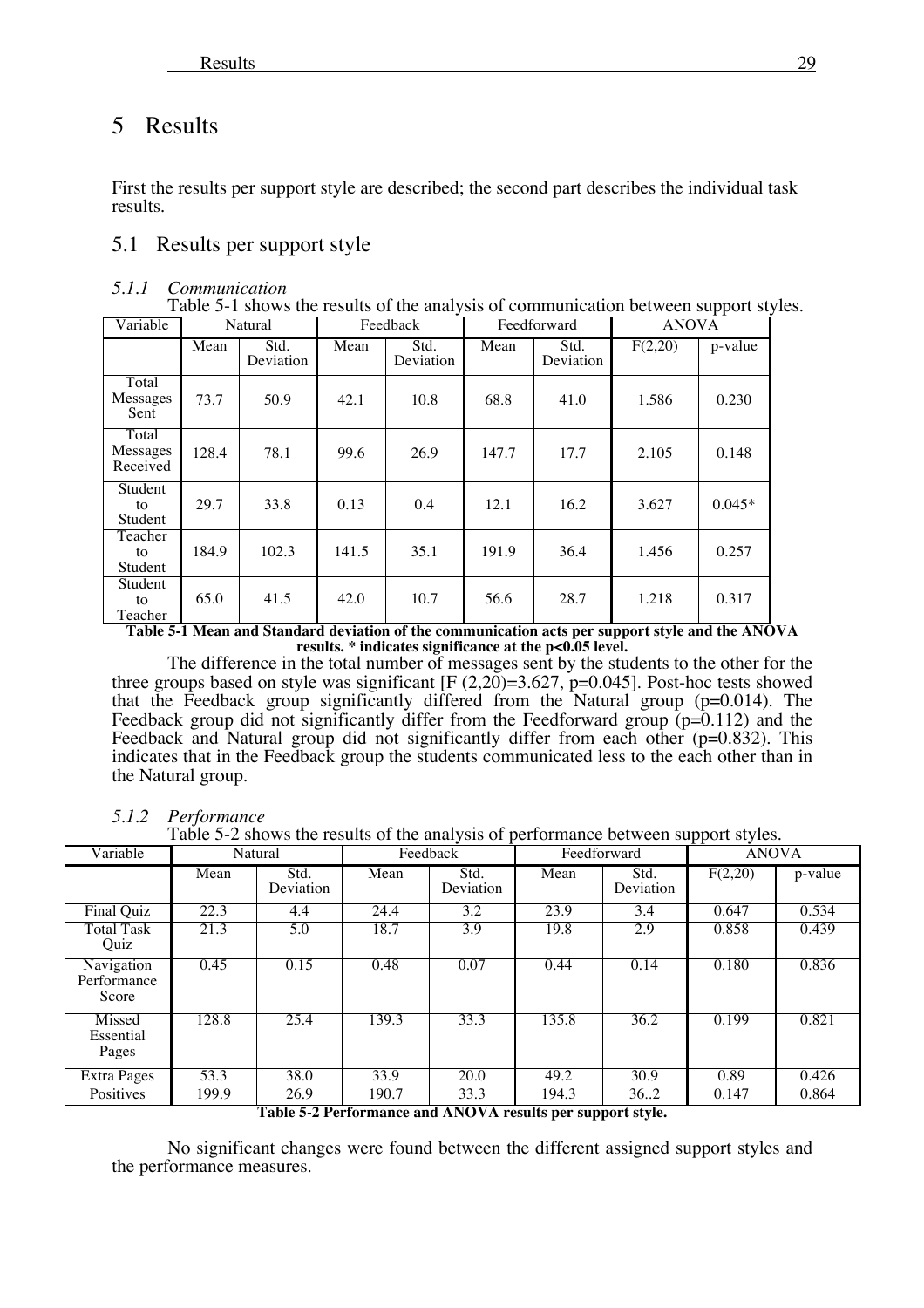#### *5.1.3 Emotional State*

| Variable               | Natural |                   | Feedback |                   | Feedforward |                   | <b>ANOVA</b> |          |
|------------------------|---------|-------------------|----------|-------------------|-------------|-------------------|--------------|----------|
|                        | Mean    | Std.<br>Deviation | Mean     | Std.<br>Deviation | Mean        | Std.<br>Deviation | F(2,20)      | p-value  |
| <b>Combined ES</b>     |         |                   |          |                   |             |                   |              |          |
| <b>Difference</b>      | $-3.29$ | 3.15              | $-0.5$   | 138               | $-0.5$      | 3.50              | 2.257        | 0.131    |
| Absolute<br>Difference | 8.4     | 3.6               | 4.8      | 1.7               | 6.8         | $\overline{3.9}$  | 2.488        | 0.108    |
| Valence                |         |                   |          |                   |             |                   |              |          |
| Sum Dif                | $-1.6$  | 2.1               | $-0.38$  | 2.00              | $-0.13$     | 1.96              | 1.061        | 0.365    |
| Sum Abs.<br>Dif        | 4.42    | 3.36              | 2.63     | 2.77              | 3.88        | 2.70              | 0.755        | 0.483    |
| Arousal                |         |                   |          |                   |             |                   |              |          |
| Sum Dif                | $-0.14$ | 1.35              | 0.38     | 2.13              | $-0.88$     | 1.88              | 0.933        | 0.410    |
| Sum Abs.<br>Dif        | 2.71    | 1.60              | 2.13     | 2.30              | 3.63        | 2.97              | 0.799        | 0.464    |
|                        |         | Dominance         |          |                   |             |                   |              |          |
| Sum Dif.               | $-0.86$ | 0.90              | $-0.50$  | 1.93              | 0.5         | 1.07              | 1.950        | 0.168    |
| Sum Abs.<br>Dif        | 4.86    | 1.68              | 2.75     | 2.12              | 2.50        | 1.51              | 3.809        | $0.040*$ |

**Table 5-3 Emotional State results per Support Style. The \* indicates p <0.05.**

The absolute difference in dominance for the three groups based on style was significant [F(2,20)=3.809, p<0.05]. Post-hoc tests showed that the Feedback and the Feedforward group significantly differed from the Natural group (p=0.024 and p=0.020, respectively), no significant difference was found between the Feedback and Feedforward group ( $p=0.783$ ). This indicates that the perceived dominance of the students in the Natural group changed more during their tasks than in the Feedback and Feedforward group. Thus, in the natural style during a task they sometimes felt dominated and sometimes felt more in control. While in the structured styles (i.e. Feedback and Feedforward) the dominance variable changed less.

### *5.1.4 Cognitive Task Load*

Table 5-4 shows the results of the analysis of Cognitive Task Load between support styles.

| Variable                        |      | Natural           |      | Feedback          | Feedforward |                   | <b>ANOVA</b> |         |
|---------------------------------|------|-------------------|------|-------------------|-------------|-------------------|--------------|---------|
|                                 | Mean | Std.<br>Deviation | Mean | Std.<br>Deviation | Mean        | Std.<br>Deviation | F(2,20)      | p-value |
| Combined CTL                    |      |                   |      |                   |             |                   |              |         |
| Difference                      | 14.0 | 13.7              | 7.9  | 11.5              | 8.1         | 14.0              | 0.513        | 0.606   |
| Absolute<br>Difference          | 21.6 | 10.7              | 18.9 | 6.7               | 18.7        | 12.8              | 0.182        | 0.835   |
| Level of Information processing |      |                   |      |                   |             |                   |              |         |
| Sum Dif.                        | 7.3  | 5.6               | 5.51 | 6.1               | 3.3         | 4.3               | 1.056        | 0.366   |
| Sum Abs.<br>Dif.                | 3.4  | 6.5               | 1.1  | 8.3               | 1.9         | 5.6               | 1.045        | 0.370   |
| <b>Task Set Switches</b>        |      |                   |      |                   |             |                   |              |         |
| Sum Dif.                        | 2.1  | 2.8               | 0.6  | 6.6               | 0.7         | 4.2               | 0.218        | 0.806   |
| Sum Abs.<br>Dif.                | 10.1 | 3.6               | 8.1  | 5.0               | 6.8         | 4.8               | 1.922        | 0.172   |
| Time Occupied                   |      |                   |      |                   |             |                   |              |         |
| Sum Dif.                        | 3.4  | 6.5               | 1.1  | 8.3               | 1.9         | 5.6               | 0.214        | 0.809   |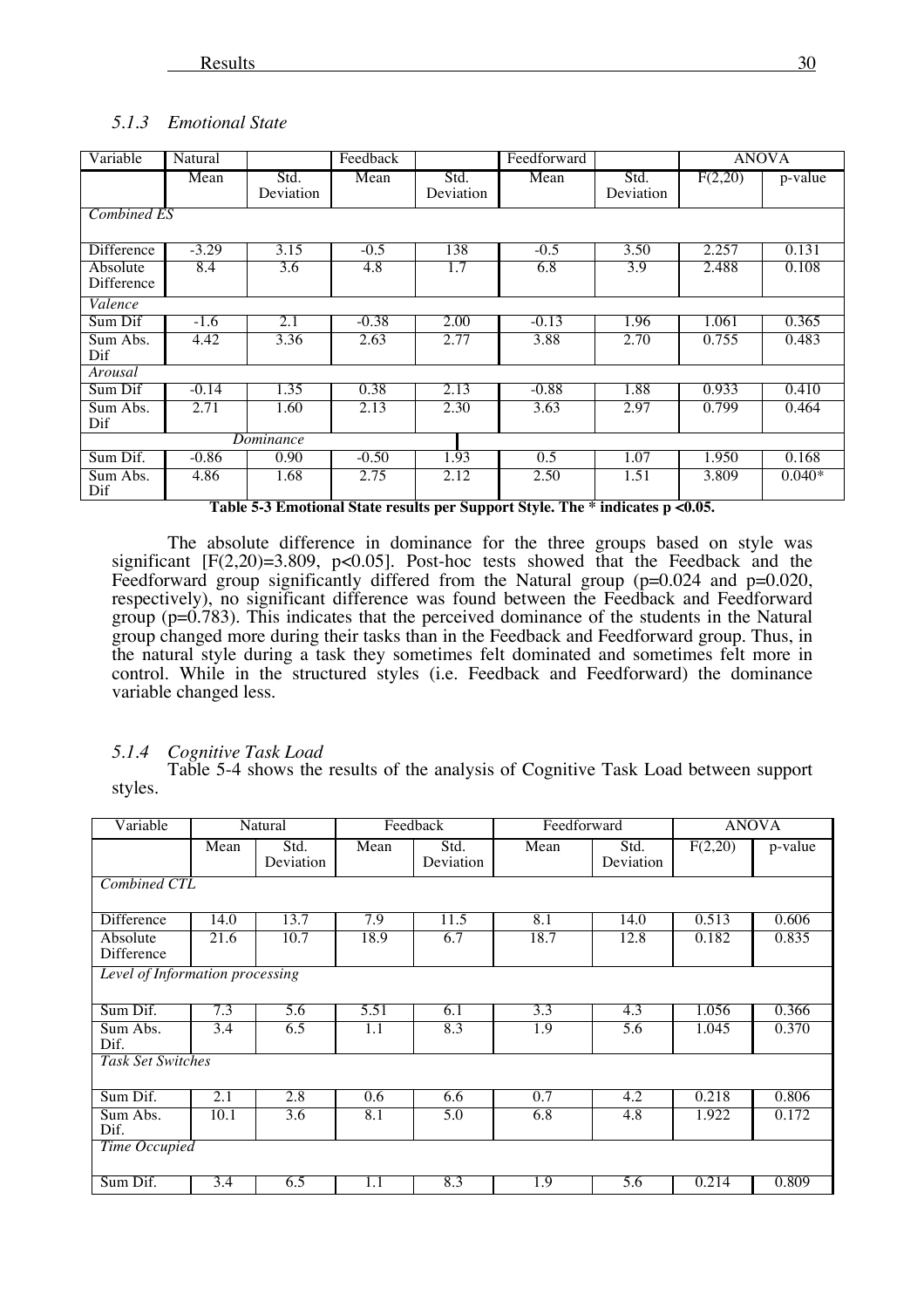| Sum |  | 10.1 |                                                         |  |  |
|-----|--|------|---------------------------------------------------------|--|--|
|     |  |      | Table 5-4 Cognitive task load results per Support Style |  |  |

No significant changes were found between the different assigned support styles and the Cognitive Task Load variables.

### 5.2 Results per task and Discourse Analysis

The following results are based on the analysis of the discourse analysis and other outcome measures per task. The categories Quiz Question (QQ) and Quiz Answers (QA) are not shown since these categories were obligated during the tasks. Furthermore no acknowledgements (A) were sent between the students, thus these are also not shown in the results.

| <b>Messages</b>           | $\overline{B}$                               | $\overline{\mathbf{P}}$ | $\overline{\mathbf{R2}}$ | <b>Messages</b>                       | $\overline{\mathbf{B}}$       | p            | $\overline{\mathbf{R2}}$ |
|---------------------------|----------------------------------------------|-------------------------|--------------------------|---------------------------------------|-------------------------------|--------------|--------------------------|
| Sent to<br>Instructor     |                                              |                         |                          | Received<br>from<br><i>Instructor</i> |                               |              |                          |
| Total                     | $-0.008$                                     | $0.011*$                | 0.035                    | Total                                 | $-0.007$                      | $0.001*$     | 0.059                    |
| SS                        | 0.001                                        | 0.923                   | 0.000                    | $\overline{\text{SS}}$                | 0.010                         | 0.132        | 0.012                    |
| TI                        | $-0.063$                                     | $0.013*$                | 0.034                    | TI                                    | 0.006                         | 0.733        | 0.001                    |
| $\overline{R}$            | $-0.024$                                     | 0.109                   | 0.014                    | $\overline{R}$                        | $-0.034$                      | $0.000*$     | 0.066                    |
| $\overline{A}$            | $-0.029$                                     | $0.035*$                | 0.024                    | $\mathsf{A}$                          | $-0.056$                      | 0.081        | 0.017                    |
| FF                        | $-0.045$                                     | 0.517                   | 0.002                    | FF                                    | $-0.011$                      | $0.023*$     | 0.028                    |
| FB                        | $-0.028$                                     | 0.730                   | 0.001                    | FB                                    | 0.002                         | 0.798        | 0.000                    |
| LR                        | $-0.037$                                     | $0.000*$                | 0.068                    | LR                                    | $-0.045$                      | 0.067        | 0.018                    |
| Sent to<br><b>Student</b> |                                              |                         |                          | Received<br>from<br><b>Student</b>    |                               |              |                          |
| Total                     | $-0.008$                                     | $0.049*$                | 0.021                    | Total                                 | $-0.008$                      | 0.097        | 0.015                    |
| SS                        | $-0.037$                                     | $0.024*$                | 0.028                    | SS                                    | $-0.007$                      | 0.646        | 0.001                    |
| TI                        | $-0.266$                                     | 0.079                   | 0.017                    | TI                                    | $-0.363$                      | $0.009*$     | 0.193                    |
| $\overline{R}$            | $-0.063$                                     | 0.173                   | 0.010                    | $\overline{R}$                        | $-0.174$                      | 0.418        | 0.004                    |
| FF                        | $-0.310$                                     | 0.148                   | 0.011                    | FF                                    | 0.252                         | 0.240        | 0.008                    |
| FB                        | $-0.335$                                     | $0.027*$                | 0.027                    | FB                                    | $-0.252$                      | 0.239        | 0.008                    |
| LR                        | $-0.051$<br>$T$ ii $F$ $\vdash$ $\mathbf{N}$ | 0.181<br>r              | 0.010<br>᠇᠇              | LR                                    | $-0.041$<br>$m \rightarrow m$ | 0.318<br>00F | 0.005                    |

#### *5.2.1 Navigation Performance*

**Table 5-5 Navigation performance and discourse categories. The \* indicates p <0.05.**

The number of sent messages to the teacher showed a negative relation to navigation performance  $(B=-0.008, p=0.011, R2=0.035)$ . So when a student sent more messages his performance became lower. The number of sent messages to the teacher in the category "Technical Issue" (TI) and "Learning Related Questions" (LR) also showed a negative relation with navigation performance (respectively, B=-0.063, p=0.013, R2=0.034 and B=-0.037, p<0.001, R2=0.068). Thus, when a student sent more messages of either category it is a sign of lower performance.

When receiving messages from the teacher the total amount of received messages showed a negative relation with navigation performance  $(B=-0.007, p<0.001, R2=0.059)$ . This indicates that when a student receives more messages from the teacher the performance is lower. Furthermore, the received sentences in the "Feedforward" category also showed a negative relation with performance (B=-0.007, p<0.025, R2=0.028).

When looking at the communication between the students and performance, there is a significant negative relation between the receiving of "Technical Issues" (TI) and performance  $(\overline{B} = 0.363, p < 0.009, R2 = 0.193)$ . Thus, when a student receives more "Technical" Issue" statements the performance was lower.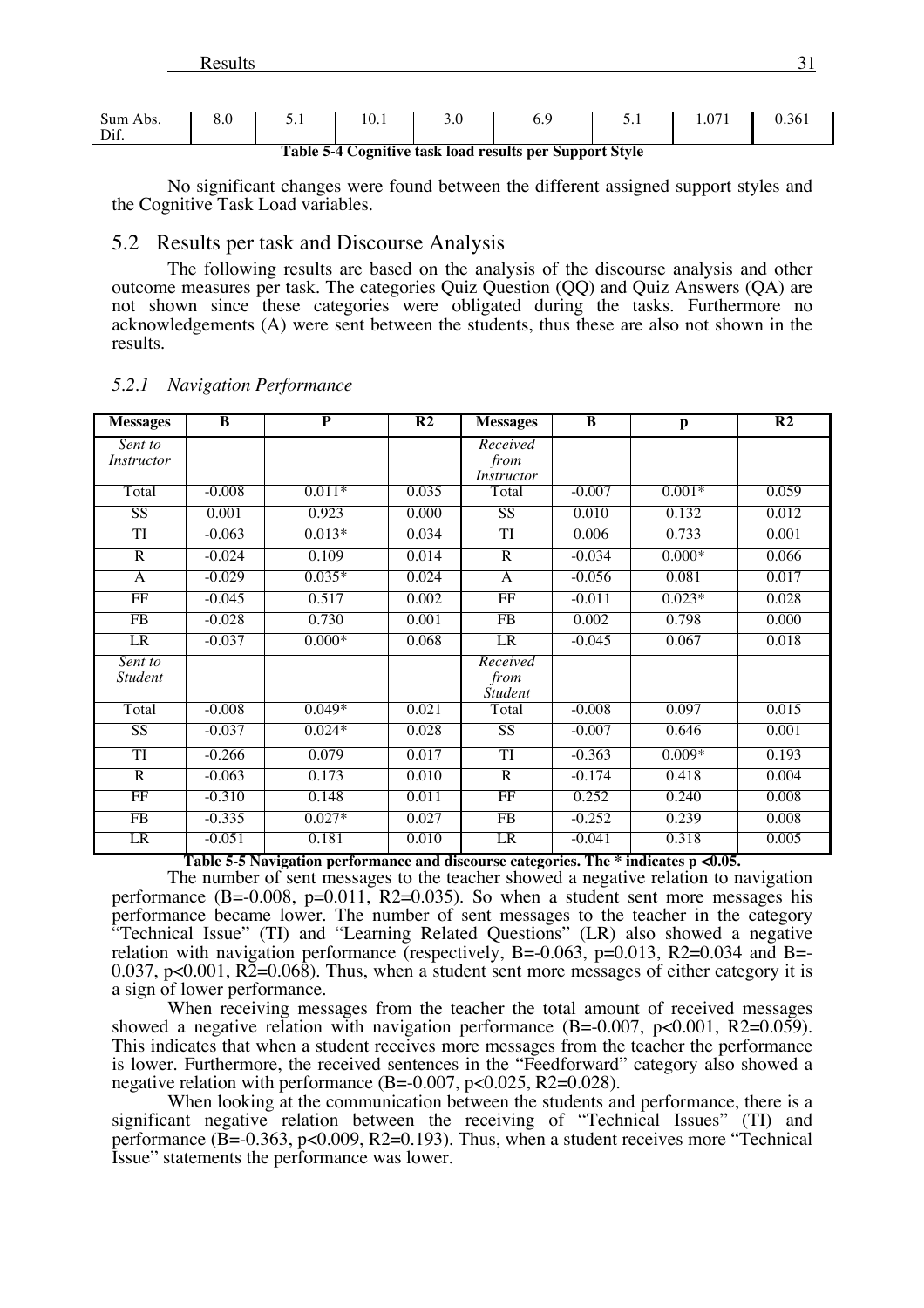A significant relation was found between sending messages and navigation performance  $(B=0.008, p=0.049, R2=0.021)$ . Furthermore there is a negative relation between sending messages from the categories "Social Statements" (SS) and "Feedback"(FB) to the other student and performance (respectively, B=-0.037, p=0.024, R2=0.028 and B=- 0.335, p=0.027, R2=0.027). This indicates that when sending more messages (of certain categories) to the other student performance is lower.

#### *5.2.2 Emotional State*

| <b>Messages</b>           | $\overline{B}$ | $\overline{\mathbf{P}}$ | $\overline{\mathbf{R2}}$ | <b>Messages</b>                    | $\overline{B}$ | p        | $\overline{\mathbf{R2}}$ |
|---------------------------|----------------|-------------------------|--------------------------|------------------------------------|----------------|----------|--------------------------|
| Sent to<br>Instructor     |                |                         |                          | Received<br>from<br>Instructor     |                |          |                          |
| Total                     | 0.052          | 0.080                   | 0.129                    | Total                              | 0.080          | $0.000*$ | 0.081                    |
| SS                        | 0.127          | 0.228                   | 0.008                    | SS                                 | 0.163          | $0.012*$ | 0.034                    |
| TI                        | $-0.311$       | 0.200                   | 0.009                    | TI                                 | $-0.293$       | 0.124    | 0.013                    |
| $\overline{R}$            | 0.234          | 0.120                   | 0.013                    | $\overline{R}$                     | 0.123          | 0.205    | 0.009                    |
| $\mathbf{A}$              | 0.124          | 0.380                   | 0.004                    | A                                  | 0.485          | 0.138    | 0.012                    |
| FF                        | 0.806          | 0.246                   | 0.007                    | FF                                 | 0.051          | 0.276    | 0.007                    |
| FB                        | $-0.121$       | 0.884                   | 0.000                    | $\overline{FB}$                    | 0.284          | $0.000*$ | 0.080                    |
| LR                        | 0.143          | 0.176                   | 0.010                    | <b>LR</b>                          | 0.398          | 0.116    | 0.014                    |
| Sent to<br><b>Student</b> |                |                         |                          | Received<br>from<br><b>Student</b> |                |          |                          |
| Total                     | $-0.009$       | 0.819                   | 0.000                    | Total                              | $-0.025$       | 0.594    | 0.002                    |
| $\overline{\text{SS}}$    | 0.231          | 0.161                   | 0.011                    | SS <sup>-</sup>                    | 0.205          | 0.200    | 0.009                    |
| TI                        | 0.604          | 0.640                   | 0.001                    | TI                                 | 0.601          | 0.782    | 0.000                    |
| $\overline{R}$            | 0.385          | 0.411                   | 0.004                    | $\overline{R}$                     | 0.496          | 0.271    | 0.007                    |
| FF                        | $-0.103$       | 0.908                   | 0.000                    | FF                                 | 1.607          | 0.458    | 0.003                    |
| FB                        | 2.612          | 0.227                   | 0.008                    | FB                                 | 0.601          | 0.782    | 0.000                    |
| LR                        | 1.615          | 0.293                   | 0.006                    | LR                                 | 0.284          | 0.497    | 0.003                    |

**Table 5-6 Relation between discourse categories and changes in ES. The \* indicates p <0.05.**

Sending messages to the instructor did not show a significant relation with changes in ES (p>0.05).

The total number of messages received from the instructor however did show a significant relation  $(B=0.080, p<0.001, R2=0.081)$ . Thus, when a student received more messages from the instructor the ES of the student became higher. Furthermore messages from the instructor in the "Social Statements" (SS) and "Feedback" (FB) categories showed a significant relation with changes in ES (respectively, B=0.163, p<0.012, R2=0.034 and B=0.284, p<0.001, R=0.080). Thus, when receiving more messages in the "Social Statements" or "Feedback" category during a task the ES value became higher.

The messages sent or received between the student did not show any significant relation with ES  $(p>0.05)$ .

| <b>Messages</b>       | в     | D     | R <sub>2</sub> | <b>Messages</b>                | B     |          | R <sub>2</sub> |
|-----------------------|-------|-------|----------------|--------------------------------|-------|----------|----------------|
| Sent to<br>Instructor |       |       |                | Received<br>from<br>Instructor |       |          |                |
| Total                 | 0.089 | 0.076 | 0.017          | Total                          | 0.155 | $0.000*$ | 0.108          |
| <b>SS</b>             | 0.162 | 0.363 | 0.005          | <b>SS</b>                      | 0.200 | 0.067    | 0.018          |
| TI                    | 0.368 | 0.398 | 0.004          | TI                             | 0.334 | 0.298    | 0.006          |
| R                     | 0.112 | 0.660 | 0.001          | R                              | 0.289 | 0.083    | 0.016          |
| А                     | 0.709 | 0.030 | 0.049          | A                              | 1.098 | $0.045*$ | 0.022          |

#### *5.2.3 Cognitive Task Load*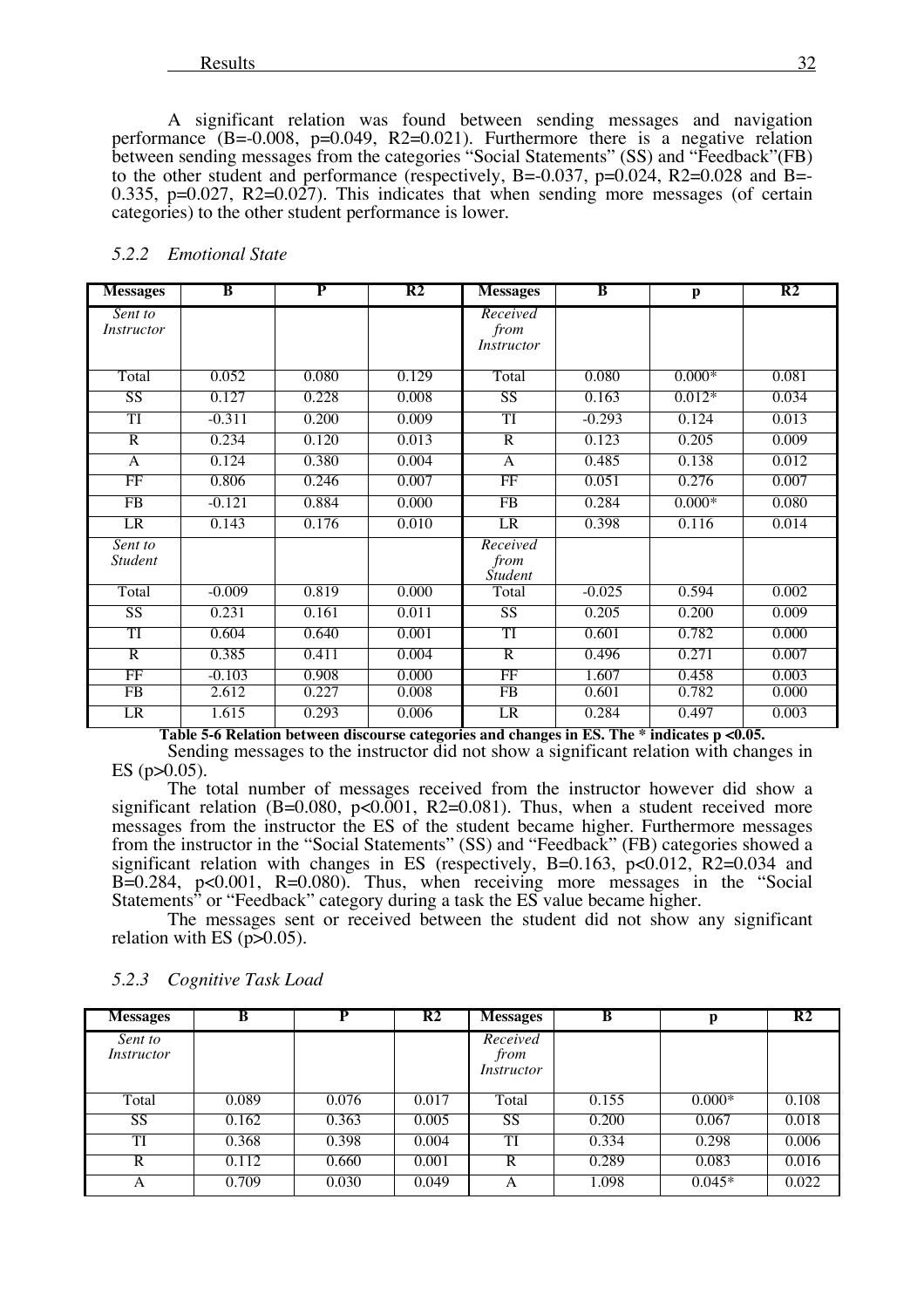| FF                        | 0.878    | 0.453 | 0.003 | FF                                 | 0.387    | $0.000*$ | 0.130 |
|---------------------------|----------|-------|-------|------------------------------------|----------|----------|-------|
| FB.                       | 2.123    | 0.129 | 0.013 | FB.                                | $-0.179$ | 0.154    | 0.011 |
| LR                        | 0.182    | 0.306 | 0.006 | LR                                 | 0.398    | 0.116    | 0.014 |
| Sent to<br><i>Student</i> |          |       |       | Received<br>from<br><b>Student</b> |          |          |       |
| Total                     | $-0.017$ | 0.806 | 0.000 | Total                              | $-0.077$ | 0.330    | 0.005 |
| SS                        | 0.395    | 0.155 | 0.011 | SS.                                | $-0.082$ | 0.761    | 0.001 |
| TI                        | $-0.824$ | 0.750 | 0.001 | TI                                 | 0.632    | 0.734    | 0.000 |
| $\mathbf R$               | $-0.980$ | 0.214 | 0.008 | $\mathbf R$                        | $-0.977$ | 0.197    | 0.009 |
| FF                        | 5.213    | 0.152 | 0.011 | FF                                 | $-0.820$ | 0.822    | 0.000 |
| FB.                       | 3.220    | 0.212 | 0.009 | FB.                                | 0.601    | 0.782    | 0.000 |
| LR                        | $-0.070$ | 0.914 | 0.000 | LR                                 | 0.284    | 0.497    | 0.000 |

**Table 5-7 Relation between changes in CTL and discourse categories. The \* indicates p <0.05.**

The total number of messages sent to the instructor showed no significant relation with changes in CTL. The number of received "Acknowledgements" (A) did show a positive relation with CTL (B=0.709, p=0.030, R2=0.049). This indicates that when sending acknowledgements to the instructor the CTL became higher.

The number of received messages from the instructor also shows a significant relation with changes in CTL  $(B=0.155, p<0.001, R2=0.108)$ . There was a significant relation ship between messages received from the instructor in the categories "Acknowledgements" (A) and "FeedForward" (FF) and changes in CTL (respectively,  $\bar{B}$ =1.098, p=0.045,  $\bar{R}$ 2=0.022 and  $B = 0.387$ , p<0.001, R2=0.130). Thus, when receiving more messages from the instructor in either category the Cognitive Task Load became higher.

### 5.3 Debriefing Results

Almost all the participants felt like they were able to perform the tasks assigned to them (e.g. instructor/student role). Furthermore they felt able to fill in all the required questionnaires and had no problems with understanding English exercises.

The working of the chat was the main annoyance during this experiment. Although a completely new chat was created for this experiment, since the previous chat was not working properly, the new chat still had some problems of not showing when a new message was received and not automatically scrolling down. Due to this problem some of the participants missed out or found out later that there was important information in the chat window. It must be pointed out that the problems of the chat were explained during the introduction, but still many participants found it very disturbing.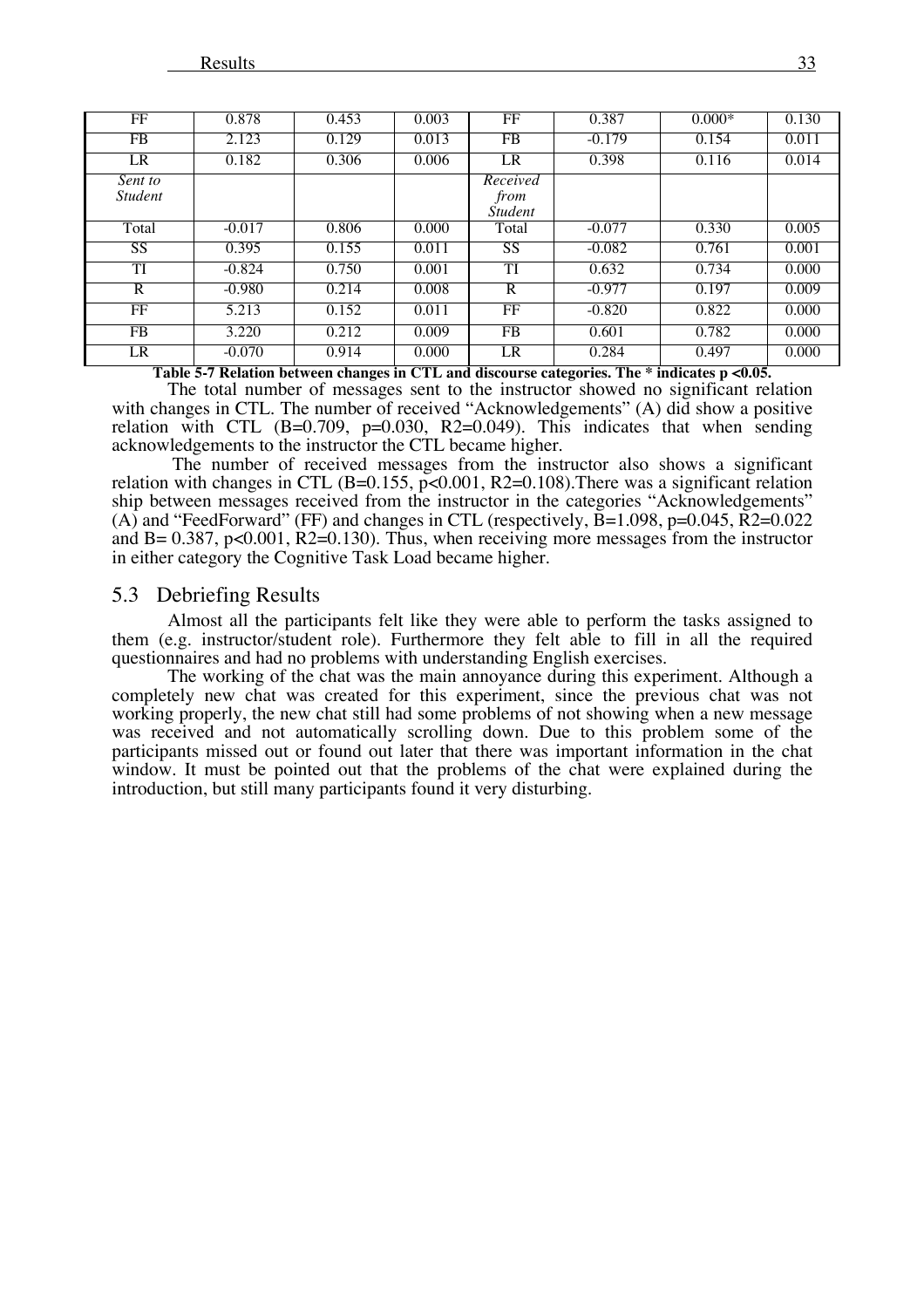# 6 Conclusion & Discussion

This chapter describes the conclusion and discussion of this experiment. The results regarding the different support styles and discourse analysis are discussed. Furthermore the limitations of the research method and indications for future research are mentioned.

### 6.1 Support Styles

One of the objectives of this experiment was to determine the optimal support style (Feedback, Feedforward and Natural) for an instructor in a collaborative training task during a long duration mission. Three factors were taken into consideration: performance, workload and emotional state, as they appear to be important factors during long duration missions. The support style that had the best results for these three factors was considered as the optimal support style.

Persons in the Natural group showed more changes in emotion during the task than persons in the structured styles. Both structured support (Feedback and Feedforward) styles were similar in CLT, ES and performance. However, the amount of communication between students was different between the structured styles. Persons in the Feedforward group showed more communication with their instructor than persons in the Feedback group. Therefore it can be concluded that the Feedforward style is the best style for an instructor during a collaborative training task since extensive communication in collaborative learning usually is better for performance. This conclusion is discussed in more detail in the following sections.

#### *6.1.1 Performance, emotion and workload*

The only significant difference between the support styles were the changes in emotional state (especially the dominance factor). Compared to the structured support groups, persons in the Natural group showed more changes in dominance during the task. This indicates that persons in the Natural group felt in control at the start but not at the end of the task, or vice versa. Thus, the experience of control changed more in the Natural group than in both structured groups. Since Kanas and Manzey (2003) indicated that changes in mood (i.e. emotion) can lead to lower performance during a mission, we can conclude that an instructor during a collaborative training task can best use a structured support style (e.g. Feedback or Feedforward).

An unexpected finding was that the performance and workload of the students did not differ between the support styles. This is in contrast with findings of Sengupta and Abdel- Hamid (1993) and Arnold et al. (2006) as they found that Feedforward and Feedback were associated with favourable outcomes regarding workload/performance. This discrepancy in research findings may be the result of a low number of participants in the present study as we could only include 7 or 8 persons per group. Arnold et al. (2004) evaluated the support styles with approximately 40 students per style.<br>Furthermore, the task itself might have been too uncomplicated (i.e. too little choices

for the user). Persons had only a few real choices (i.e. which procedure steps to follow) during the learning and execution of the task and most of the tasks could be performed without the support from the instructor. In the Cardiopres learning environment every procedure step was a follow up to the previous step. However, it has to be noted that even in the Cardiopres learning environment the students made a lot of mistakes.

A different payload with more simulations and procedures might be better suited to train real procedures. The students would be really learning the procedures and performing the procedures they had learned directly in the environment. This was not the case with Cardiopres payloads, only some parts of the procedure were applicable in the simulated Cardiopres. A better virtual simulation will improve the complete understanding of the Cardiopres. Furthermore a different payload can have more specifically defined choices in the scenario.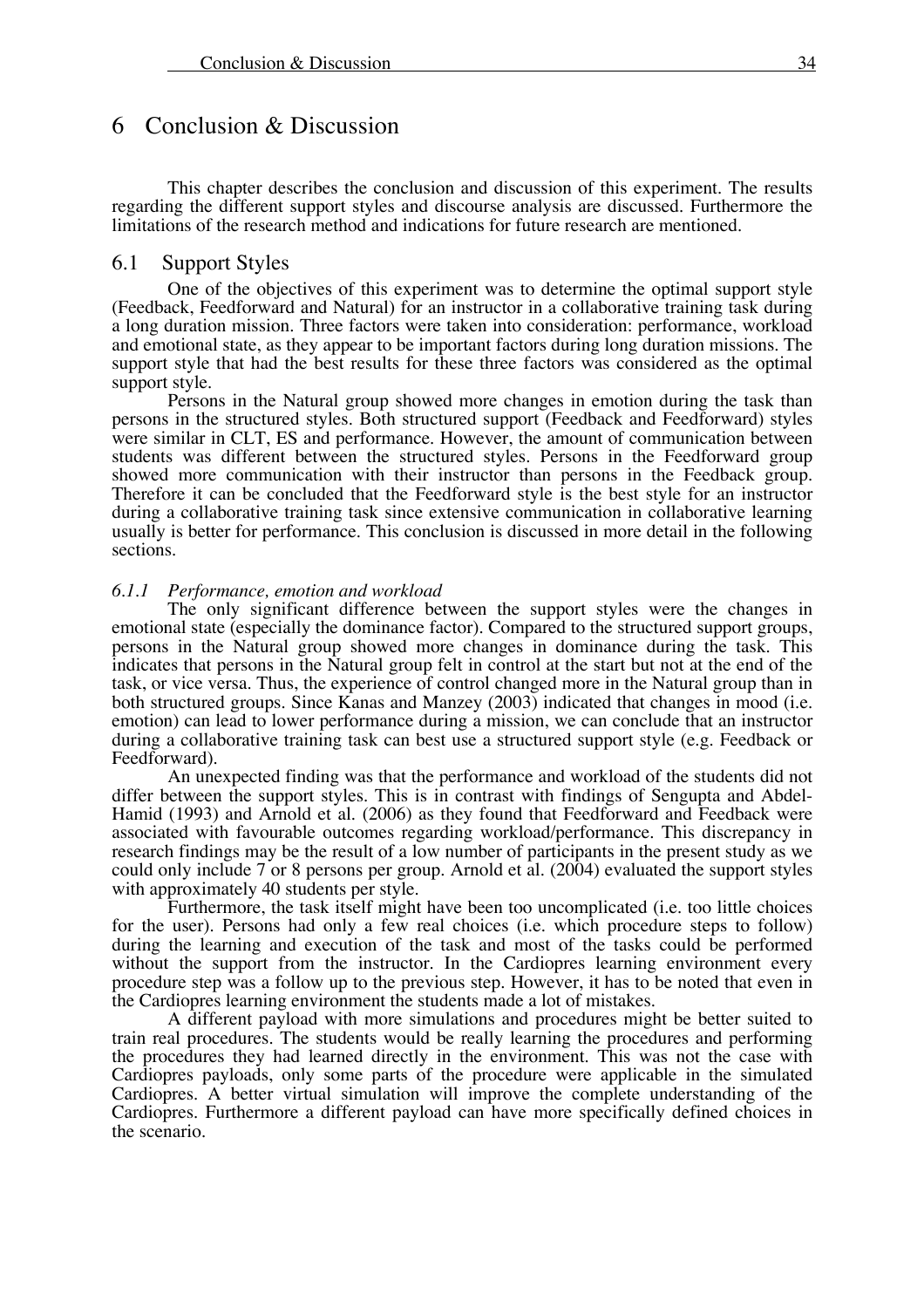#### *6.1.2 Communication*

An unexpected finding was that the students in the feedback style communicated less to each other than students in the other support styles. This might be due to the fact that the instructor in the experiment had a more reactive role and therefore communicated less than in the other groups. More communication might be preferred between the students since this may improve performance (Aronson et al., 1979). The influence of communication will be discussed in the following section.

### 6.2 Discourse Analysis

Several indications of changes in performance, emotional state and cognitive task load were found in relation to the use of certain discourse categories. This confirms the fact that discourse analysis can be used to predict performance in a collaborative training task. Furthermore, discourse analysis can be used to monitor or at least gain insights in the state of astronauts and can be used as an observation method by the MECA ePartner. The following sections discuss which discourse categories lead to different performance, workload or emotional state values.

#### *6.2.1 Performance*

The number of sentences received and sent to the instructor showed a negative relation with performance. Thus, receiving or sending of messages was associated with a lower performance. This is in contrast with the assumption that the use of statements would improve information sharing and, thereby, performance (Wang, Newlin & Tucker, 2003; Bowers et al., 1998). It is, however, in line with the assumption of Bluemink et al. (2004) and Morukov et al. (2009); when someone is able to perform a task, less support is needed which may be reflected by less communication between student and instructor. This is likely to be the case because the learning environment was easy to use by the students and most communication acts were made when a student made a mistake and needed help from the instructor.

The fact that communication acts of the student were mostly made when the student needed help becomes more evident when looking at the discourse categories used. It is especially the communication with the instructor and with the usage of discourse categories such as "Learning Related Questions" and "Technical Issues" when the performance was lower. Thus, any information sharing between instructor and student was only needed to correct mistakes made by the students. For this reason it is clear that communication between student and instructor indicates problems with the task.

From the assigned instructions to the instructor it also follows that communicating is a sign of lower performance. The instructor, especially in the Feedback group, only communicated when a student made a mistake. When a student made no mistakes during the task, the instructor did not say anything. Although some positive feedback (i.e. communicating that someone has performed the task well) was given during the task as well, this was given less than negative feedback.

The amount of "Social Statements" sent to the other student also showed a negative relation with performance. This may be explained by the fact that such statements do not have a direct link with information sharing and therefore will not positively influence performance, but will only be a distraction from the learning task.

Finally, it is important to note that in more difficult tasks, in which more sharing of information is needed, different relations might be found. In such a case the need for information sharing with the other participants might be more important than the actual need of support from an instructor.

#### *6.2.2 Emotional State*

The number of messages received from the instructor influenced the ES in a positive way (i.e. higher arousal, valence or dominance). Thus, when receiving more messages the ES of the participants became more positive. Especially when receiving more "Social Statements" the ES became higher. This is in line with the findings of Kanas, Gushin and Yusupova (2008); the amount of social statements is positively related to the emotional state of an astronaut.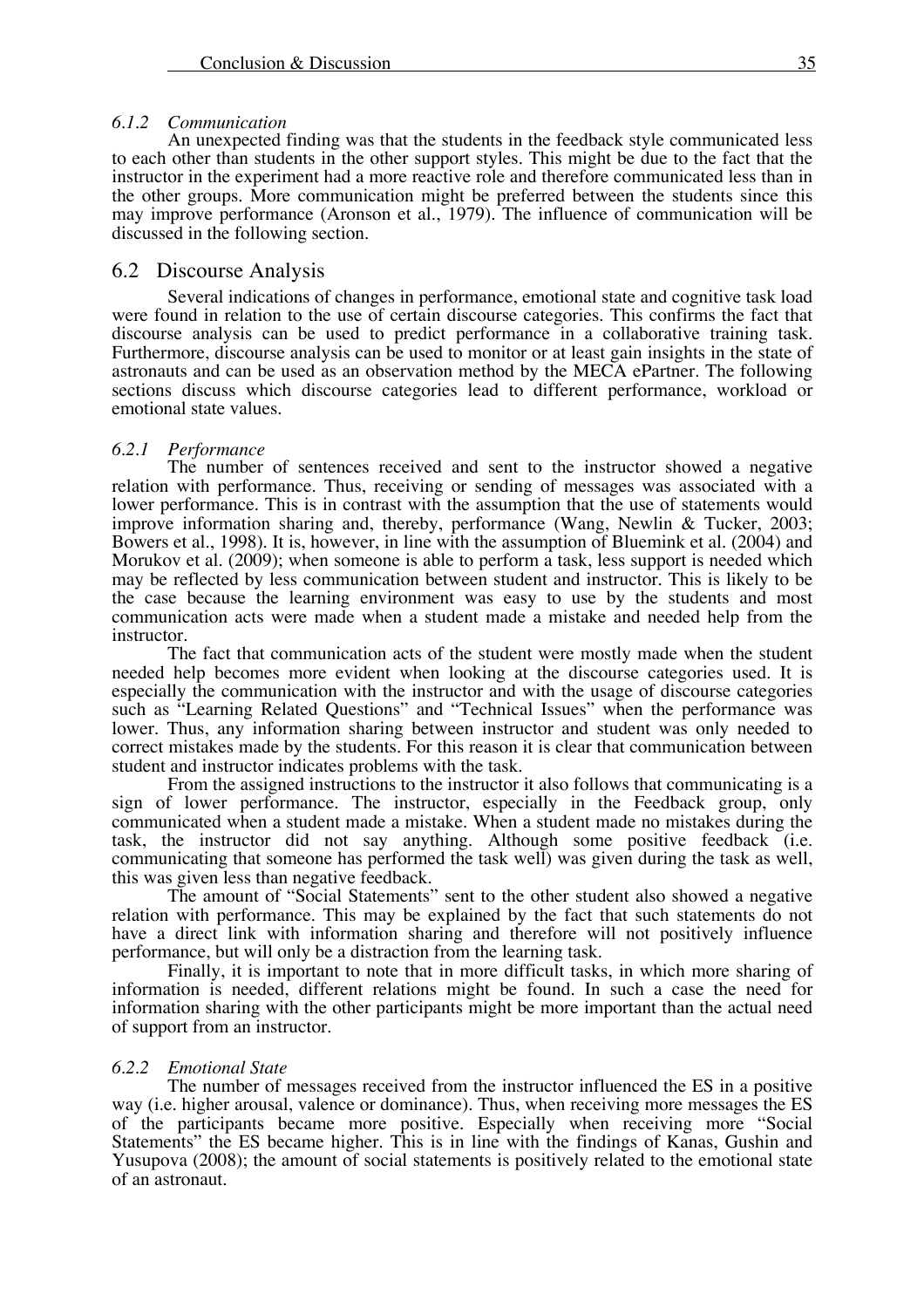#### *6.2.3 Cognitive Task Load*

The receiving of messages showed a positive relation with CTL. Thus, when more messages were received, the workload became higher. This may be explained by the fact that when someone is receiving more messages they usually make more mistakes. Hereby the student creates more work that has to be done in the same time, thus increasing the workload.

The connection between number of sentences received and CTL can also be explained by the problems with the chat. Since most students found the usability of the chat low, the higher CTL can be caused by having to work with the chat and therefore has less to say about the performance on the learning task.

#### 6.3 Generalizability

The results from this thesis are applicable to any collaborative training task with a similar structure. However, the structure of each task may influence the importance of different discourse categories. Therefore, the setup of the task should be evaluated as well, when comparing the results with other experiments. For example when information sharing is necessary for task completion, more communication between the instructor and the student will probably improve performance. Furthermore, some of the measures (i.e. ES and CTL) are less important in a general environment than in an aerospace context. The results on performance however are also applicable and useful in other environments.

The role of long-term isolation is not the objective of this thesis. It is expected that isolation plays a crucial role within groups (Kanas & Manzey, 2003). Changes in discourse might also be caused by the long-term isolation and not by the mood or workload of an astronaut. The specific influence of prolonged isolation on the discourse between subjects is still unknown. These effects can be analyzed during the MECA Mars-500 experiment.

#### 6.4 Measurements

Several issues regarding the measurements used are discussed in this part. The method of manually processing the chat logs is very time consuming and mistakes can be made during manually processing. Automatic processing of these files will give more reliable and faster results, although a large dataset will be needed to perform automatic processing.

The personal data found during this experiment was based on the subjective feelings of the participants. Participants judge their own ES and CTL; this cannot always be trusted and might influence the results. Different methods of gathering the state of a subject need to be investigated. Especially less intrusive methods are useful since these are less subjective and can be used more frequent (e.g. recording facial expressions during the MECA Mars-500 experiment). Discourse analysis can be a new way to find out about the ES/CTL of participants, although more specific research is needed.

Furthermore, recording and evaluating all communication between astronauts, even if it is only during scheduled tasks, might not be appreciated by the astronauts. Recording all the communication between the astronauts might not be considered ethical and an invasion of privacy. Since this is an extreme environment and most communications are already logged, this also might not be an issue.

#### 6.5 Future Research

This section describes interesting findings that may be studied further. The first effect that might be analyzed further is the finding that during the feedback style, the students did not communicate to each other. When in an environment where more information and information sharing is needed, this may be more important. It might be interesting to study whether the feedback support style will still have the same effect on between students communication in such an environment.

#### *6.5.1 Personal Effects*

For further improvement of support and monitoring of astronauts personal effects should also be taken into consideration. Each person might be different in his needs for support. These personal factors have not been analyzed during this experiment. Some people might react different on certain support styles or discourse categories. This can be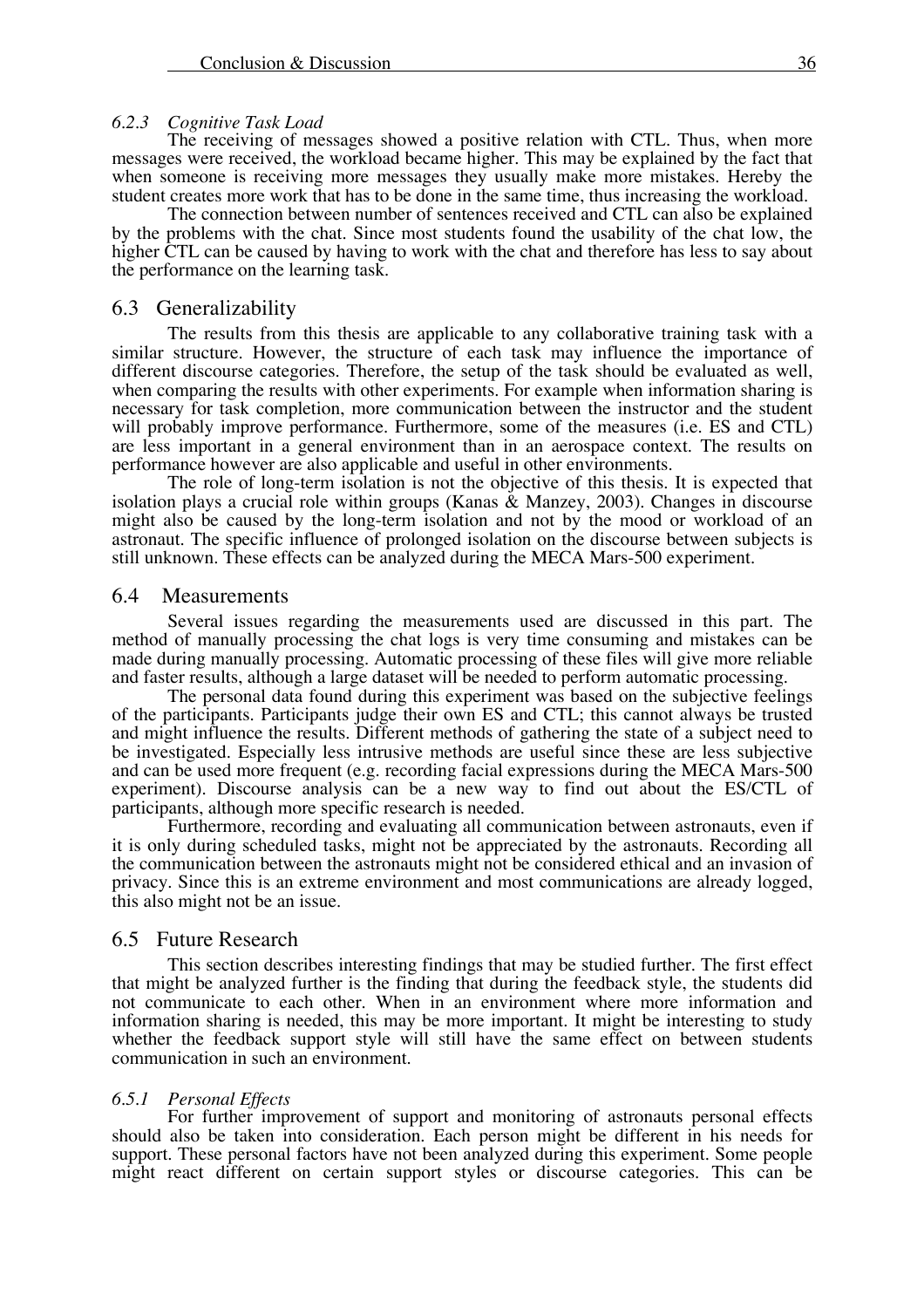investigated in the Mars-500 experiment in which people are performing the COLT-sessions over a longer period of time. This experiment will gather more data about the performance and emotions of the astronauts.

Furthermore, it may be interesting to examine whether the student's expectancies of support style influence the behavior (Horii, Jin & Levitt, 2005). Therefore, the structured support styles might be of better use. Although knowing when the teacher will do something might make the students rely more on the teacher and therefore forget to learn the procedures.

As already mentioned, personal preferences play a role, but also the background of the user is of importance. If a user is more experienced, he needs different support during each task than not experienced users. Therefore experienced users may prefer different support styles. Furthermore, a more experienced teacher can give better explanations during each task. For this reason it might be useful to have longer sessions with the participants and see whether this influences the behavior. Different combinations of support and participants are worth researching.

#### *6.5.2 High performance*

Performance is crucial in the space domain. Astronauts' tasks are very strict since even a small error can have enormous consequences. Although this was not integrated in this approach, a next experiment might address this factor more. Furthermore, the focus must be on making sure the students are performing as good as possible and seeing what kind of methods can be used to ensure error free performance. This can also be done in combination with the expert/experienced users and the novice/less experienced users.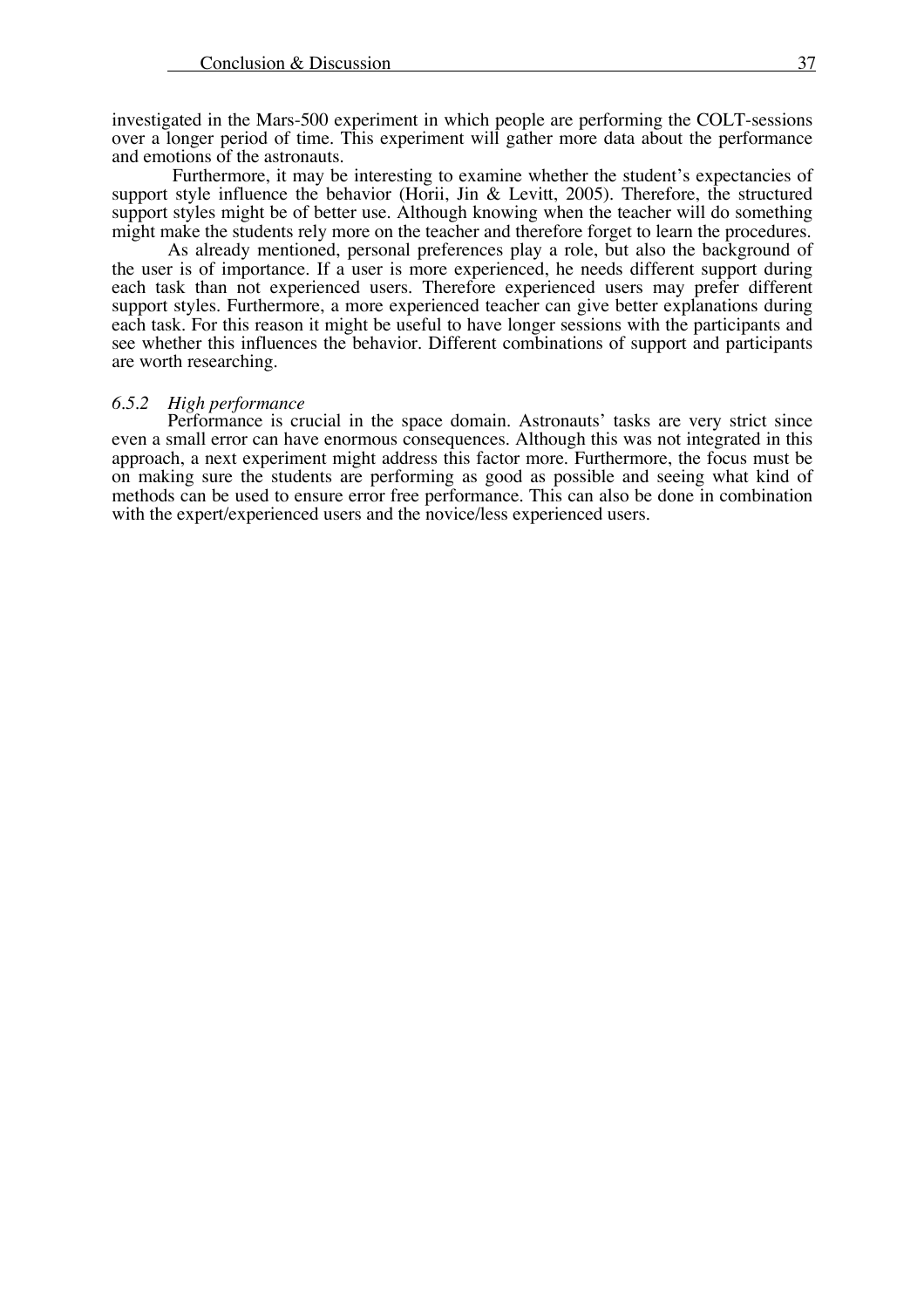# References

- Aronson, E., Blaney, N., Stephen, C., Sikes, J., & Snapp, M. (1978). The Jigsaw Classroom. *Beverly Hills: Sage.*
- Arnold, V., Clark, N., Collier, P. A., Leech, S. A. and Sutton, S. G. (2006). The Differential Use and Effect of Knowledge-Based System Explanations in Novice and Expert Judgment Decisions. *MIS Quarterly*, Vol. 30, No. 1, 79-97.
- Beun, R.J., Baker, M. & Reiner, M. (1995) *Dialogue and Instruction.* Springer-Verslag, New York, LLC.
- Bluemink, J., Hämäläinen, R., Manninen, T. & Järvelä, S. (2009). Group-level analysis on multiplayer game collaboration: how do the individuals shape the group interaction?,*Interactive Learning Environments*.
- Bos, A., Breebaart, L. Neerincx, M.A. & Wolff, M. (2004). SCOPE: An intelligent maintenance system for supporting crew operations. In *Proceedings of IEEE Autotestcon 2004* (pp. 497-503). San Antonio, Texas, USAS: IEEE, Piscataway NJ, ETATS-UNIS (2004) (Monographie).
- Bos, A., Breebaart, L., Grant, T.J., Neerincx, M.A., Olmedo Soler, A., Brauer, U. & Wolff, M. (2006). Supporting Complex Astronaut Tasks: The right advice at the right time, In Proceedings of the 2nd Space Mission Challenges for Information Technology (SMC-IT 2006), Pasadena, California, USA.
- Bosch, van den K. (1999). Durable Competence in Procedural Tasks Through Appropriate Instruction and Training. In: *Harris, D. (ed.) Engineering Psychology and Cognitive Ergonomics*, Aldershot, Ashgate, Vol. 3, 431–438.
- Bowers, C.A., Jentsch, F., Salas, E., Braun, C.C. (1998) Analyzing Communication Sequences for Team Training Needs Assessment. *Human Factors*, Vol. 40, 672-679
- Bradley, M. M., & Lang, P. J. (1994). Measuring emotion: The self-assessment manikin and the semantic differential. *Journal of Behavior Therapy and Experimental Psychiatry*, Vol. 25 (1), 49-59.
- Cavalier, J.C. Klein, J.D. & Cavalier, F.J. (1995). Effects of cooperative learning on performance, attitude, and group behaviors in a technical team environment, *Educational Technology Research and Development,* Vol. 43 (3), 61–71.
- Chaffar, S., & Frasson, C. (2004). Inducing optimal emotional state for learning in Intelligent Tutoring Systems, In *Proceedings of the 7th International Conference on Intelligent Tutoring Systems*, ITS 2004, Maceió, Alagoas, Brazil, August 30 - September 3, 2004, Lecture Notes in Computer Science, Vol. 3220, 45-54.
- Curtis, D. D., & Lawson, M. J. (2001). Exploring collaborative online learning. *Journal of Asynchronous Learning Networks*, Vol. 5(1), 21-34
- Devonport, T.J., Lane, A.M. & Hanin Y.L. (2005). Emotional States of Athletes prior to Performance-induced injury. *Journal of Sports Science and Medicine,* Vol. 4, 382- 394.
- Dhaliwal, J.S. & Benbasat, I. (1996). The Use and Effects of Knowledge-based Systems Explanations: Theoretical Foundations and a Framework for Empirical Evaluation. *Information Systems Research*, Vol. 7 (3), 342-362.
- Davis, J.R., Fogarty, J.A. & Richard, E.E.(2008). Human health and performance risk management—an approach for exploration missions, *Acta Astronautica 63,* 988-995
- Flynn, C.F. (2005). An operational approach to long-duration mission behavioral health and performance factors. *Aviation Space Environ Med,* Vol. 76(6), B42–51.
- Gonzalez, C. (2005). Decision support for real-time, dynamic decision-making tasks. *Organizational Behavior and Human Decision Processes,* Vol. 96, 142-154.
- Greenleaf, J. E., Bulbulian, R., Bernauer, E. M., Haskell W. L. & Moore T. (1989). Exercisetraining protocols for astronauts in microgravity. *Journal of Applied Physiology*, Vol. 67, Issue 6, 2191-2204. Grootjen, M., Neerincx, M. A., & Weert, J. C. M. van. (2006). Task based interpretation of
- operator state information for adaptive support. In *Foundations of argumented cognition,* 2nd edition, 236-242.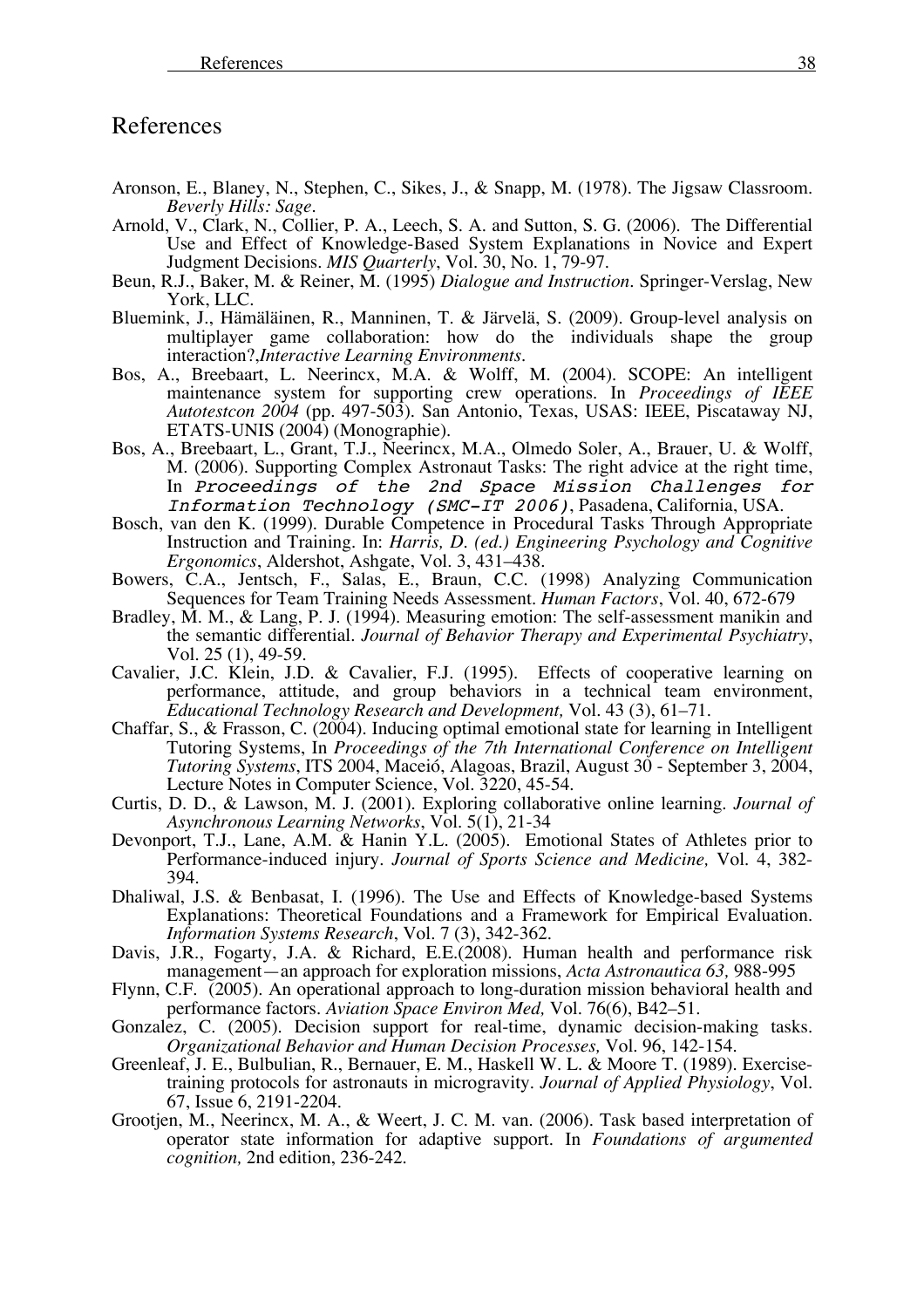- Gushin, V.I. (2003). Problems of distant communication of isolated small groups. *Human Physiology*, Vol. 29 (5), 548–555.
- Hanin, Y.L. (2003). Performance related Emotional States in Sport: A Qualitative Analysis. *Forum: Qualitative Social Research,* Vol. 4 (1), Art. 5.
- Haynes, S.R., Purao, S., Skattebo, A.L. (2009). Scenario-Based Methods for Evaluating Collaborative Systems. Computer Supported Cooperative Work, Vol. 18, 331-356.
- Horii, T., Jin, Y., and Levitt, R. E. (2005). Modeling and Analyzing Cultural Influences on Project Team Performance. *Comput. Math. Organ. Theory,* Vol. 10 (4), 305-321.
- Hughes F.E. (2004). Training and Education for Future Human Space Flights. In: *Space 2004 Conference and Exhibit,* San Diego, California, USA
- Ilyin, E.A., Kholin, S.F., Gushin, V.I, Ivanovsky, Y.R. (1992). Human factor in manned mars mission. *Advances in Space Research,* Vol. 12 (1), 271-279
- Ishizaki, Y., Fukuoka, H., Ishizaki, T., Tanaka, H. & Ishitobi, H., (2004). The implementation of game in a 20-day head-down tilting bed rest experiment upon mood status and neurotic levels of rest subjects. *Acta Astronautica*, Vol. 55(11), 945- 52.
- Johnson, D.W., & Johnson, R.T. (1989). Cooperation and competition: Theory and research. *Edina, MN: Interaction Book Company.*
- Johnson, D.W., Johnson, R.T., & Smith, K.A. (1991a). Active learning: Cooperation in the college classroom. *Edina, MN: Interaction Book Company.*
- Johnson, D.W., Johnson, R.T., & Smith, K.A. (1991b). Cooperative learning: Increasing college faculty instructional productivity. (Report Four). *Washington, DC: ERIC.*
- Jones, M.V., Mace, R.D. & Williams, S. (2000). Relationship between emotional state and performance during international field hockey matches. *Perceptual Motor Skills,*  91(2), 691-701.
- Kanas, N.A., Gushin, V.I. & Yusupova, A. (2008). Problems and possibilities of astronauts-Ground communication content analysis validity check. *Acta Astronautica,* Vol. 63, 822–827.
- Kanas, N. A., & Manzey, D. (2003). *Space psychology and psychiatry* (N. Kanas & D. Manzey, Eds). *El Segundo, CA, USA: Microcosm Press.*
- Kanas, N.A., Salnitskiy, V.P., Ritsher, J.B., Gushin, V.I., Weiss, D.S., Saylor, S.A., Kozerenko, O.P. & Marmar, C.R. (2006). Human interactions in space: ISS vs. Shuttle/Mir. *Acta Astronautica,* Vol. 59, 413-419.
- Kanas, N.A., Salnitskiy, V.P., Ritsher, J.B., Gushin, V.I., Weiss, D.S., Saylor, S.A., Kozerenko, O.P. & Marmar, C.R. (2007). Psychosocial interactions during ISS missions. *Acta Astronautica,* Vol. 60, 329-335.
- Kennedie, S. (2009). *Performance prediction with Cognitive task load and Emotional state: preliminary research for manned missions to Mars*. Masters thesis, Radboud Universiteit Nijmegen, Faculty of Social Science, Department of Artificial Intelligence.
- Konoske, P. J., & Ellis, J. A. (1986). Cognitive factors in learning and retention of procedural tasks. (Technical Report: NPRDC TR 87 14). *San Diego, CA: Navy Research and Development Center.*
- Lerch, F.J. & Harter D.E. (2001) Cognitive Support for real-time dynamic decision making. *Information Systems Research,* 12 (1), 63-82.
- Levine, J.M. & Resnick, L.B. & Higgins, E.T., (1993) Social Foundations of Cognition, *Annual Review of Psychology,* Vol. 44, 585-612.
- Liviatan, I., Trope, Y. & Liberman, N. (2008). Interpersonal similarity as a social distance dimension: Implications for perception of others' actions. *Journal of Experimental Social Psychology*, Vol. 44, 1256–1269.
- Manzey, D. (2004). Human missions to mars: new psychological challenges and research issues. *Acta Astronautica*, Vol. 55 (3-9), 781-790.
- Martin, M.J. & Foltz, P.W. (2004). Automated Team Discourse Annotation and Performance Prediction Using LSA. In: *Proceedings of the Human Language Technology and North American Association for Computational Linguistics Conference*  (HLT/NAACL), Boston, Massachusetts.
- Morukov, B., Gushin, V.I., Vinokhodova, A. & Shved, D. (2009). Autonomous Conditions and Crew Communication during Mars Flight Simulation. In *Workshop on Human*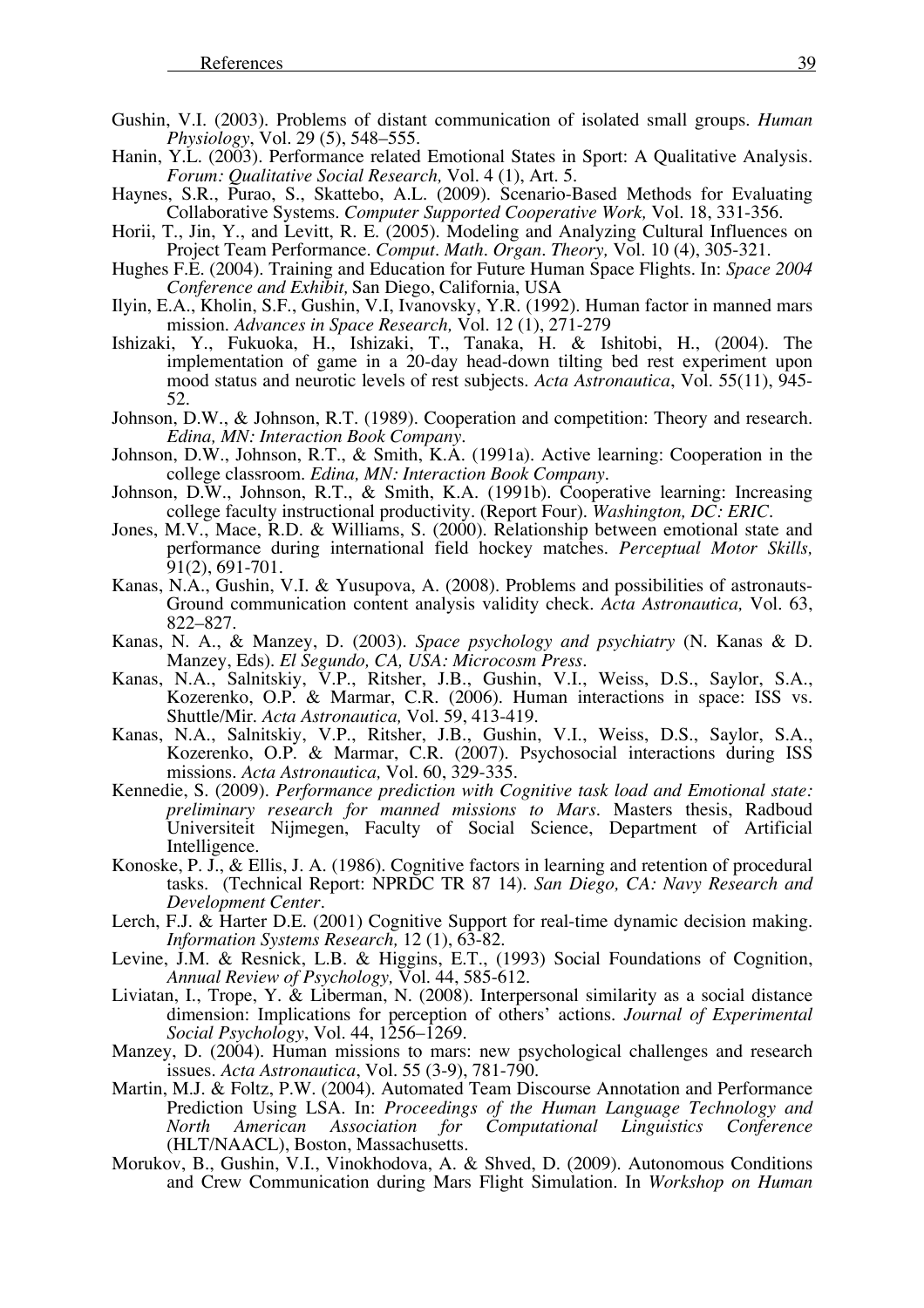*Behaviour and Performance in Analogue Environments and Simulations,* Noordwijk,

- The Netherlands. Moore, M.G. (1989). Three Types of Interaction. The *American Journal of Distance*
- *Nakatsu, R. (2004). Explanatory power of intelligent systems: a research framework. In <i>The 2004 IFIP International Conference on Decision Support Systems (DSS2004)*, Prato, Italy, July 1-3, 2004, (pp. 568-577). Caulfield East, Victoria, Australia: Monash University.
- Neerincx, M. A. (2003). Cognitive task load design: model, methods and examples. In E. Hollnagel (Ed*.*), *Handbook of cognitive task design* (p. 283-305). Lawrence Erlbaum Associates.
- Neerincx, M.A., (2006). *Empowering cognitive capacities of human-machine exploration teams.* Available from http://www.crewassistant.com (accessed at June 15<sup>th</sup>, 2010)
- Neerincx, M.A., Lindenberg, J., Smets, N., … Wolff, M. (2008). The Mission Execution Crew Assistant: Improving Human-Machine Team Resilience for Long Duration Missions. In *Proceedings of the 59<sup>th</sup> International Astronautical Congress (IAC2008)*. Paris, France:IAF.
- Neerincx, M.A., Veltman, J.A., Grootjen, M. & Veenendaal, J. van (2003). A model for cognitive task load prediction: Validation and application. In *Proceedings of the 15th Triennial Congress of the the International Ergonomics Association*. Seoul, Korea: IEA2003.
- Neerincx, M.A., Grootjen, M. & Veltman, J.A. (2004). How to Manage Cognitive Task Load During Supervision and Damage Control in an All-Electric Ship. *IASME Transactions*, Vol. 2(1), 253-258.
- Neerincx, M. A., Kennedie, S., Grootjen, M., & Grootjen, F. (2009). Modeling the cognitive task load and performance of naval operators. In *Foundations of augmented cognition: Neuroergonomics and operational neuroscience.* Vol. 5638, 260-269.
- Pivec, M., Dziabenko, O. & Schinnerl, I. (2003). Aspect of Game-based Learning, In *Proceedings of I-KNOW '03* (pp. 216-225)*,* Graz, Australia
- Rasmussen, J. (1986). *Information processing and human-machine interaction: An approach to cognitive engineering*. Amsterdam, Netherlands: Elsevier.
- Sengupta, K. and Abdel-Hamid, T. K. 1993. Alternative conceptions of feedback in dynamic decision environments: an experimental investigation. *Manage. Sci.* Vol. 39 (4), 411- 428.
- Vortac, O.U., Edwards, M.B. & Manning, C.A. (1994). Sequences of Actions for Individual and Teams of Air Traffic Controllers. *Human-Computer Interaction,* Vol. 9, 319-343.
- Wang, A.Y., Newlin, M.H. & Tucker, T.L. (2001). A Discourse Analysis of Online Classroom Chats: Predictors of Cyber-Student Performance. *Teaching of Psychology*, Vol. 28 (3), 222-226.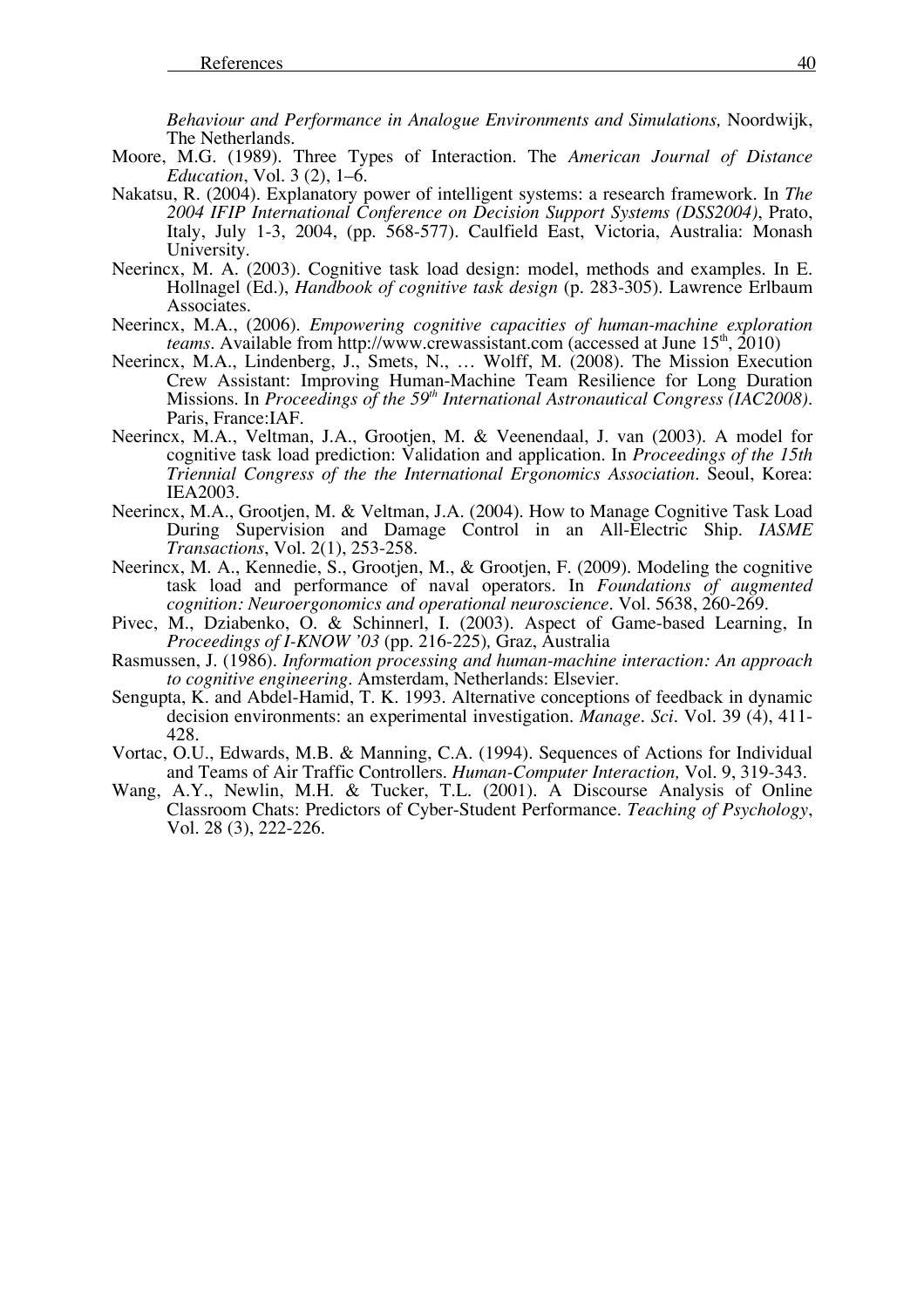# Appendix A. Java Programs

```
Compare.java
import java.io.BufferedReader;
import java.io.FileReader;
import java.io.IOException;
import java.util.*;
/**
 * Compares the processed logfile to the reference logfile.
 * @author Jimmy Boschloo
 **/
public class Compare {
      int Positives,Extra,Missed,chatsentences=0;
      int Statement,
ES_Val,ES_Ar,ES_Dom,CTL_tss,CTL_lip,CTL_toc,CTL_Tot,ES_Tot=0;
      ArrayList<Integer> EmotionalStateArray = new ArrayList<Integer>();
      ArrayList<Integer> CTLArray = new ArrayList<Integer>();
      ArrayList<Integer> Q4Array = new ArrayList<Integer>();
      ArrayList<String> ReferenceArray;
      public static void main(String[] args) {
                  Compare Test;
                  Test = new Compare();
                  String Testfile = "";
                  String ReferenceFile="";
                  Test.ReadLogFiles(ReferenceFile);
                  Test.CompareLogFiles(Testfile);
      }
            /**
             * Creates a new Compare datastructure.
             */
            public Compare(){
                        Statement = ES Val
=ES Ar=ES Dom=CTL tss=CTL lip=CTL toc=CTL Tot=ES Tot=0;
                        EmotionalStateArray = new ArrayList<Integer>();
                  }
      /**
       * Reads the important lines of the reference log and stores them in
ReferenceArray[]
       ***/
      void ReadLogFiles(String Referencefile){
            BufferedReader in;
            String line;
            try{
                  in = new BufferedReader(new FileReader(Referencefile));
                  ReferenceArray = new ArrayList<String>();
                  while ((line = in.readLine()) != null {
                         ReferenceArray.add(line);
                  }
            }
            catch (IOException e) {
                  System.out.println(e);
            }
```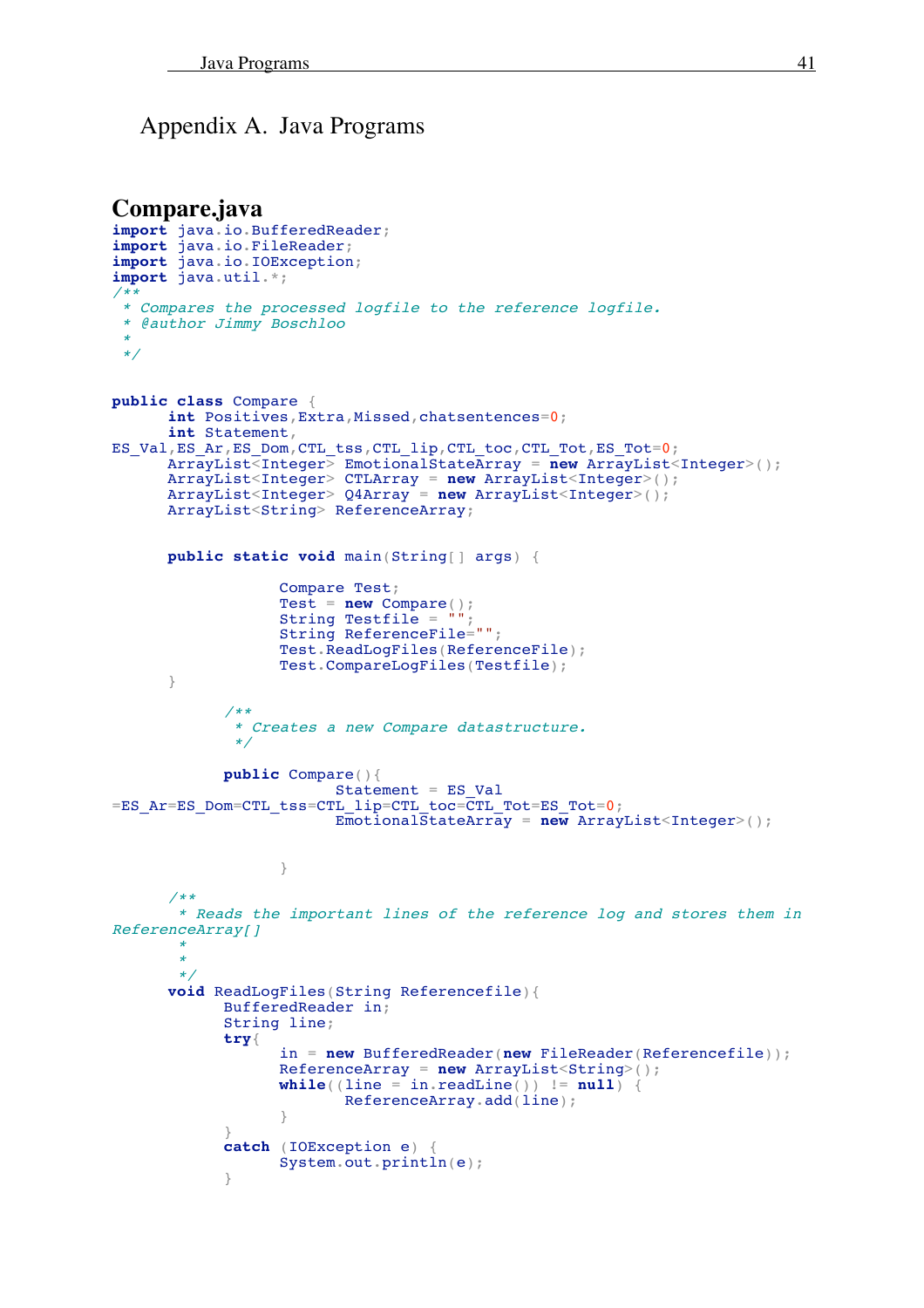```
}
       /**
       * Reads in the logfile and compares it with the lines in
ReferenceArray
       * @param testPath
       */
      void CompareLogFiles(String testFile){
            BufferedReader in;
            String line;
            int temp;
            try{
                  in = new BufferedReader(new FileReader(testFile));
                   /**The lines from the logfiles are checked. ES/CTL/CHAT
lines are processed by their Method,
                    * the lines containing procedure steps are compared to
the referenceArray
                    * They are considered a Positive or an Extra.
                    * When all the lines of the logfiles have been checked
the remaining lines in
                    * the reference array are the Missed lines.
                    */
                  while ((line = in.readLine()) != null {
                         temp= ReferenceArray.indexOf(line);
                         if(ChatLine(line)){
                        chatsentences++;
                         }else{
                               if(ESCTLVar(line)){
                               }else{
                                     if(Questionnaire4(line)){
                                            }else{
                                           if( temp>-1}{
      ReferenceArray.remove(temp);
                                                  Positives++;
                                            }else{
                                                   Extra++;
//System.out.println("Extra" +line);
                                            }
                                     }
                               }
                         }
                  }
                        Missed = ReferenceArray.size();
                   }
            catch (IOException e) {
                  System.out.println(e);
            }
      }
      /**
       * The following get-methods are used to request the variable.
       */
      void getES(){
      System.out.print(EmotionalStateArray.get(0)+","+EmotionalStateArray.g
et(EmotionalStateArray.size()-1)+",");
      }
      void getCTL(){
            if(CTLArray.size()>0){
```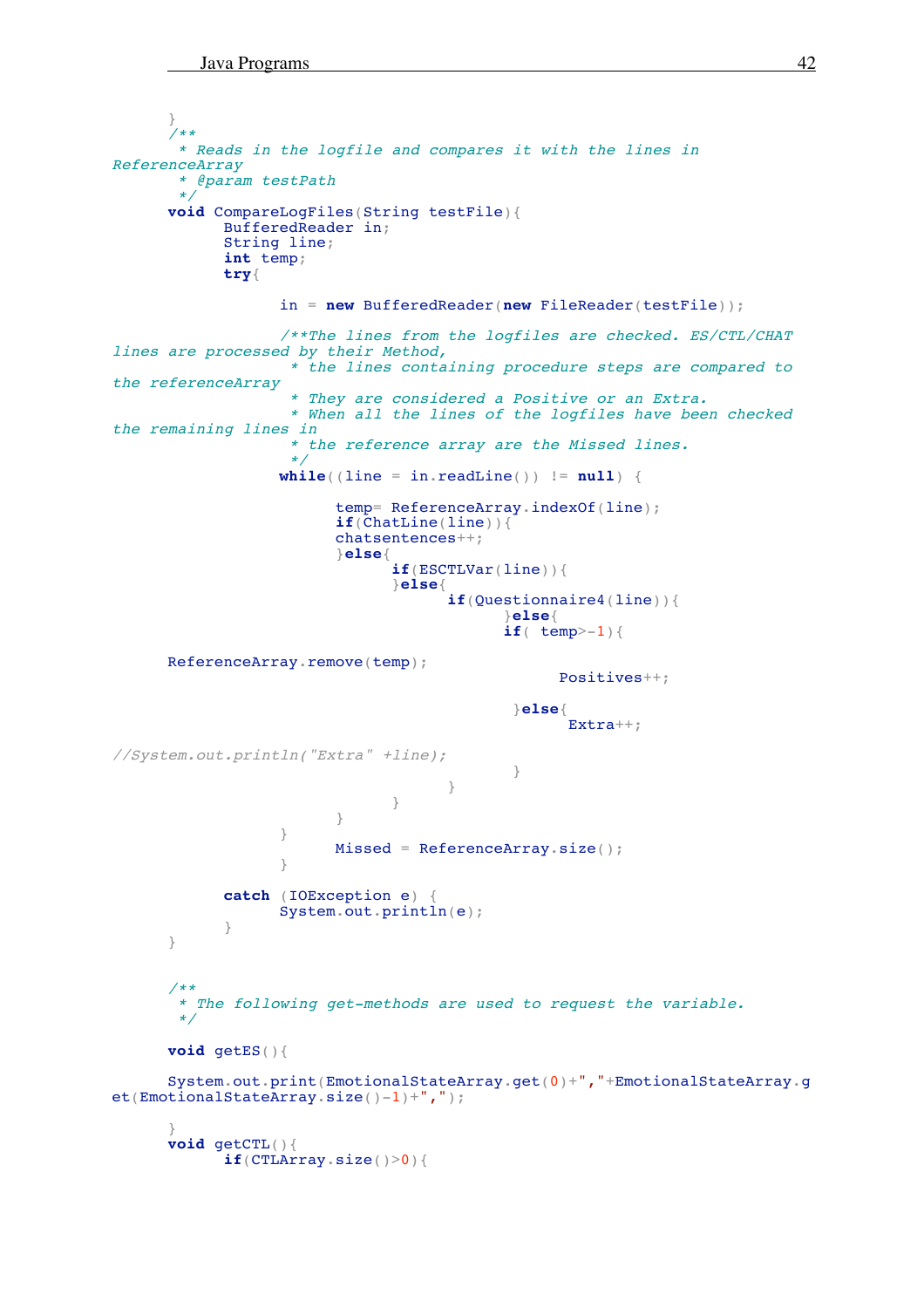```
System.out.print(CTLArray.get(0)+","+CTLArray.get(CTLArray.size()-
1));
      }
      }
      int getSentences(){
            return chatsentences;
      }
      int getPositives(){
            return Positives;
      }
      int getExtra(){
            return Extra;
      }
      int getMissed(){
            return Missed;
      }
      boolean ChatLine(String line){
            return line.indexOf("INFO: Adding message '") > 1;
      }
      boolean Questionnaire4(String line){
                  if(line.indexOf(^{\circ}q6 1 = ")>-1){
      System.out.print(Character.digit(line.charAt(line.length()-
1), 10) +",");
                               return true;
                               }
                  return false;
                  }
      /**
       * ESCTLVar method adds the ES/CTL lines to their respective
variable.
       ***/
      boolean ESCTLVar(String line){
            if(line.indexOf("Emotion Valence =") > -1){
                  ES Val =Character.digit((line.charAt(line.indexOf("Emotion Valence =") + 18)),10);
                  ES Tot=ES Tot+ES Val;
                  //System.out.println(ES_Val);
                  return true;
            }
            if(line.indexOf("Emotion Arousal =") > -1){
                  ES Ar =
Character.digit(line.charAt(line.indexOf("Emotion Arousal =") + 18),10);
                  ES_Tot=ES_Tot+ES_Ar;
                   //System.out.println(ES_Ar);
                  return true;
            }
            if(line.indexOf("Emotion Dominance = ") > -1){
                  ES_Dom
=Character.digit(line.charAt(line.indexOf("Emotion_Dominance = ") +
```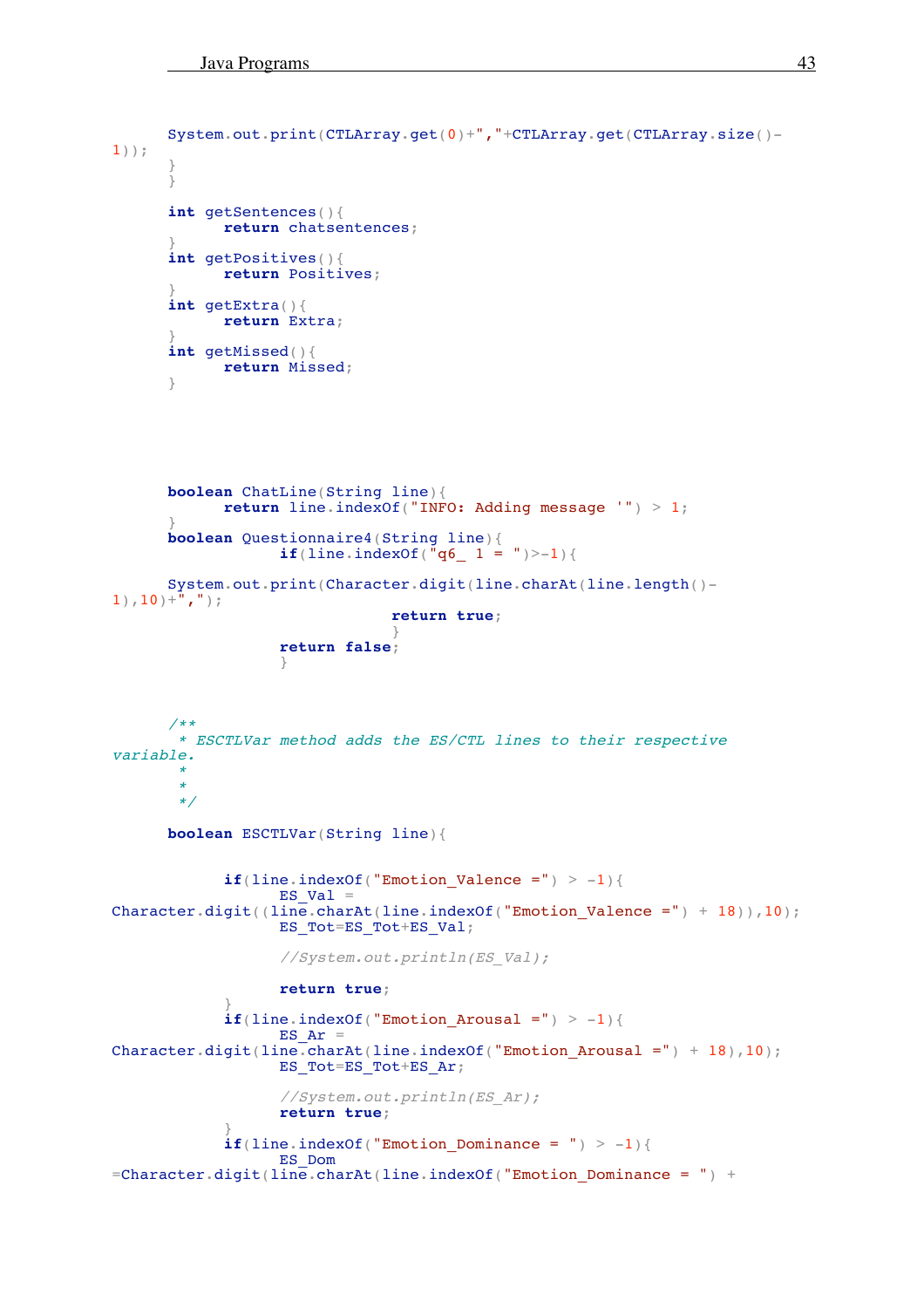```
20),10);
                  ES_Tot=ES_Tot+ES_Dom;
                  EmotionalStateArray.add(ES_Tot);
                   //EmotionalStateArray.add(ESTot);ES Tot=0;return true;
             }
            if(line.indexOf("CTL_lip = ") > -1){
                   CTL lip = (Character.digit(line chart(10),10));CTL\overline{Tot} = CTL\overline{Tot} + CTL\overline{Lip};return true;
             }
            if(line.indexOf("CTL_tss = ") > -1){
                   CTL tss =(Character.digit(line.charAt(10),10));
                   CTL<sup>-</sup>Tot = CTL Tot + CTL ts;return true;
             }
             if(line.indexOf("CTL_toc = ") > -1){
                   CTL toc =(Character.digit(line.charAt(10),10));
                  CTL_Tot = CTL_Tot + CTL_toc;CTLArray.add(CTL_Tot);
                  CTL Tot = 0;return true;
            }else
                  return false;
      }
}
ReadLogFile.java
import java.io.*;
import java.util.*;
public class ReadLogFile {
      /**
       * ReadLogFile was used to get the important lines out of the
logfiles and creates * new logfiles for each task.
       **/
      //String openfile = "StudentAlpha";
      File file;
      BufferedReader in;
      ArrayList<String> Bestand;
      public static void main(String[] args)
      {
            String StartPath ="";
            String openfile ="";
            int Group =0;
            ReadLogFile Test = new ReadLogFile();
            Test.readTags(StartPath, Group, openfile);
      }
      public ReadLogFile(){
      }
/**
 ** readTags is the actual method that creates new logfiles that can be
compared.
 *
```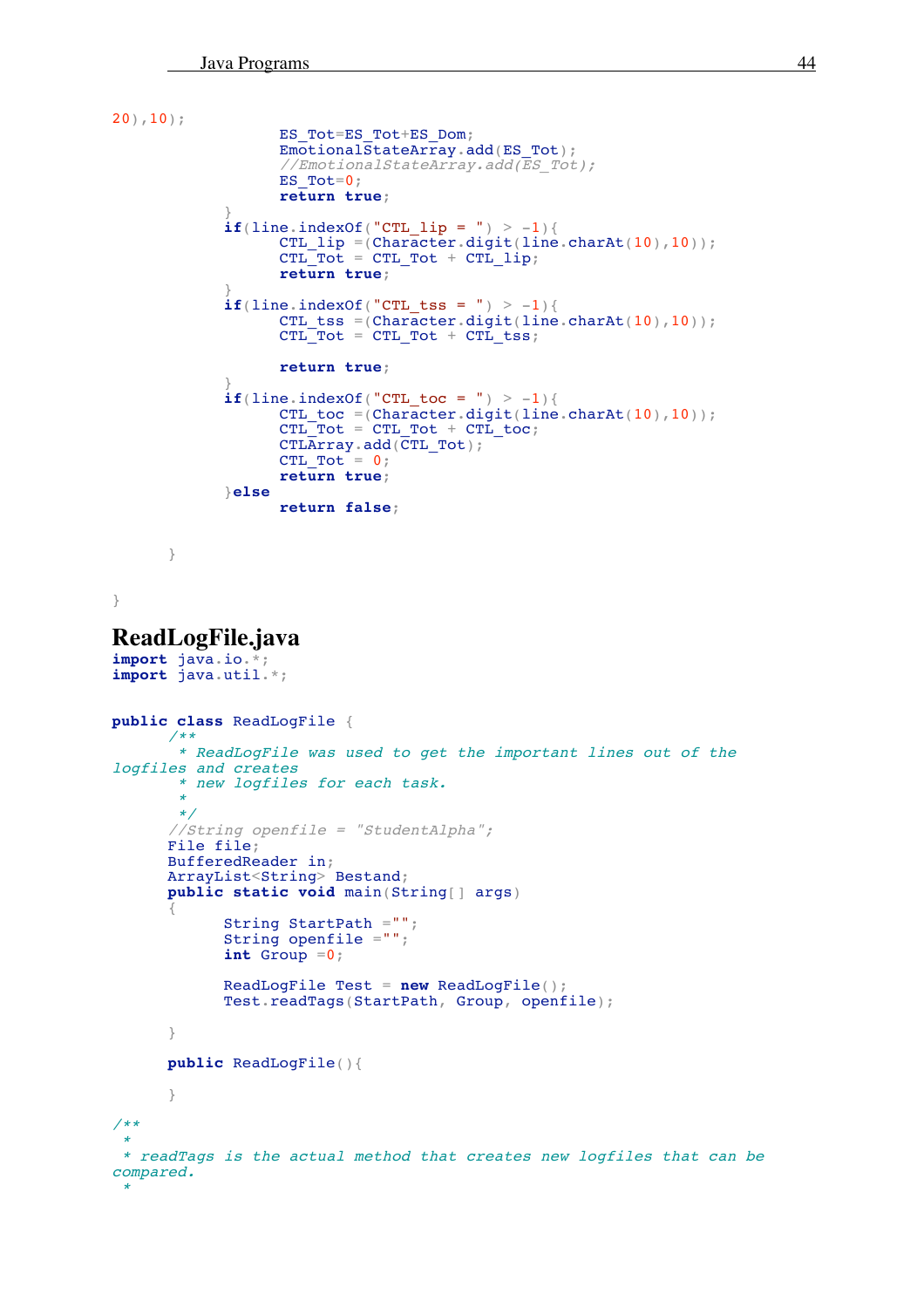```
* */
      public void readTags(String StartPath, int Group, String openfile){
            String line="";
            PrintWriter output = null;
            try {
                   in = new BufferedReader(new FileReader(StartPath+"Group
1/StudentOne "+openfile+".log"));
                  file = new File(outPutMap(StartPath,Group) + openfile+
"test.log");
                  output = new PrintWriter(new FileWriter(file));
                   int begin = 0;
                  while (line = in.readLine()) != null {
                         begin=begin+1;
                         \{if(\text{line indexOf("URL Click: Task Panel >") > -1)\}\}output.println(line.substring(line.length()-
45, line.length()-1);
                         }
                         if(line.indexOf("[QuestionnairePanel.saveToKb] - ")
> 1) {
                               output.println(line.substring(61,
line.length()));
                         }
                         int tempChat = line.indexOf("INFO: Adding message
'");
                         if( tempChat> 1) {
                               output.println(line);
                         }
                         //Creating a new file, since a new cardiopres has
been opened. if(line.indexOf("INFO: Executing scheduled task
action: 'COLT (Student mode) - Cardiopres'") > 1) {<br>System.out.println((outPutMap(StartPath,
Group) +openfile+line.substring(105, line.length() - 20)+".log"));
                               output.close();
                               file = new File(outPutMap(StartPath, Group)
+openfile+line.substring(105, line.length() - 20)+".log");
                               output = new PrintWriter(new
FileWriter(file));
                         }
                         if(line.indexOf("[LogManager.log] Button: Task Tab
> Level Down" > 1) {
                               output.println("Level Down");
                         }
                         if(line.indexOf("[LogManager.log] Checkbox: Task
Tab > true') > 1) {
                               output.println("Checked Procedure");}
                         }
                         int temp = line.indexOf("Display option: Control
Panel Tab >");
                         if( temp > 1) {
                               output.println(line.substring(temp+36,
line.length()));
                         }
                   }
                   in.close();
                  output.close();
                   }catch (IOException e) {
                         System.out.println(e);
```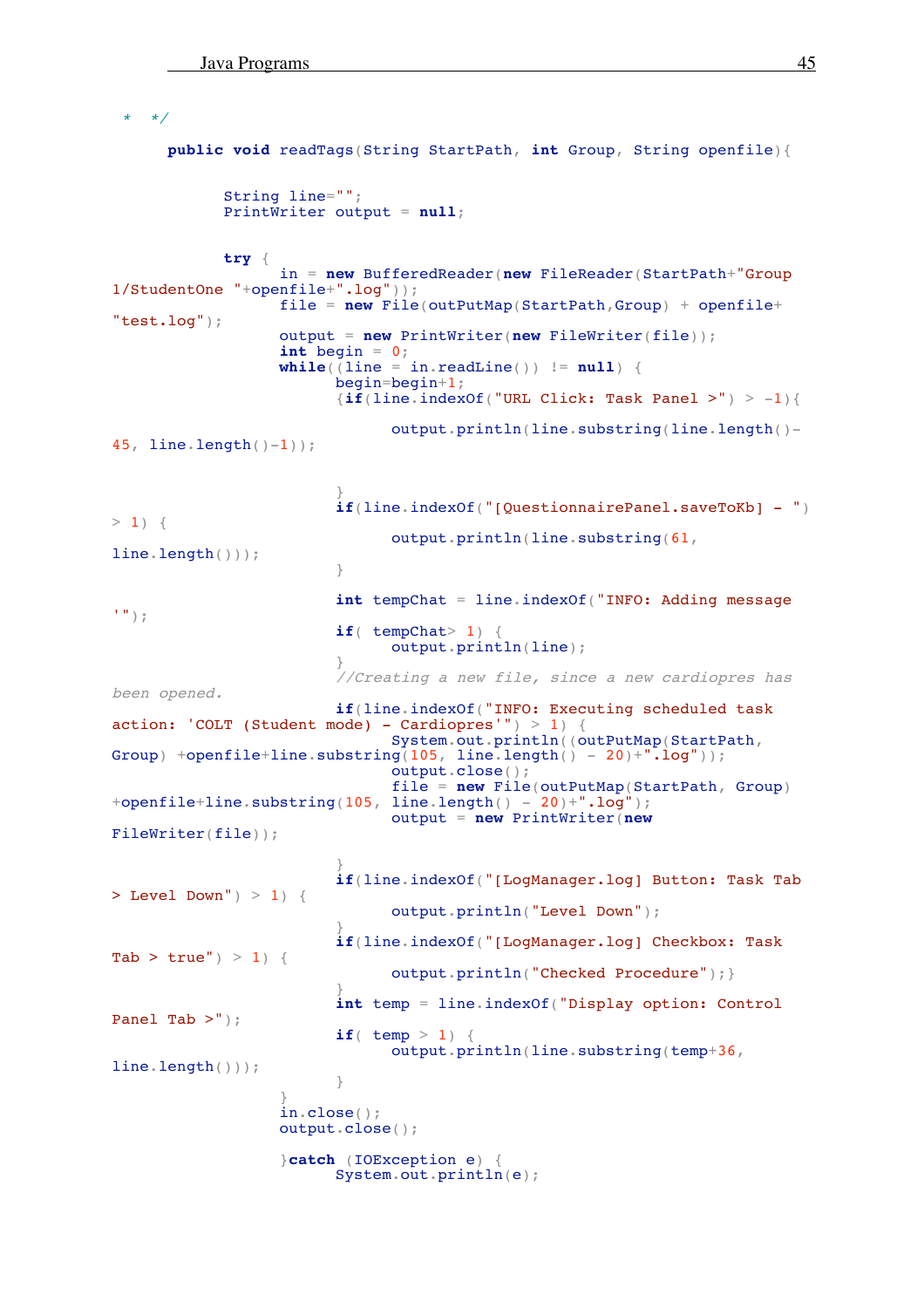```
}
      }
      /**
       * The methods were used for finding the correct output and input map
       *
*/
      public static String outPutMap(String StartPath, int Group){
            return StartPath + "Script 1/Group " + Group +"/";
      }
      public static String StartPathRead(String StartPath, String openfile,
int Group){
            return StartPath+"Group "+ Group+ "/" + openfile+"Chat.log";
      }
}
```